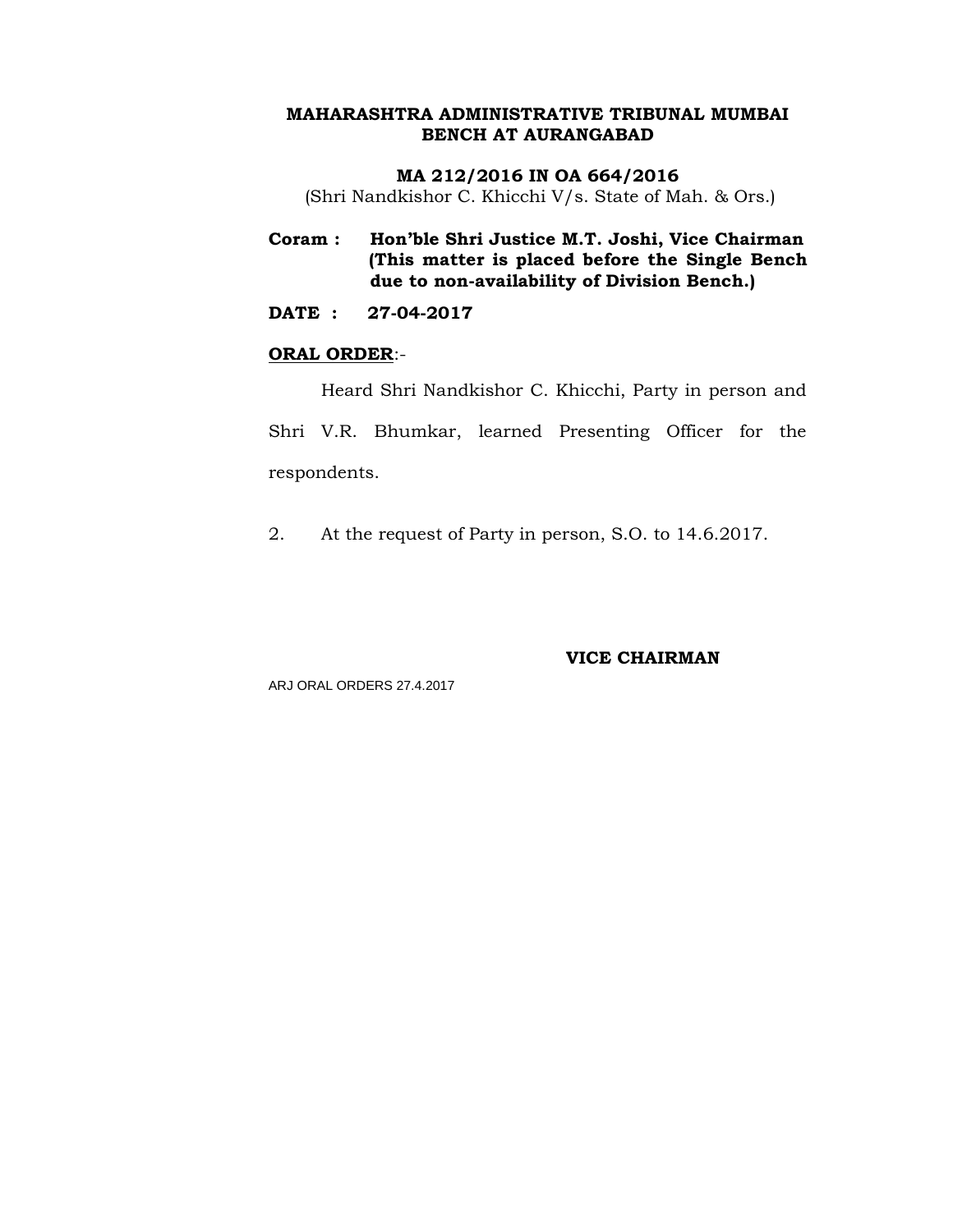**MA 31/2017 IN CP ST. 77/2017 IN OA 500/2014** (Shri Dattatraya B. Parte V/s. State of Mah. & Ors.)

**Coram : Hon'ble Shri Justice M.T. Joshi, Vice Chairman (This matter is placed before the Single Bench due to non-availability of Division Bench.)**

**DATE : 27-04-2017**

## **ORAL ORDER**:-

Heard Shri P.V. Suryawanshi, learned Advocate for the applicant and Shri M.P. Gude, learned Presenting Officer for the respondents.

2. The learned Presenting Officer seeks time to file affidavit in reply in the misc. application. At his request, S.O. to 3.5.2017.

#### **VICE CHAIRMAN**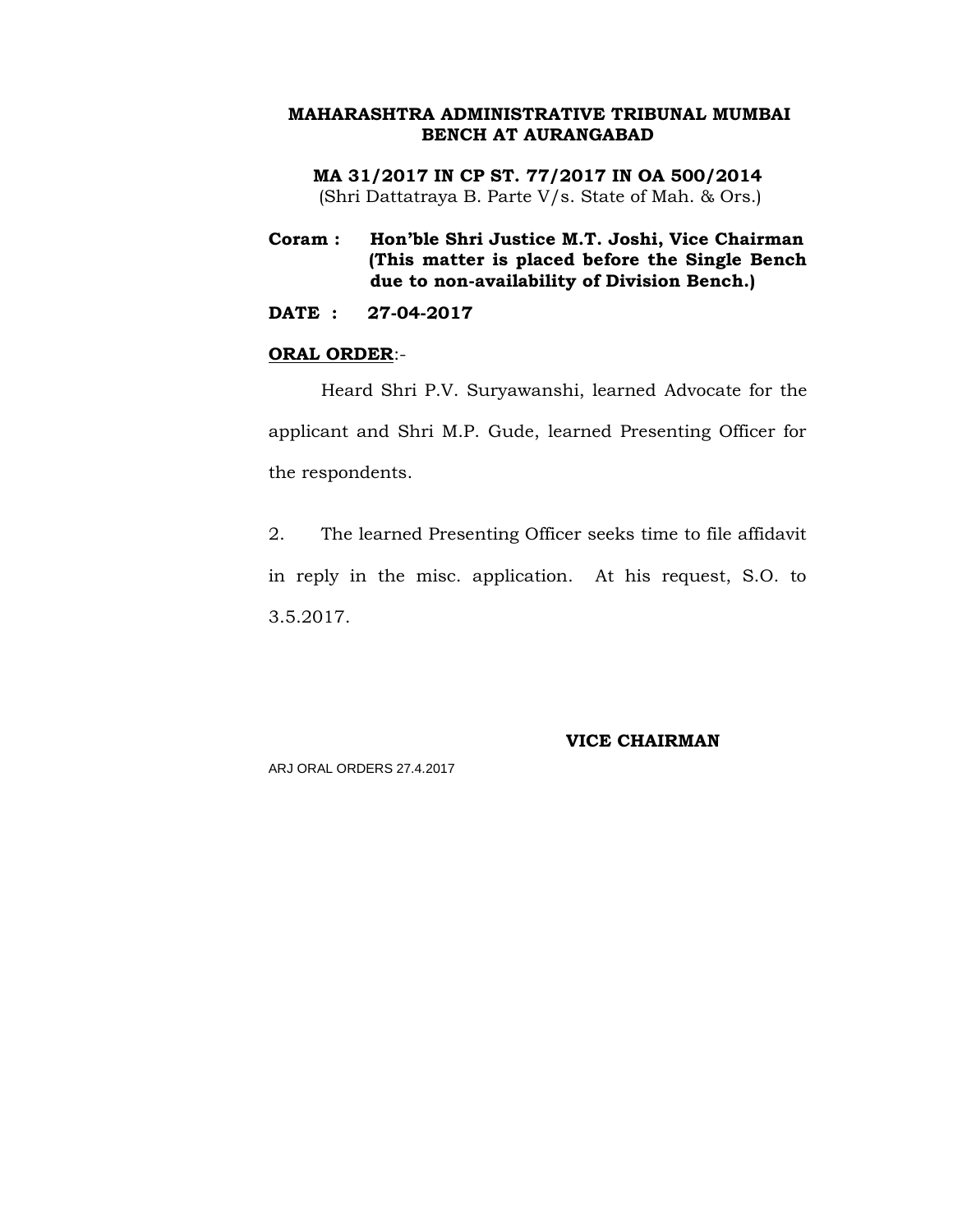**MA 64/2017 IN OA ST. 100/2017** (Shri Milind V. Sonkamble V/s. State of Mah. & Ors.)

**Coram : Hon'ble Shri Justice M.T. Joshi, Vice Chairman (This matter is placed before the Single Bench due to non-availability of Division Bench.)**

**DATE : 27-04-2017**

## **ORAL ORDER**:-

Heard Shri V.B. Wagh, learned Advocate for the applicant and Smt. Priya R. Bharaswadkar, learned Presenting for the respondents.

2. The learned P.O. submits that in view of the order dated 10.3.2017 of the Tribunal despite sending communications again and again to the respondents to give instructions in the matter, till today none of the respondent has given instructions to her in the matter. In the circumstances, at her request, as a last chance, S.O. to 13.6.2017, with a caveat that in case no instructions are received to the learned P.O. by that time, orders of calling the responsible Officer before the Tribunal and / or taking any coercive action may be passed.

3. Steno copy allowed for the use of learned P.O for the respondents.

ARJ ORAL ORDERS 27.4.2017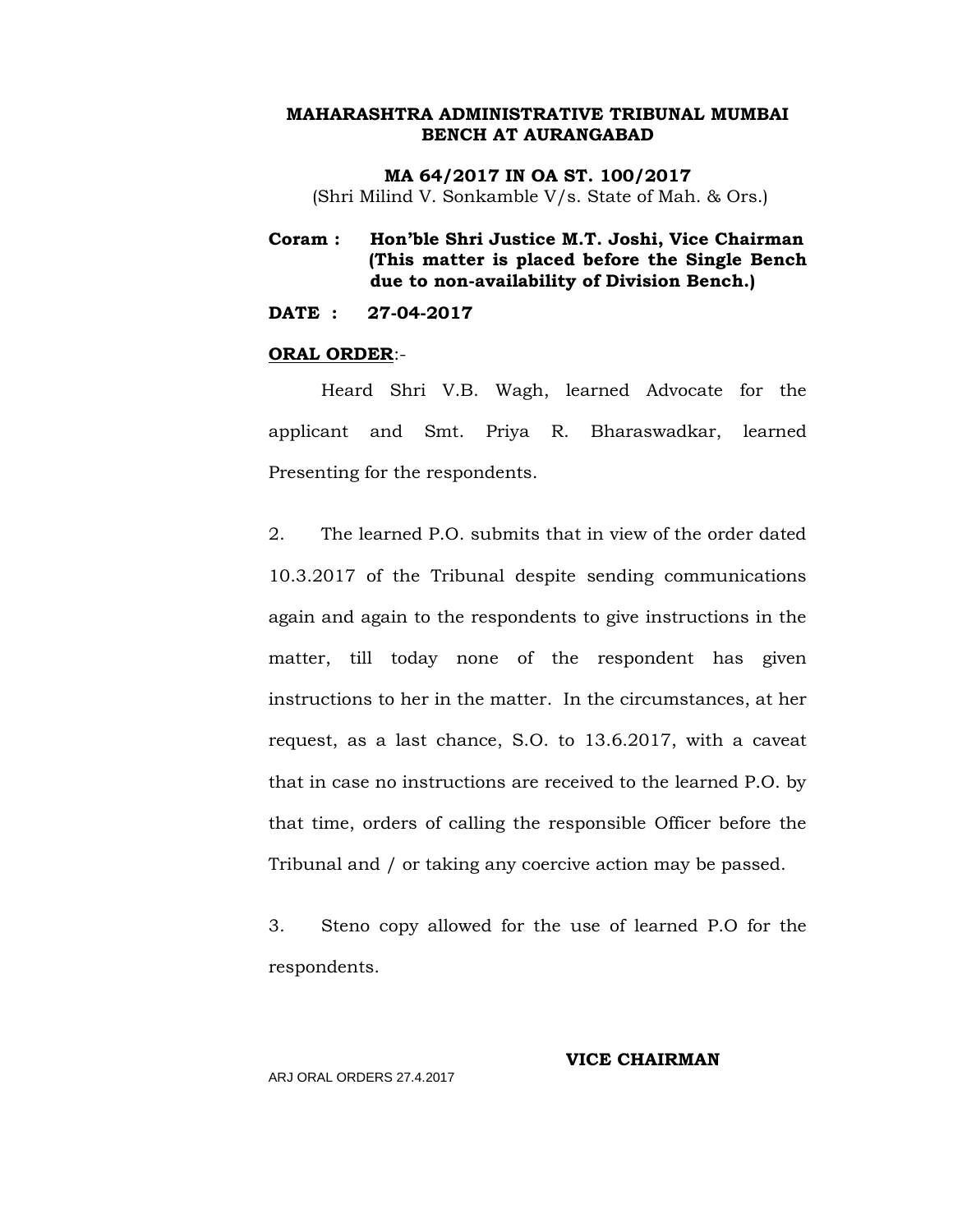**MA 110/2017 IN OA ST. 233/2017** (Dr. Archana d/o Kartikrao Teltumbde @ Archana w/o Anilkumar Waghurwagh V/s. The State of Mah. & Ors.)

## **Coram : Hon'ble Shri Justice M.T. Joshi, Vice Chairman (This matter is placed before the Single Bench due to non-availability of Division Bench.)**

#### **DATE : 27-04-2017**

#### **ORAL ORDER**:-

Heard Shri Ganajan Kadam, learned Advocate for the applicant, Shri M.P. Gude, learned Presenting Officer for the respondent nos. 1 to 4 and Miss. Bhavana Panpatil, learned Advocate holding for Shri S.B. Talekar, learned Advocate for respondent no. 5.

2. The learned P.O. for res. nos. 1 to 4 as well as learned Advocate for res. no. 5 seek time to file affidavit in replies on behalf of respective respondents in the misc. application. Time granted. S.O. to 15.6.2017.

#### **VICE CHAIRMAN**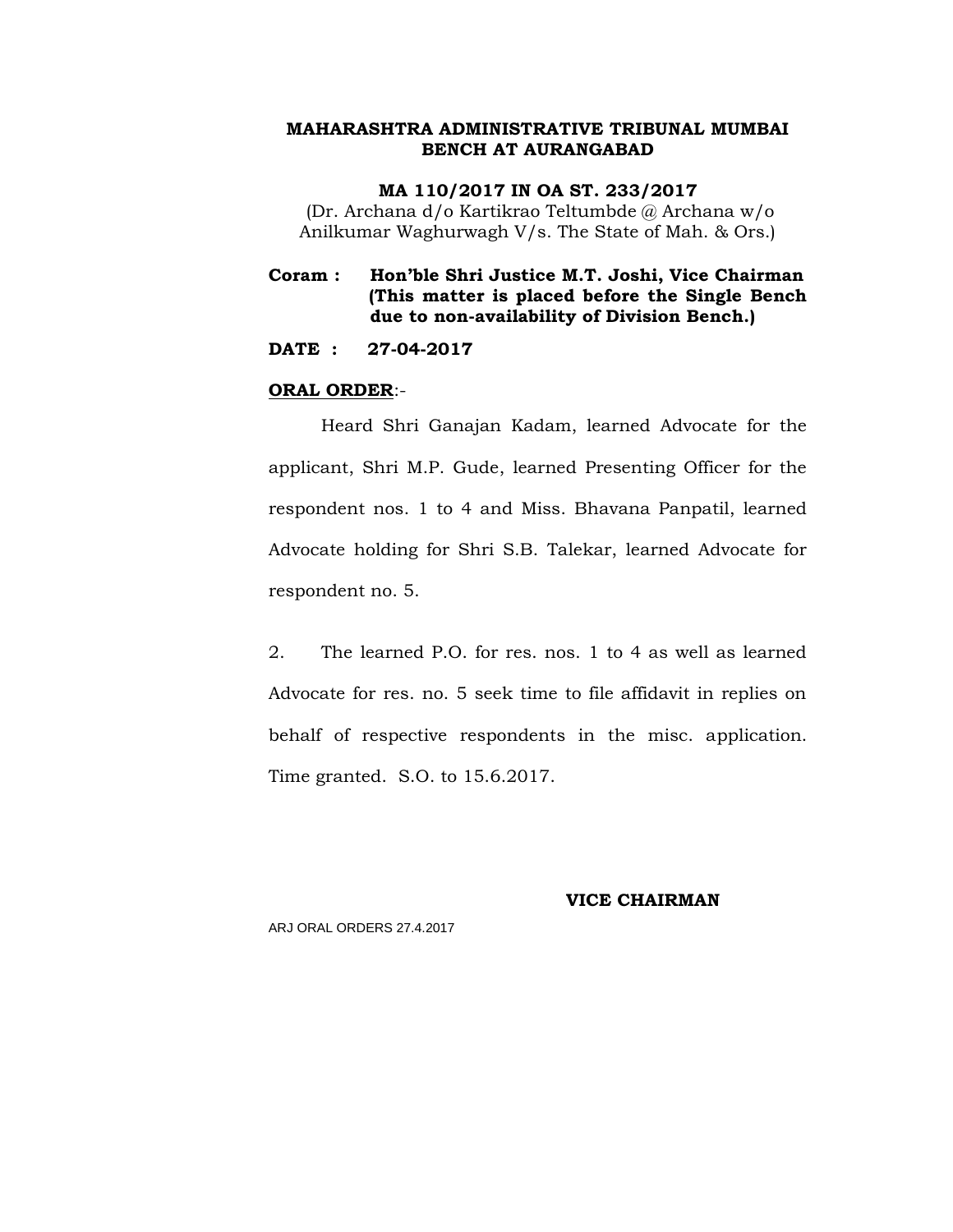**MA 340/2016 IN CP ST. 1574/2016 IN OA 516/2003** (Dr. Vijaykumar B. Sarwade V/s. State of Mah. & Ors.)

**Coram : Hon'ble Shri Justice M.T. Joshi, Vice Chairman (This matter is placed before the Single Bench due to non-availability of Division Bench.)**

**DATE : 27-04-2017**

## **ORAL ORDER**:-

Heard Shri V.B. Wagh, learned Advocate for the applicant, Smt. Sanjivani Deshmukh Ghate, learned Presenting Officer for respondent no. 1 and Shri Vivek Bhavthankar, learned Advocate holding for Shri P.R. Tandale, learned Advocate for respondent no. 2.

2. At the request of Shri Bhavthankar, learned Advocate holding for Shri P.R. Tandale, learned Advocate for res. no. 2, S.O. to 14.6.2017 for filing reply in the misc. application.

#### **VICE CHAIRMAN**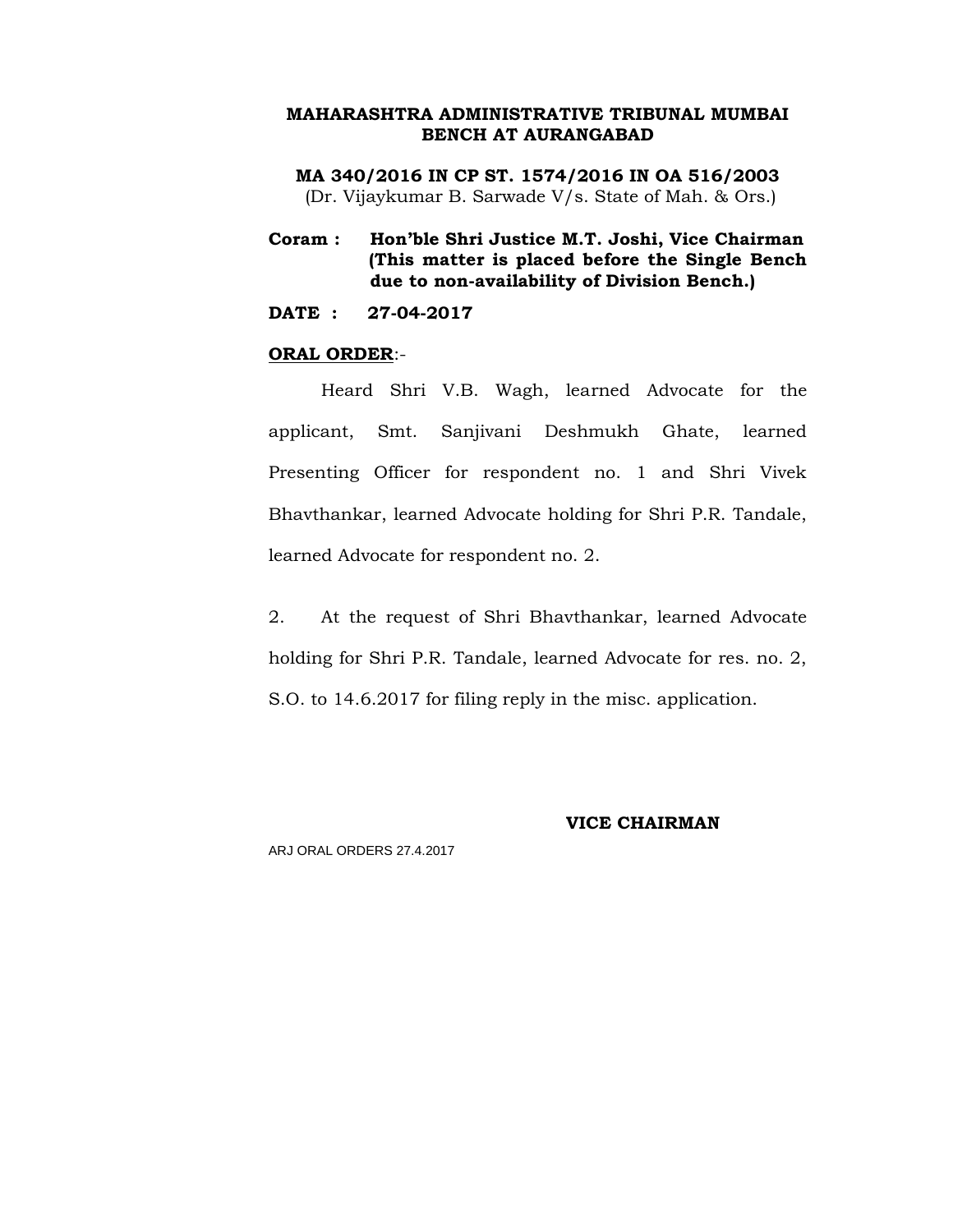**MA 421/2016 IN CP 06/1998 IN OA 01/1998** (Shri Shrikant S. Tupe V/s. State of Mah. & Ors.)

**Coram : Hon'ble Shri Justice M.T. Joshi, Vice Chairman (This matter is placed before the Single Bench due to non-availability of Division Bench.)**

**DATE : 27-04-2017**

## **ORAL ORDER**:-

Heard Shri P.V. Suryawanshi, learned Advocate for the applicant, Shri N.U. Yadav, learned Presenting Officer for the respondent nos. 1 & 2 and Shri Shamsundar B. Patil, learned Advocate for respondent nos. 3 to 5.

2. The learned Advocate for the applicant submits that the matter is pending before the Hon'ble Supreme Court. At his request, S.O. to 20.7.2017.

#### **VICE CHAIRMAN**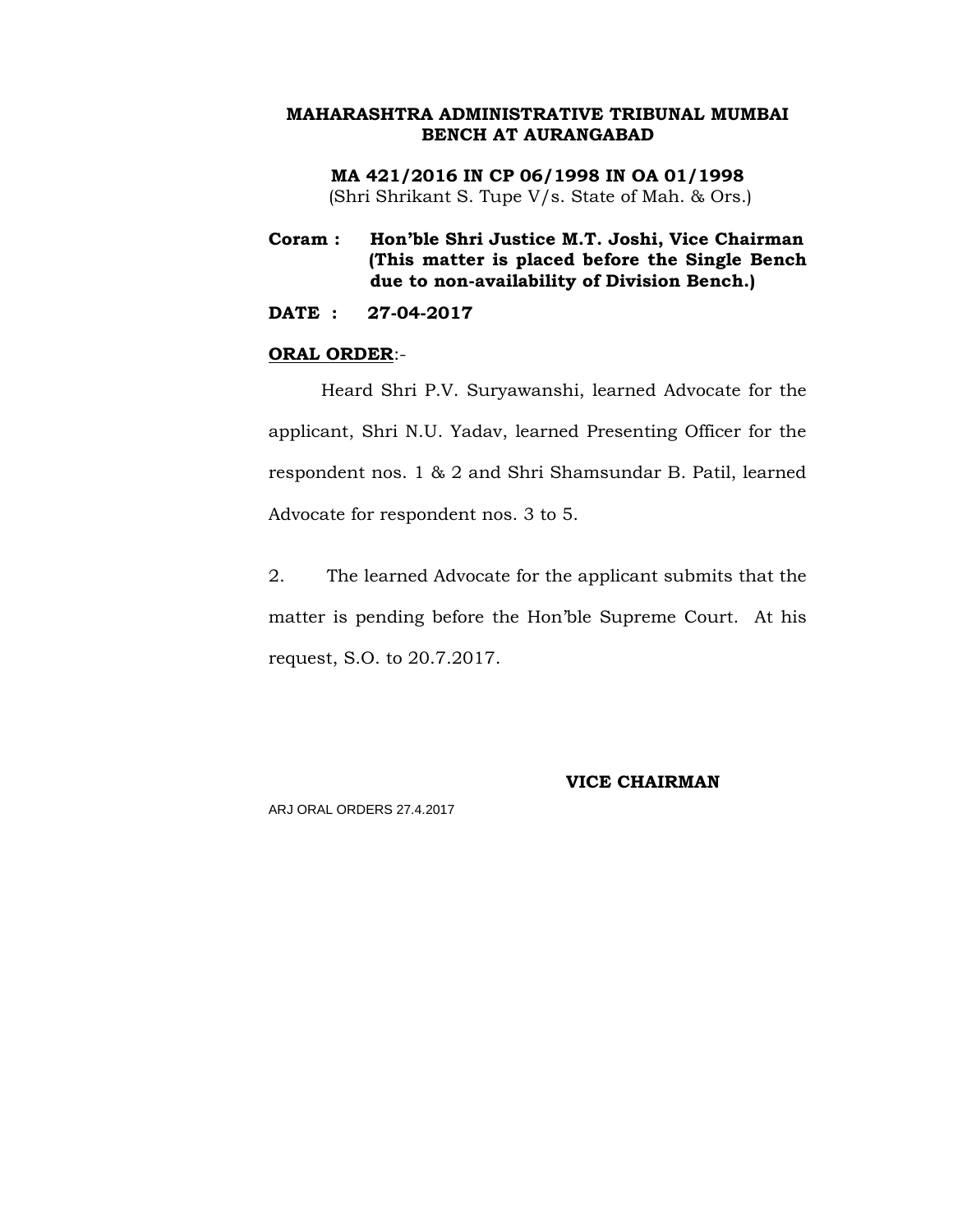**MA 124/2017 IN O.A. ST. 385/2017** (Shri Janardhan V. Ghasing V/s. State of Mah. & Ors.)

**Coram : Hon'ble Shri Justice M.T. Joshi, Vice Chairman (This matter is placed before the Single Bench due to non-availability of Division Bench.)**

**DATE : 27-04-2017**

## **ORAL ORDER**:-

Heard Shri Shamsundar B. Patil, learned Advocate for the applicant and Shri V.R. Bhumkar, learned Presenting Officer for the respondents.

2. The learned Presenting Officer seeks time to file affidavit in reply in the misc. application. Time granted as a last chance. S.O. to 19.6.2017.

3. It is, however, made clear that, if affidavit in reply is not filed by the respondents in the misc. application by the next date, the matter will be heard on its own merit, without affidavit in reply.

**VICE CHAIRMAN**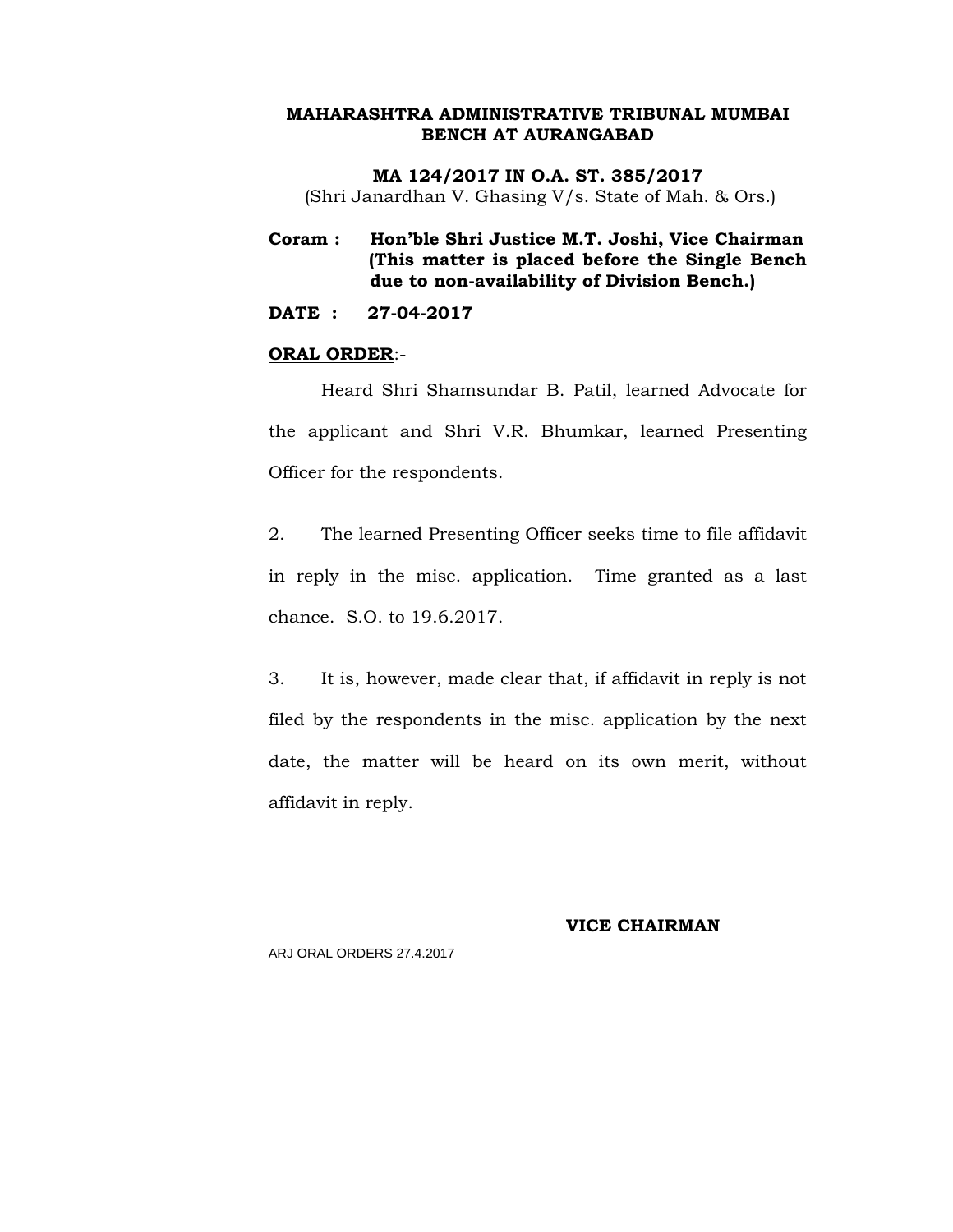**MA 132/2017 IN CP ST. 397/2017 IN O.A. 539/2016** (Shri Amol K. Kakade & Ors. V/s. State of Mah. & Ors.)

**Coram : Hon'ble Shri Justice M.T. Joshi, Vice Chairman (This matter is placed before the Single Bench due to non-availability of Division Bench.)**

**DATE : 27-04-2017**

## **ORAL ORDER**:-

Heard Shri V.B. Wagh, learned Advocate for the applicants and Shri M.P. Gude, learned Presenting Officer for the respondents.

2. The learned P.O. seeks time as he has no definite instructions from the respondents. At his request, S.O. to 15.6.2017.

#### **VICE CHAIRMAN**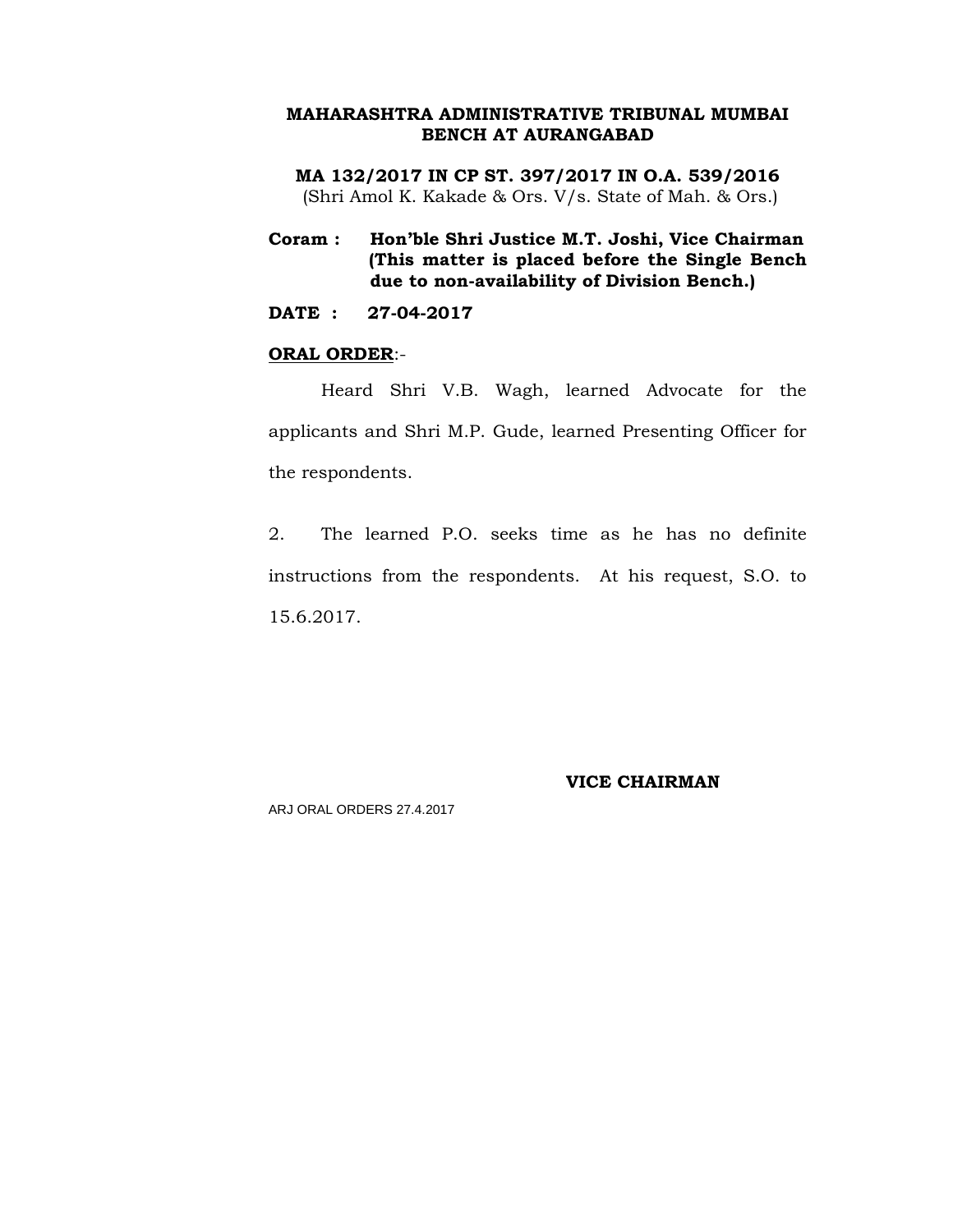**MA 14/2016 IN O.A. 81/2013** (Shri Anand A. Hole V/s. State of Mah. & Ors.)

- **Coram : Hon'ble Shri Justice M.T. Joshi, Vice Chairman (This matter is placed before the Single Bench due to non-availability of Division Bench.)**
- **DATE : 27-04-2017**

## **ORAL ORDER**:-

Heard Miss. Pradnya S. Talekar, learned Advocate holding for Shri S.B. Talekar, learned Advocate for the applicant and Shri M.P. Gude, learned Presenting Officer for the respondents.

2. At the request of learned Advocate for the applicant, S.O. to 2.5.2017.

#### **VICE CHAIRMAN**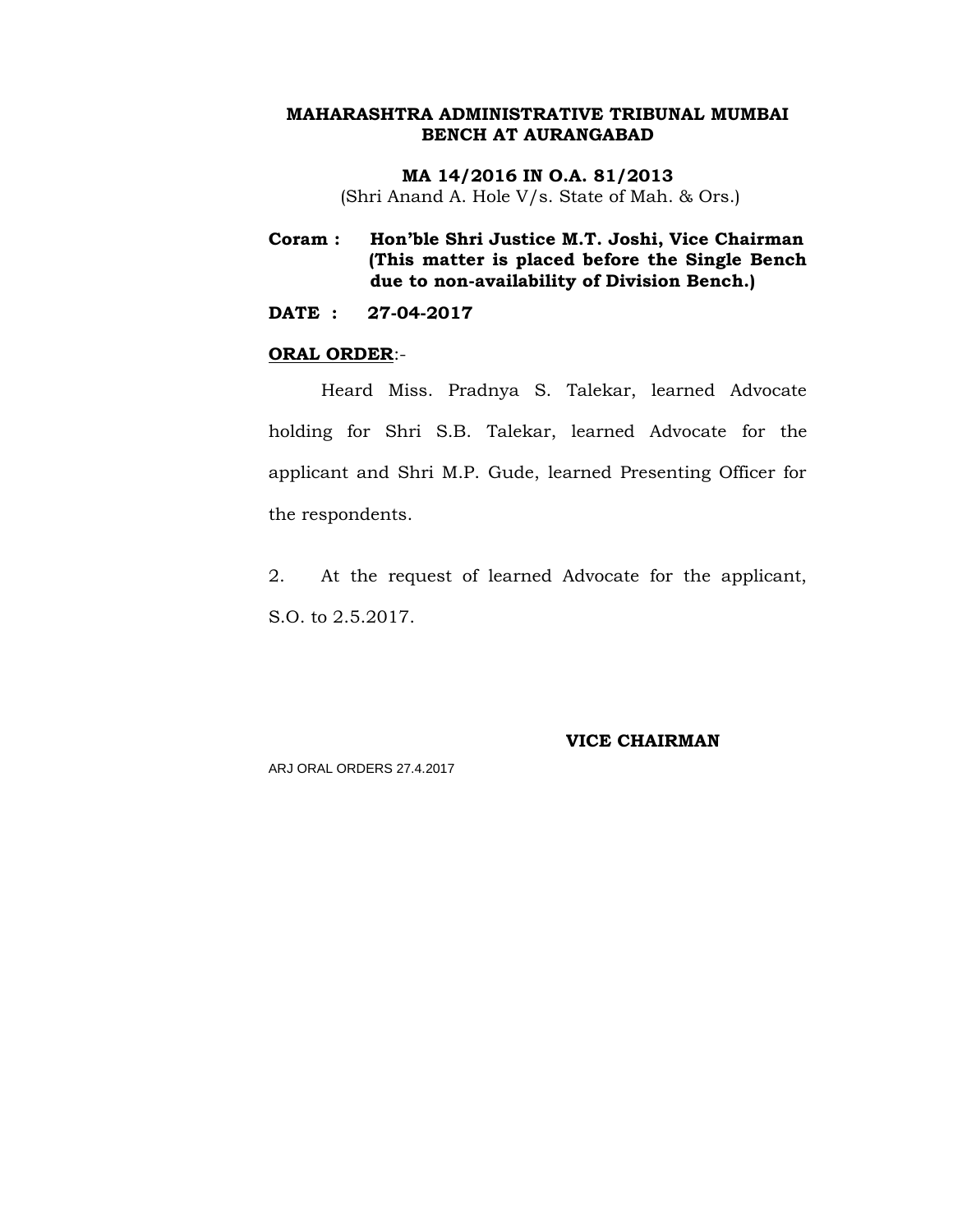**ORIGINAL APPLICATION NO. 563 OF 2014** (Shri Tushar B. Rajput V/s. State of Mah. & Ors.)

**Coram : Hon'ble Shri Justice M.T. Joshi, Vice Chairman (This matter is placed before the Single Bench due to non-availability of Division Bench.)**

**DATE : 27-04-2017**

## **ORAL ORDER**:-

Heard Shri S.V. Tungar, learned Advocate for the applicant and Shri V.R. Bhumkar, learned Presenting Officer for the respondents.

2. Shri Tungar, learned Advocate submits that he and Shri V.P. Raje, learned Advocate both have filed their joint V.P. in the present matter for the applicant, but as the office is only mentioning name of Shri Raje, learned Advocate on board and, therefore, Shri Tungar, learned Advocate is finding somewhat difficulty in searching the matter in his office.

3. In the circumstances, the office is hereby directed to mention the names of Shri S.V.Tungar & V.P. Raje, learned Advocates for the applicant on board, henceforth.

4. At the request of learned P.O. S.O. to 15.6.2017 for filing affidavit in reply.

ARJ ORAL ORDERS 27.4.2017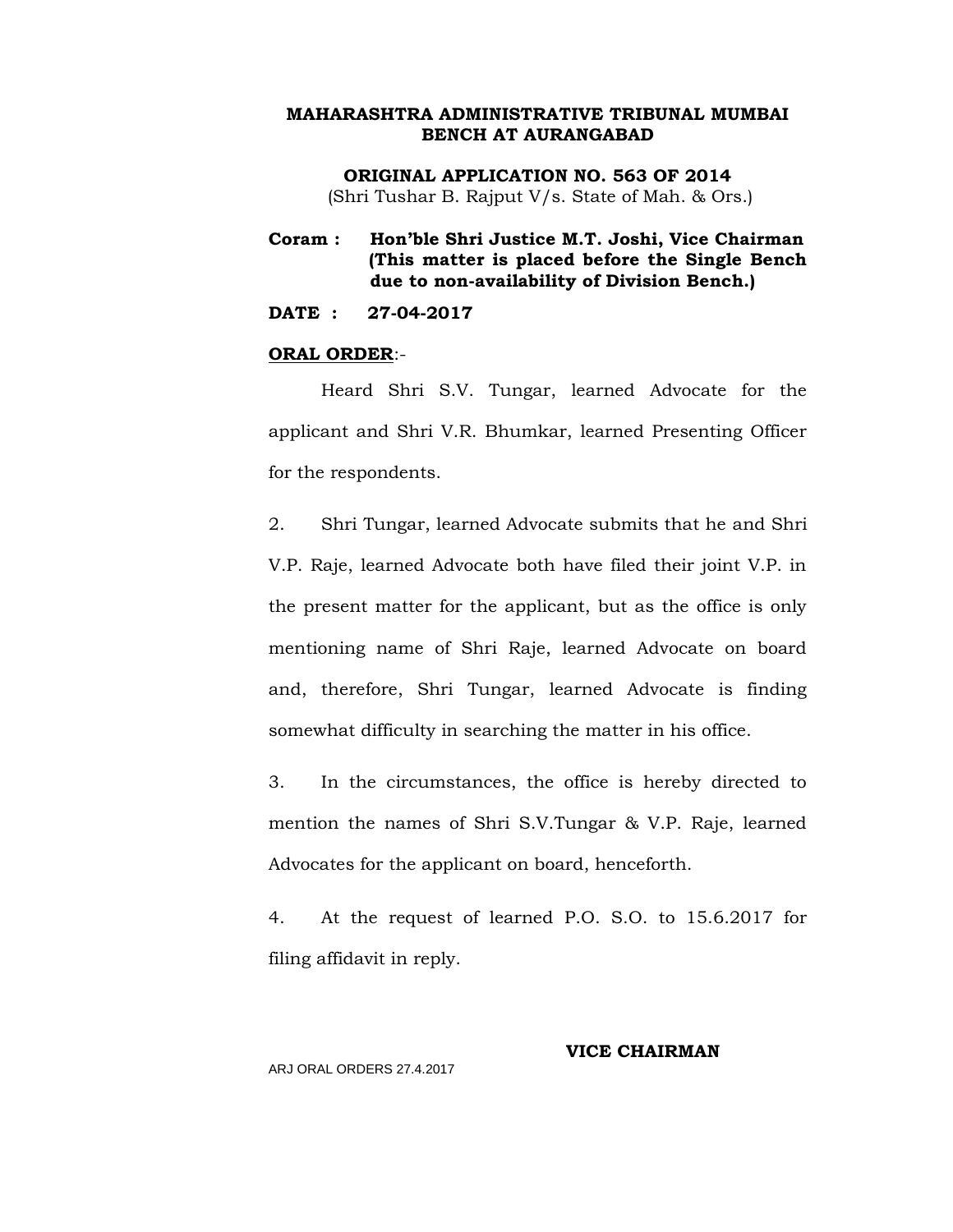## **ORIGINAL APPLICATION NO. 803 OF 2016**

(Shri Sayyed Kalim Sayyed Mehboob V/s. State of Mah. & Ors.)

**Coram : Hon'ble Shri Justice M.T. Joshi, Vice Chairman (This matter is placed before the Single Bench due to non-availability of Division Bench.)**

## **DATE : 27-04-2017**

#### **ORAL ORDER**:-

Heard Shri V.B. Wagh, learned Advocate for the applicant and Smt. Deepali S. Deshpande, learned Presenting Officer for the respondents.

2. At the request of learned Advocate for the applicant, S.O. to 5.5.2017.

ARJ ORAL ORDERS 27.4.2017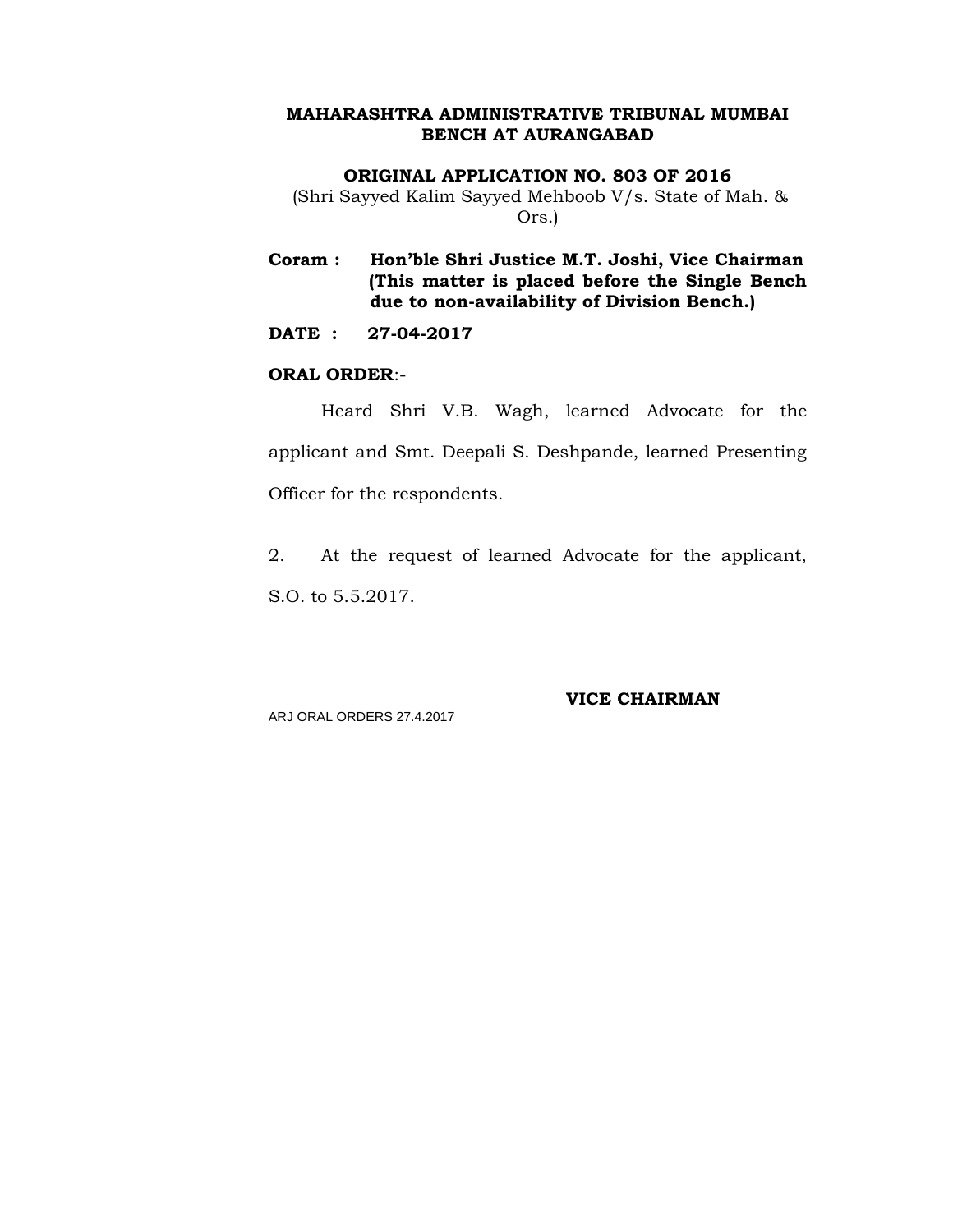## **ORIGINAL APPLICATION NO. 977 OF 2010** (Shri Bhagwat P. Patil V/s. State of Mah. & Ors.)

- **Coram : Hon'ble Shri Justice M.T. Joshi, Vice Chairman (This matter is placed before the Single Bench due to non-availability of Division Bench.)**
- **DATE : 27-04-2017**

#### **ORAL ORDER**:-

None appears for the applicant. Smt. Resha S. Deshmukh, learned Presenting Officer for the respondent nos. 1 to 3 is present. None appears for res. nos. 4 & 5.

2. The learned P.O. has filed affidavit in reply on behalf of res. no. 2 and the same is taken on record. She undertook to serve copy of the said reply upon the learned Advocate for the applicant.

3. The matter is already admitted and is pending for final hearing.

4. For time being this matter is removed from the board with a direction to the Office to place the same for final hearing before the Division Bench, whenever it is available. Liberty to both the sides to circulate the matter before the Division Bench on its availability.

#### ARJ ORAL ORDERS 27.4.2017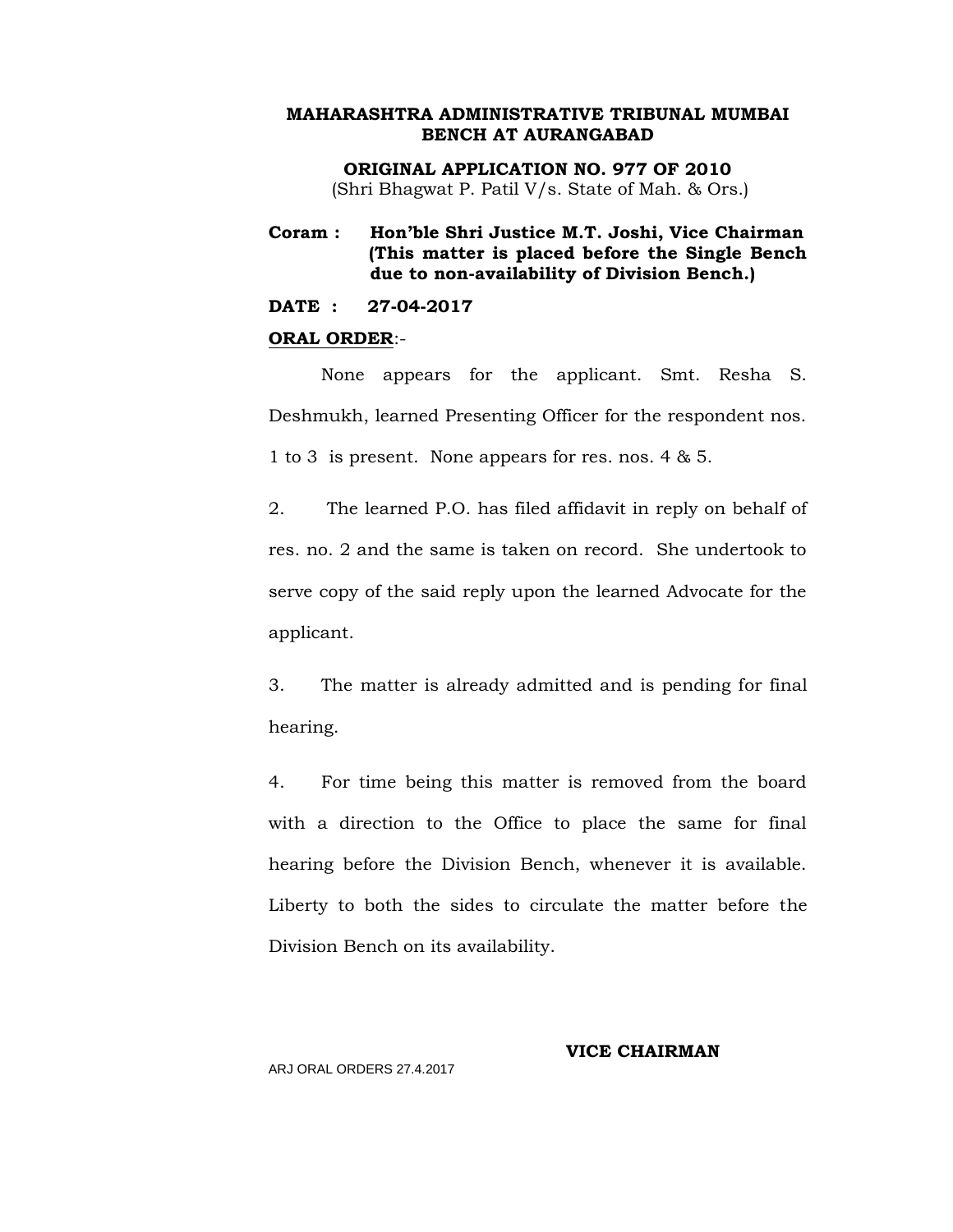**ORIGINAL APPLICATION NO. 237 OF 2013** (Kaveri d/o Vithalrao Cha0van @ Smt. Kaveri Wd/o Santoshrao Bagal V/s. The State of Mah. & Ors.)

**Coram : Hon'ble Shri Justice M.T. Joshi, Vice Chairman (This matter is placed before the Single Bench due to non-availability of Division Bench.)**

## **DATE : 27-04-2017**

## **ORAL ORDER**:-

Heard Shri P.G. Gunale, learned Advocate for the applicant and Shri I.S. Thorat, learned Presenting Officer for the respondents.

2. The applicant is permitted to place on record the annxexures in the original application. He is directed to give copy of entire amended O.A. along with annexures thereto to the learned Presenting Officer for the respondents.

3. Issue notice to the added res. no. 6, returnable on 14.6.2017.

4. Tribunal may take the cases for final disposal at this stage and separate notice for final disposal shall not be issued.

5. Applicant is authorized and directed to serve on added respondent no. 6 intimation/notice of date of hearing duly authenticated by Registry, along with complete paper book of O.A. Respondent is put to notice that the case would be taken up for final disposal at the stage of admission hearing.

6. This intimation/notice is ordered under Rule 11 of the Maharashtra Administrative Tribunal (Procedure) Rules, 1988,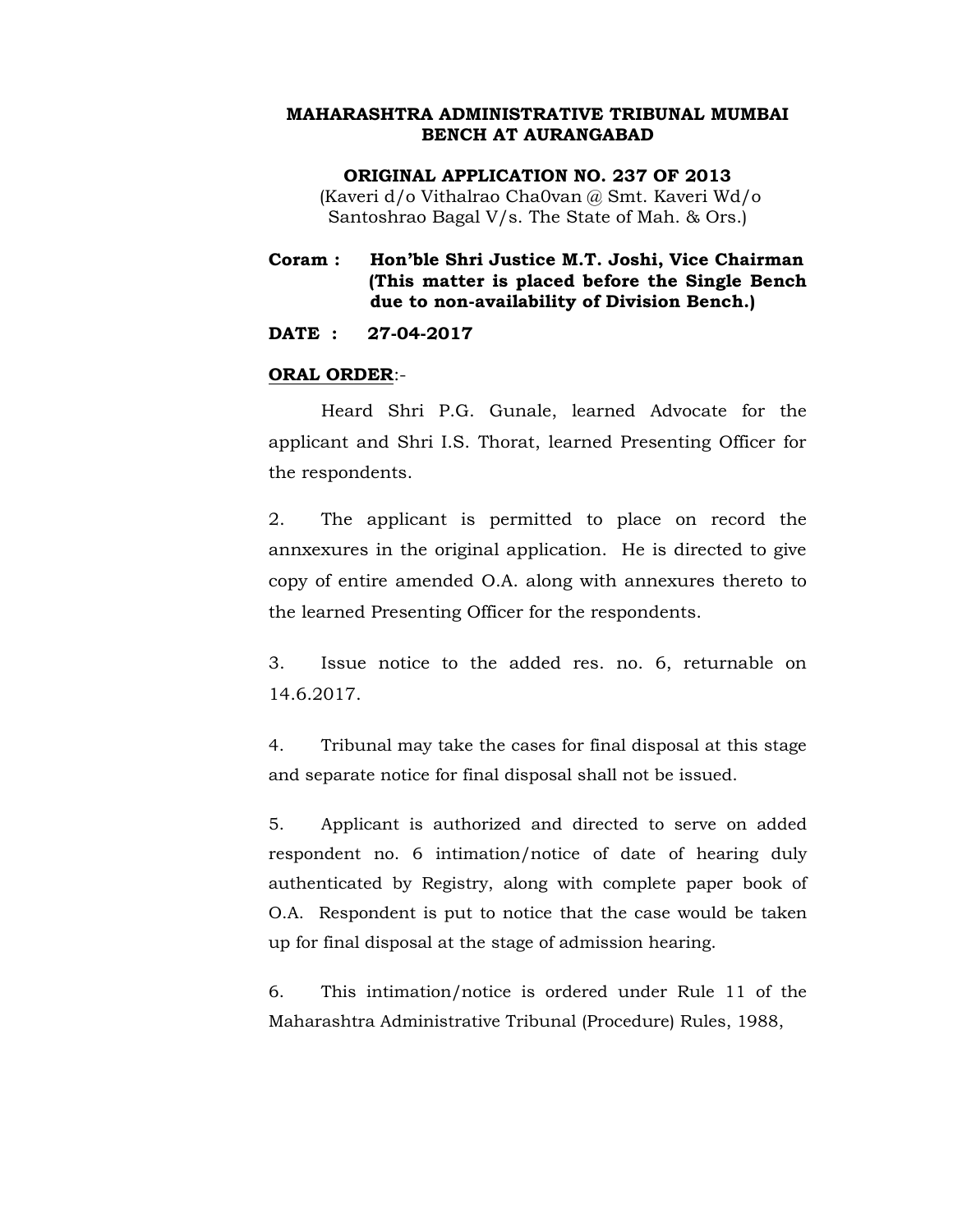# **::-2-:: O.A. NO. 237/13**

and the question such as limitation and alternate remedy are kept open.

7. The service may be done by hand delivery, speed post, courier and acknowledgment be obtained and produced along with affidavit of compliance in the Registry before due date. Applicant is directed to file affidavit of compliance and notice.

8. S.O. 14.6.2017.

9. Steno copy & hamdust allowed to both the parties.

ARJ ORAL ORDERS 27.4.2017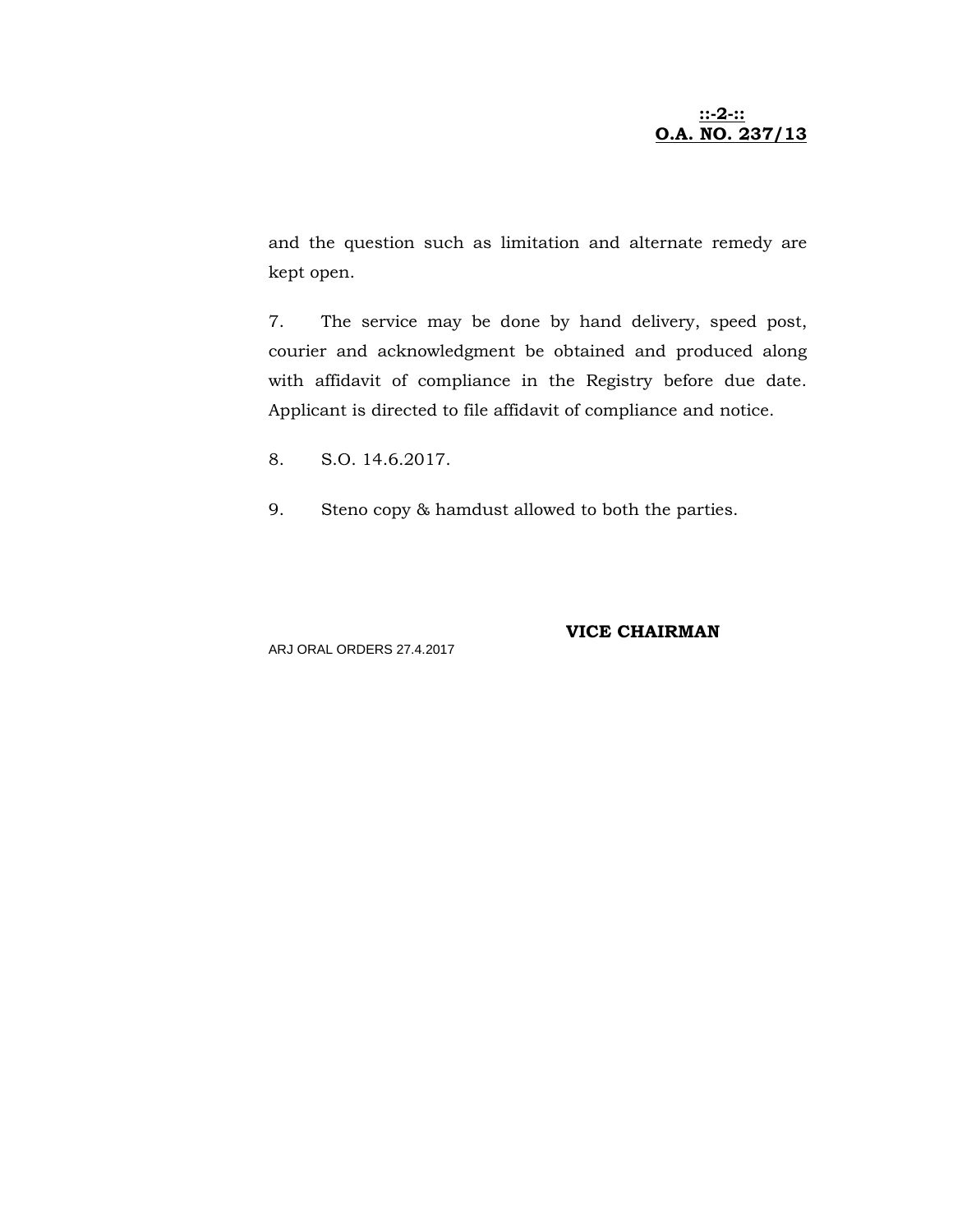**ORIGINAL APPLICATION NO. 891 OF 2012** (Shri Arshad Ayub Khan V/s. State of Mah. & Ors.)

**Coram : Hon'ble Shri Justice M.T. Joshi, Vice Chairman (This matter is placed before the Single Bench due to non-availability of Division Bench.)**

**DATE : 27-04-2017**

#### **ORAL ORDER**:-

None appears for the applicant. Heard Shri Vivek Bhavthankar, learned Advocate for res. no. 1. None appears for res. nos. 2 & 3.

2. The learned Advocate for the applicant has already filed on record the proof of service of notice upon the respondents.

3. The present matter is already admitted.

4. For the time being it is removed from the board with a direction to the Officer to place the same for final hearing, whenever Division Bench is available. Liberty to both the sides to circulate the matter before the Division Bench for final hearing, on its availability.

ARJ ORAL ORDERS 27.4.2017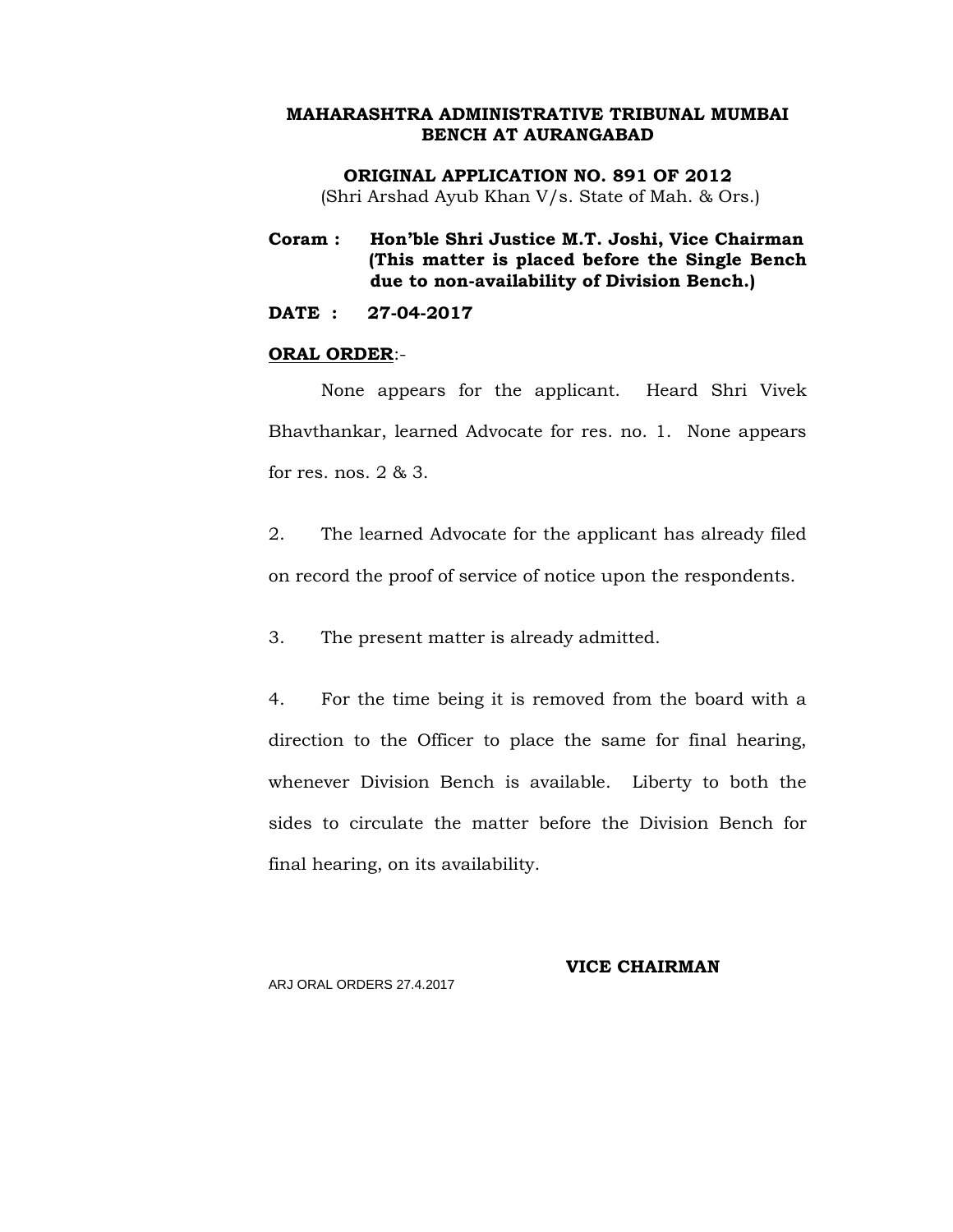#### **ORIGINAL APPLICATION NO.536/2016**

(Shri Baliram Patil V/s. The State of Mah. & Ors.)

CORAM: Hon'ble Shri B. P. Patil, Member (J)

DATE : 27-04-2017

## **ORAL ORDER**:-

Heard Shri A.D.Sugdare learned Advocate for the applicant, Shri S.K.Shirse learned Presenting Officer for the respondent nos.1 and 2 and Shri S.D.Dhongde learned Advocate for respondent nos.3 and 4.

2. At the request of learned Advocate for respondent nos.3 and 4, S.O.16-06-2017.

YUK ORAL ORDER 27-04-2017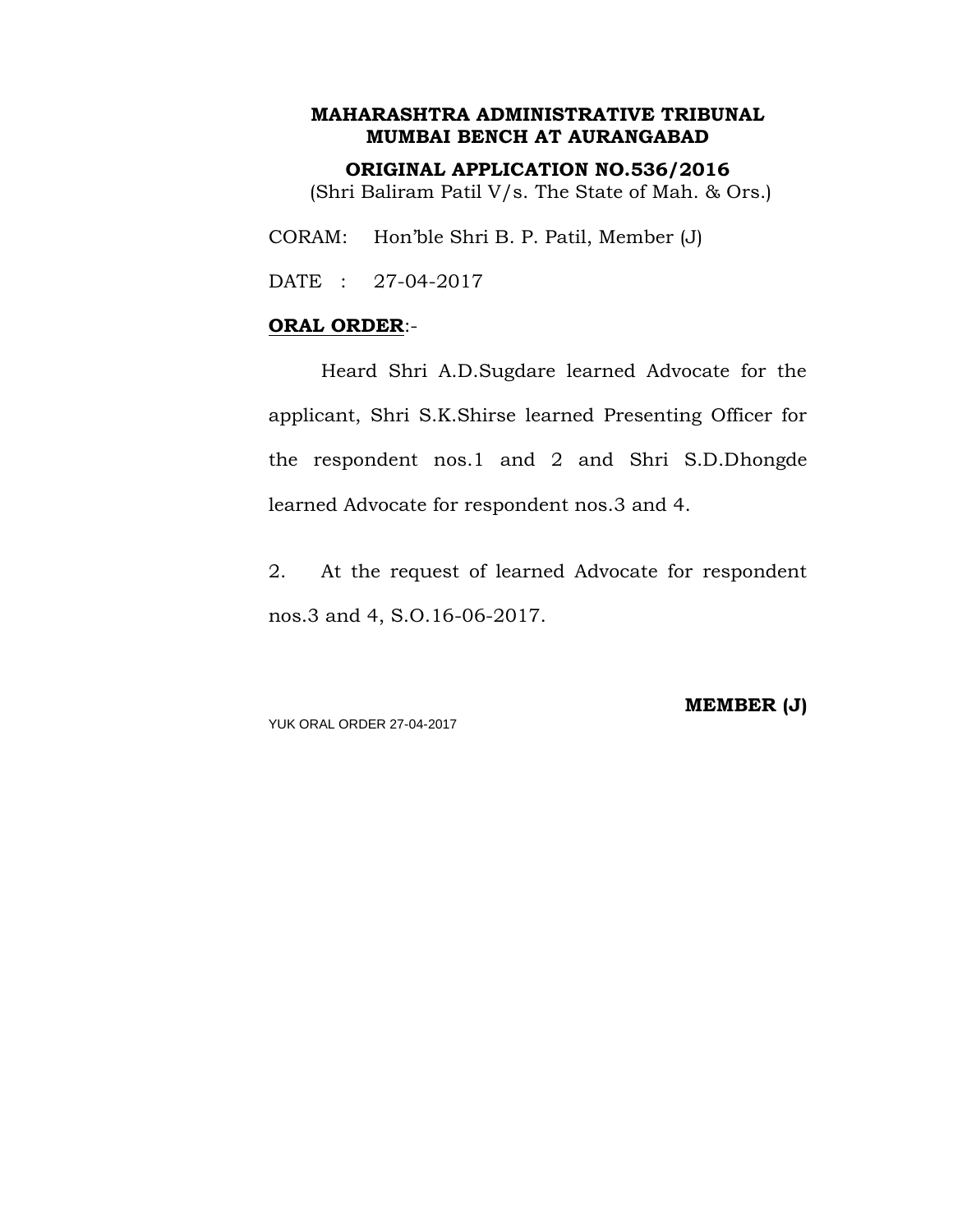**ORIGINAL APPLICATION NO.939/2016**

(Shri Rajendra Salvi V/s. The State of Mah. & Ors.)

CORAM: Hon'ble Shri B. P. Patil, Member (J)

DATE : 27-04-2017

# **ORAL ORDER**:-

Heard Shri J.B.Choudhary learned Advocate for the applicant and Smt. Sanjivani Ghate learned Presenting Officer for the respondents.

2. At the request of learned Advocate for the applicant, S.O.16-06-2017.

YUK ORAL ORDER 27-04-2017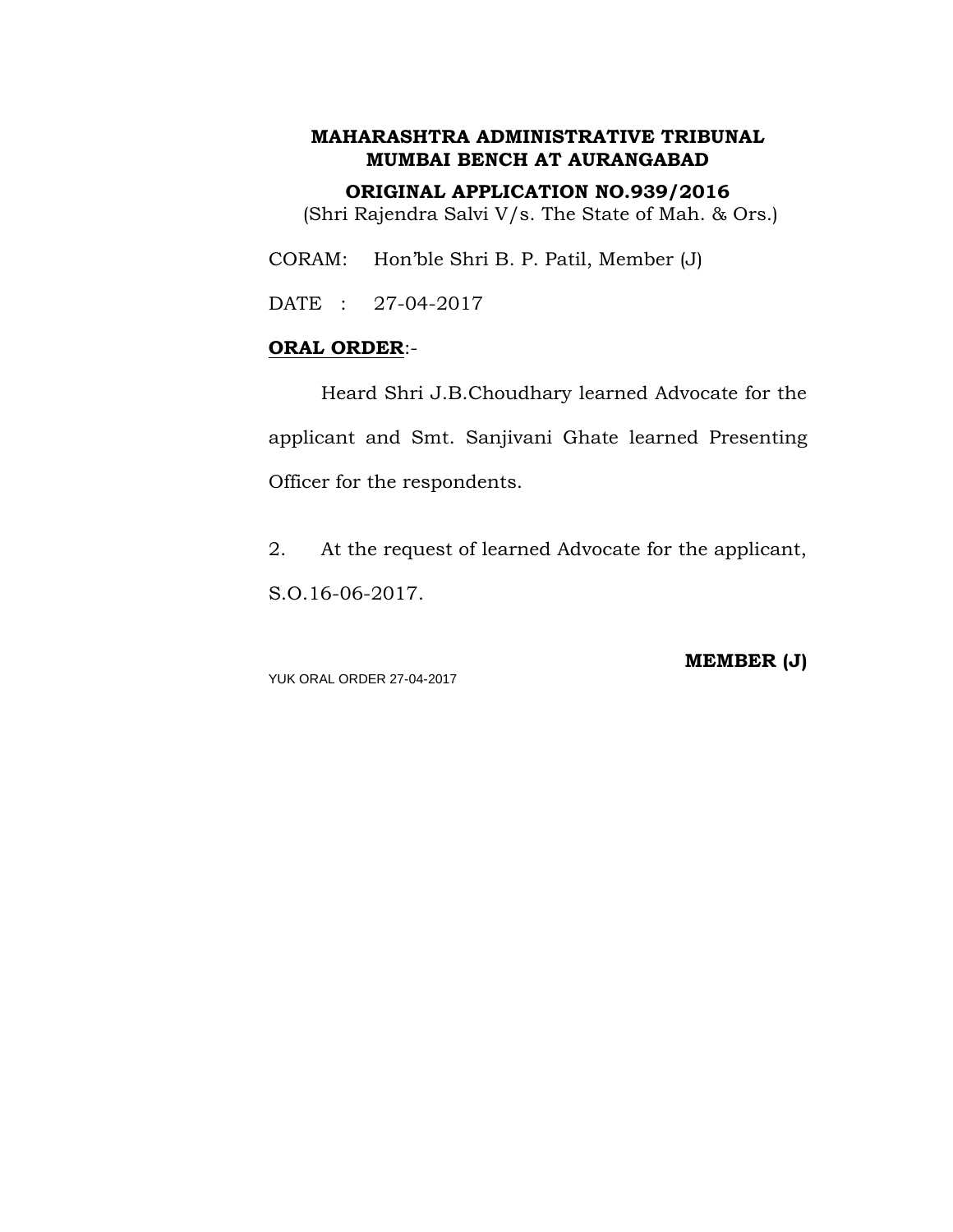# **M.A.No.285/2016 WITH M.A.No.144/2016 IN O.A.St.No.1950/2015**

(Shri Nagnath Jadhav & Ors. V/s. The State of Mah. & Ors.)

CORAM: Hon'ble Shri B. P. Patil, Member (J)

DATE : 27-04-2017

## **ORAL ORDER**:-

Heard Shri S.D.Dhongde learned Advocate for the applicant and Smt. Resha Deshmukh learned Presenting Officer for the respondents.

2. At the request of learned Advocate for the applicant,

S.O.16-06-2017 for final hearing.

YUK ORAL ORDER 27-04-2017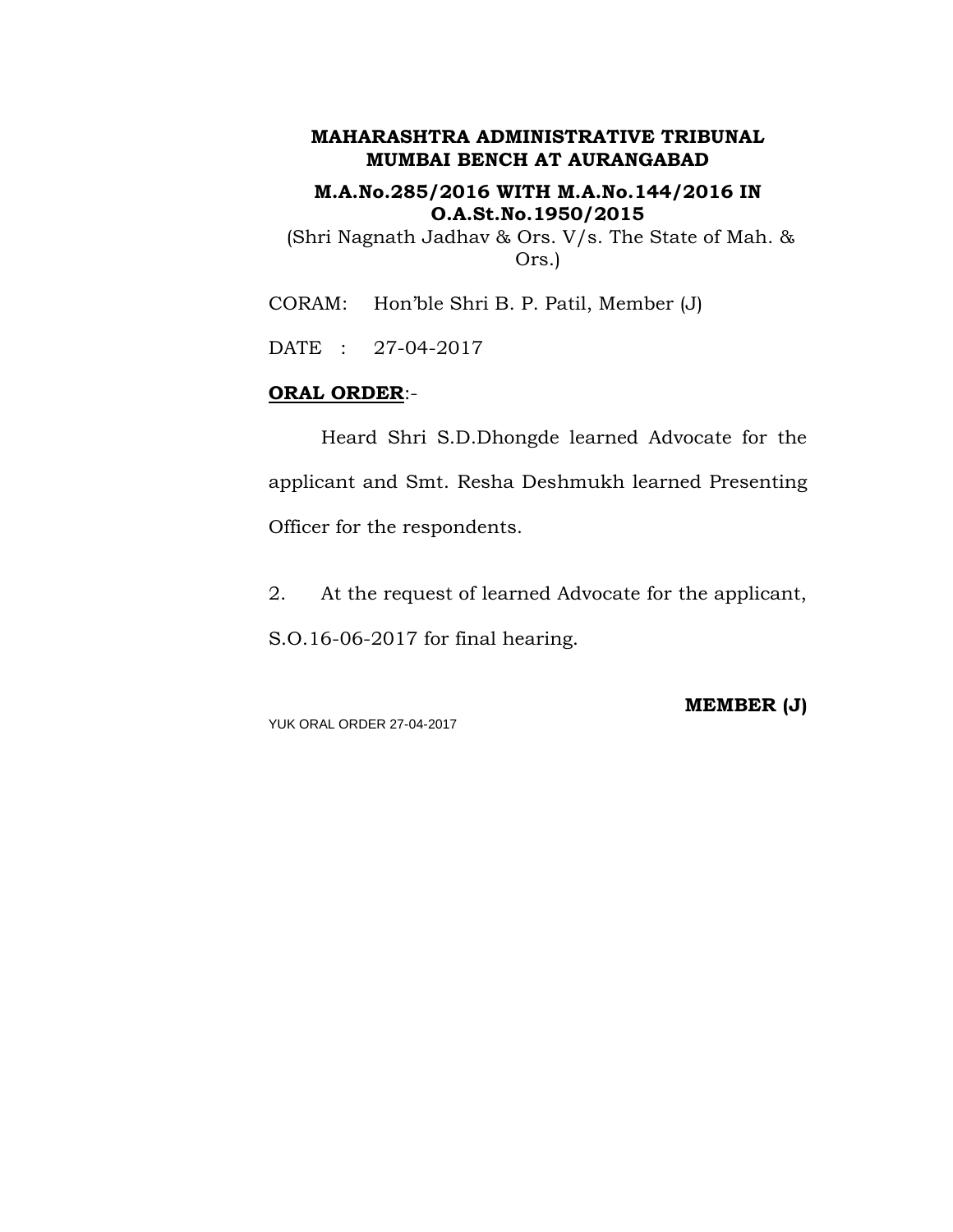**ORIGINAL APPLICATION NO.802/2016** (Shri Dattu Sable V/s. The State of Mah. & Ors.)

CORAM: Hon'ble Shri B. P. Patil, Member (J)

DATE : 27-04-2017

# **ORAL ORDER**:-

Heard Shri P.B.Sawant learned Advocate holding for Shri V.G.Salgare learned Advocate for the applicant and Shri S.K.Shirse learned Presenting Officer for the respondents.

2. Learned P.O. has filed affidavit in reply on behalf of respondent no.5. It is taken on record. Copy thereof has been served on the other side.

3. Learned Advocate for the applicant may file rejoinder, if necessary.

4. S.O.23-06-2017.

YUK ORAL ORDER 27-04-2017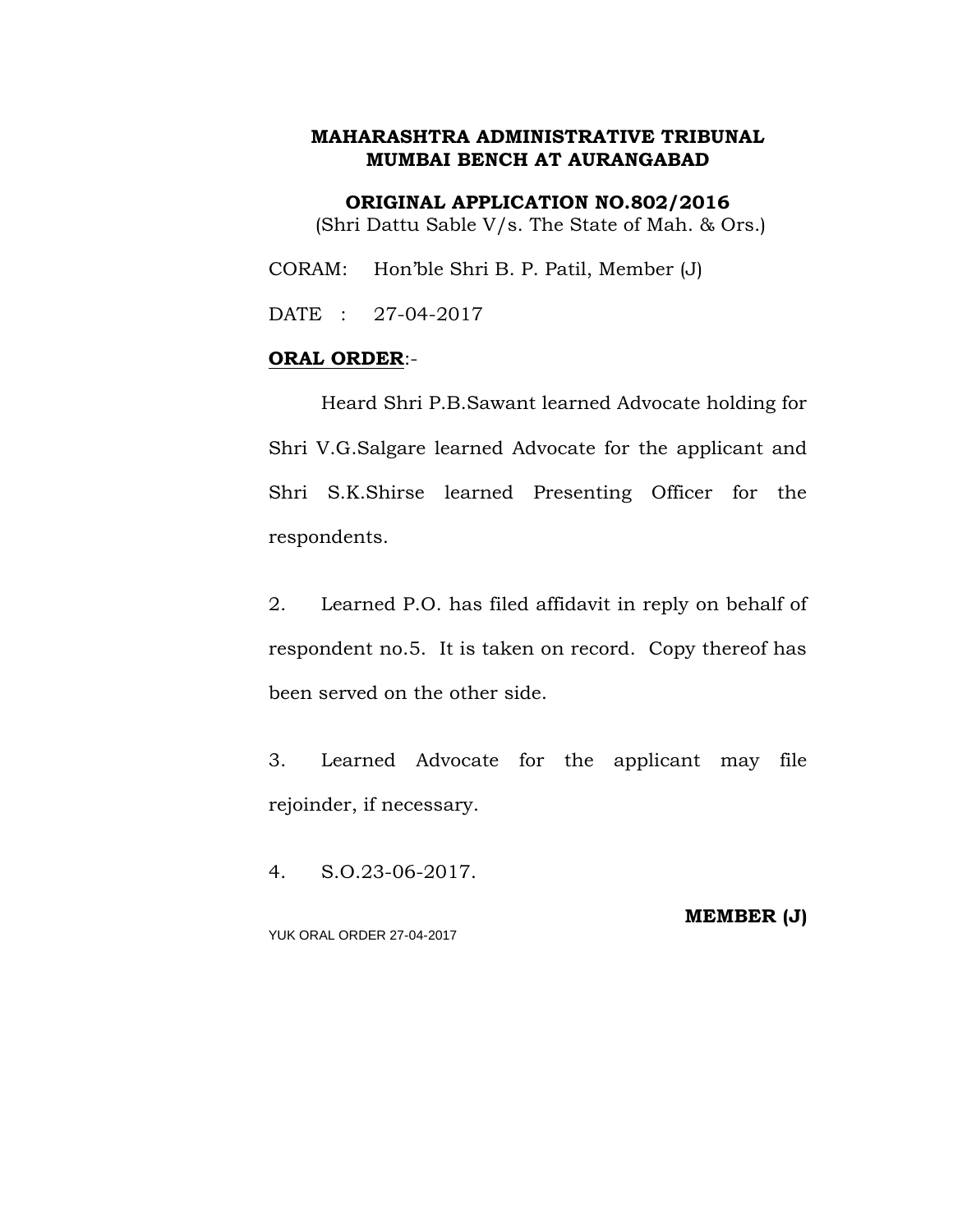**ORIGINAL APPLICATION NO.770/2016**

(Shri Manchakrao Paratwagh V/s. The State of Mah. & Ors.)

CORAM: Hon'ble Shri B. P. Patil, Member (J)

DATE : 27-04-2017

# **ORAL ORDER**:-

Heard Shri S.D.Joshi learned Advocate for the applicant and Shri N.U.Yadav learned Presenting Officer for the respondents.

2. Learned Advocate for the applicant seeks time to file rejoinder. Time granted.

3. S.O.22-06-2017.

YUK ORAL ORDER 27-04-2017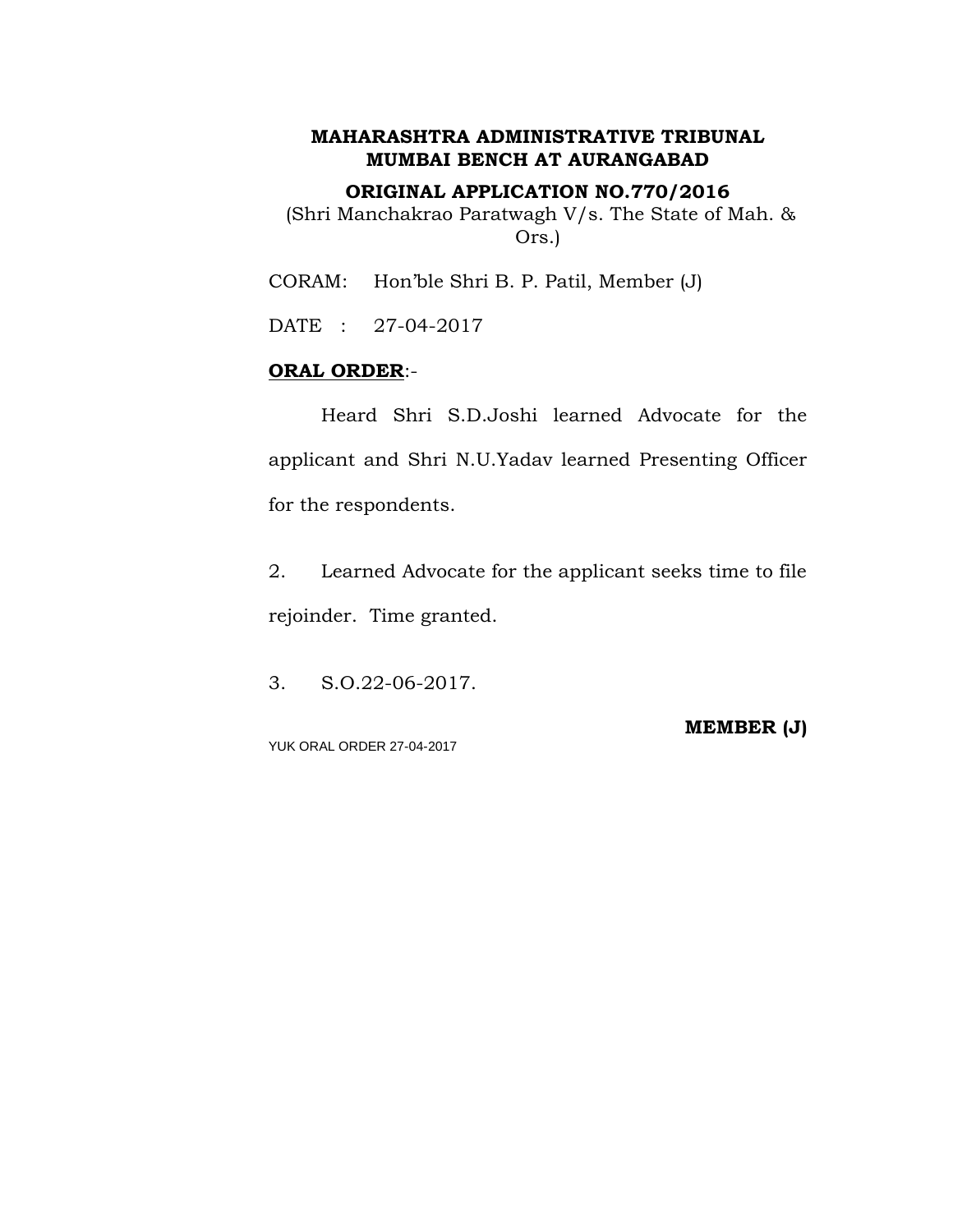**ORIGINAL APPLICATION NO.767/2016**

(Shri Lalasaheb Pawar V/s. The State of Mah. & Ors.)

CORAM: Hon'ble Shri B. P. Patil, Member (J)

DATE : 27-04-2017

# **ORAL ORDER**:-

Shri M.M.Kadtu learned Advocate for the applicant has filed **leave note** on record. Shri S.K.Shirse learned Presenting Officer for the respondents is present.

2. In view of leave note of learned Advocate for the applicant, S.O.22-06-2017.

YUK ORAL ORDER 27-04-2017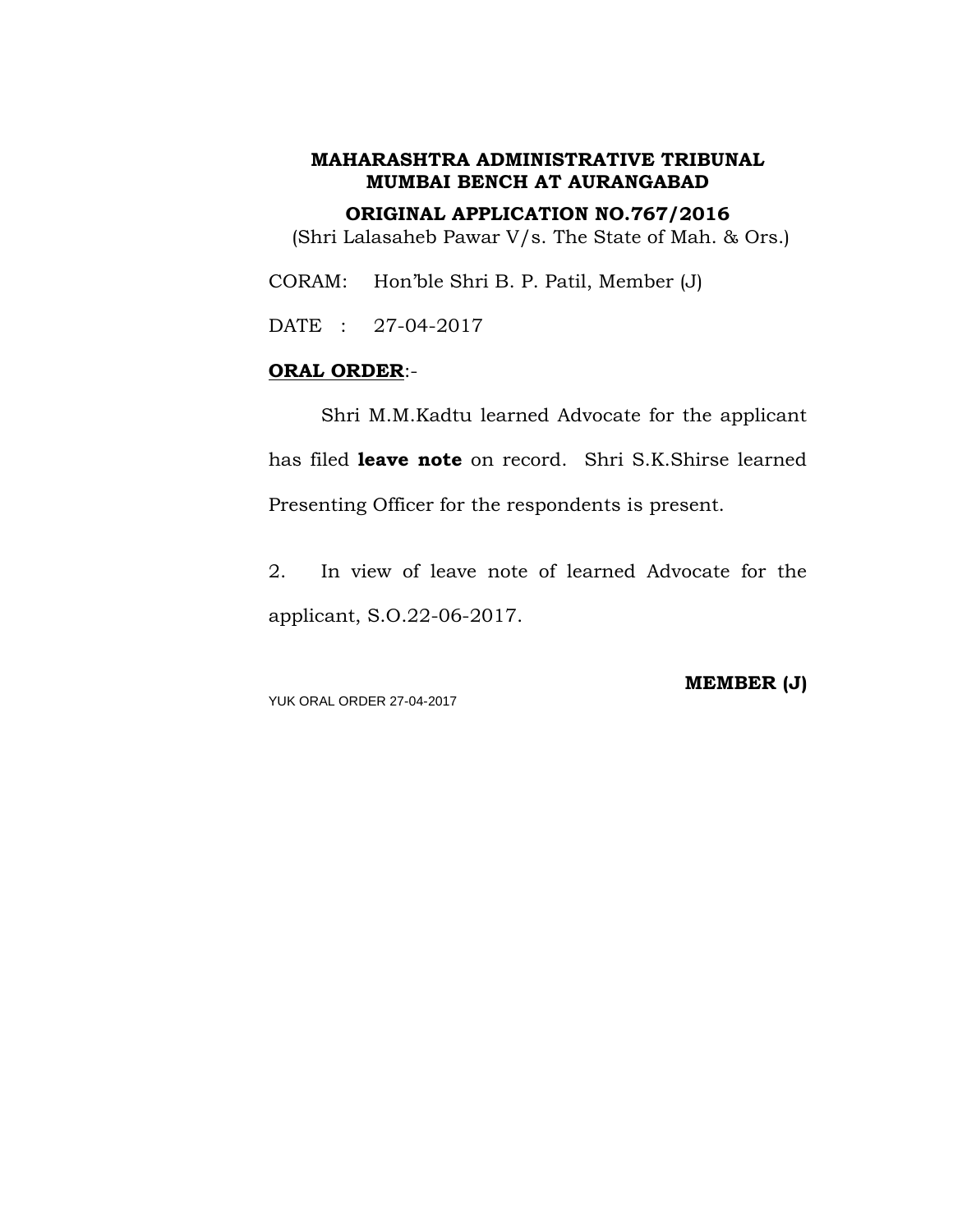**ORIGINAL APPLICATION NO.254/2017** (Shri Raju More V/s. The State of Mah. & Ors.)

CORAM: Hon'ble Shri B. P. Patil, Member (J)

DATE : 27-04-2017

# **ORAL ORDER**:-

Heard Shri A.P.Adhe learned Advocate for the applicant and Shri M.S.Mahajan learned Chief Presenting Officer for the respondents.

2. Applicant has challenged termination order dated 17-04-2017 passed by the respondent no.2. In view of the Order of Hon'ble Chairman and office order No.MAT/ABAD/ESTT/132/16 dated 30-01-2016 subject of "termination" is enlisted in the list of subject matter to be dealt with by the Division Bench. Therefore, it will be just and proper to place the matter before the Division Bench of the Tribunal.

3. Registrar is directed to place the matter before Division Bench after due scrutiny as per rules.

YUK ORAL ORDER 27-04-2017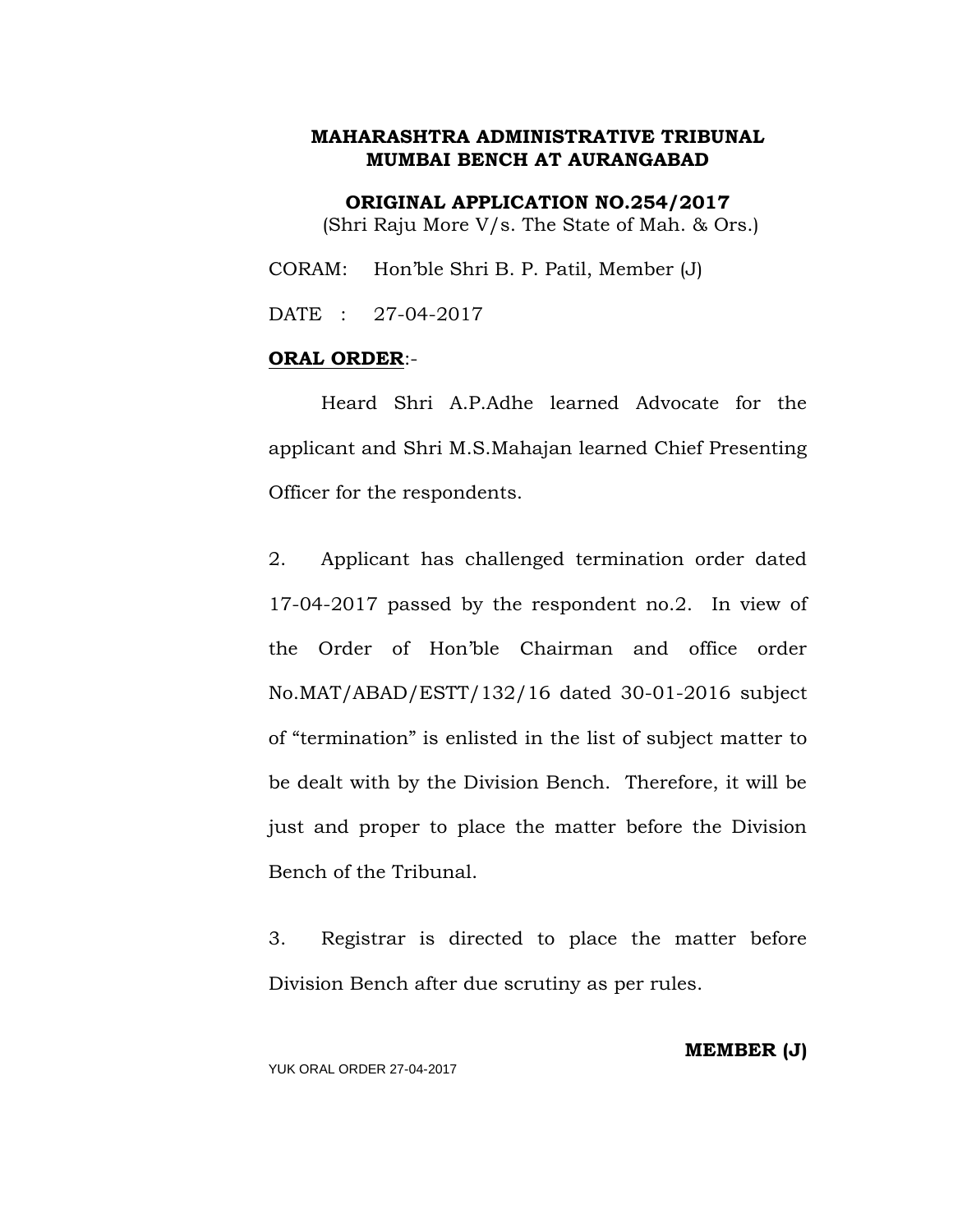**M.A.NO.161/2017 IN O.A.St.No.546/2017** (Shri Nanasaheb Yeole & Ors. V/s. The State of Mah. & Ors.)

CORAM: Hon'ble Shri B. P. Patil, Member (J)

DATE : 27-04-2017

# **ORAL ORDER**:-

Heard Shri A.P.Adhe learned Advocate for the applicant and Shri M.S.Mahajan learned Chief Presenting Officer for the respondents.

2. Applicant has challenged termination order dated 17-04-2017 passed by the respondent no.2. In view of the Order of Hon'ble Chairman and office order No.MAT/ABAD/ESTT/132/16 dated 30-01-2016 subject of "termination" is enlisted in the list of subject matter to be dealt with by the Division Bench. Therefore, it will be just and proper to place the matter before the Division Bench of the Tribunal.

3. Registrar is directed to place the matter before Division Bench after due scrutiny as per rules.

YUK ORAL ORDER 27-04-2017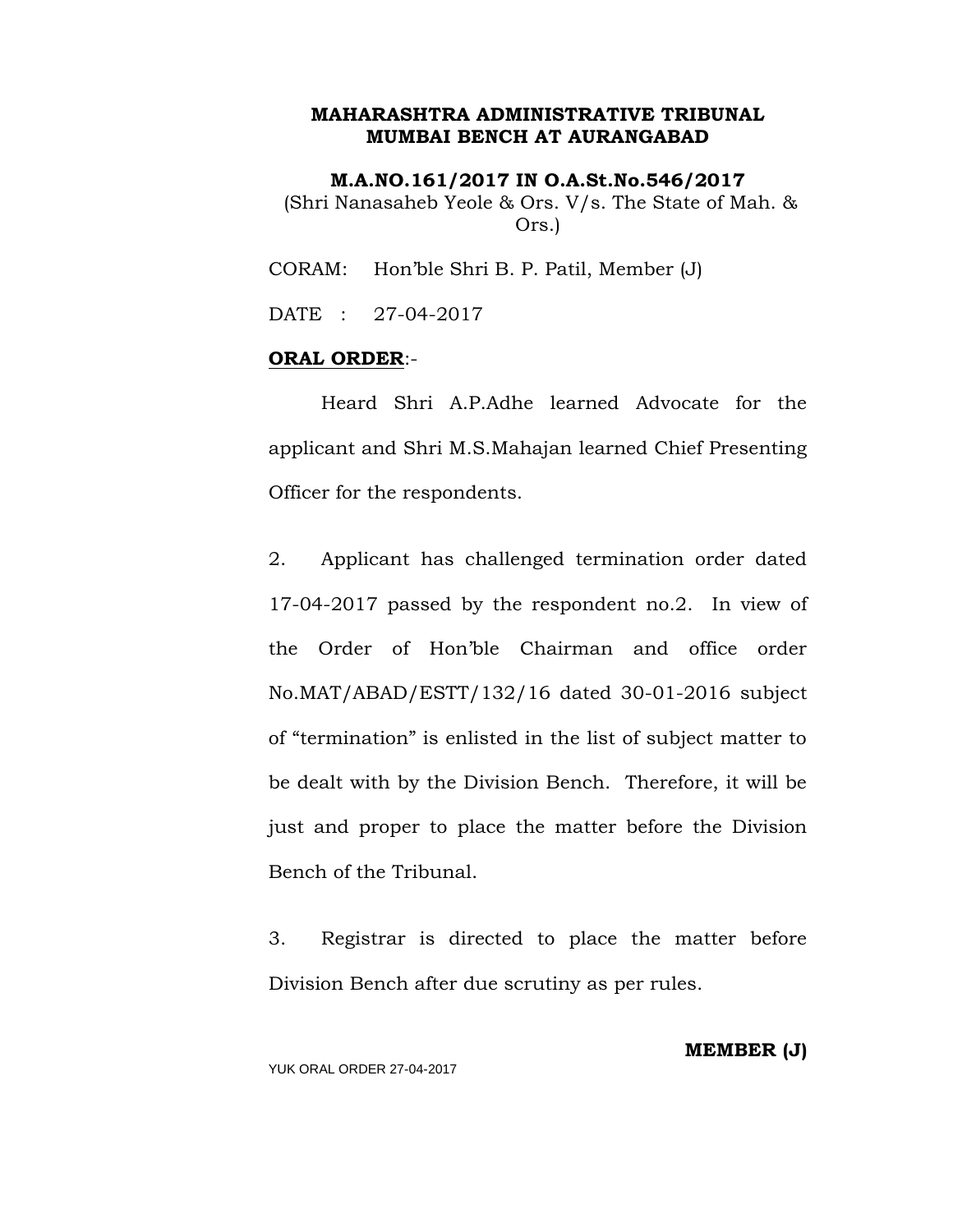**ORIGINAL APPLICATION ST. NO.534/2017** (Shri Babasaheb Pagare V/s. The State of Mah. & Ors.)

CORAM: Hon'ble Shri B. P. Patil, Member (J)

DATE : 27-04-2017

# **ORAL ORDER**:-

Heard Shri N.B.Narwade learned Advocate for the applicant and Shri S.K.Shirse learned Presenting Officer for the respondents.

2. Learned Advocate for the applicant sought time to make submission on the point of maintainability of the O.A. in view of Section 20 of the Administrative Tribunal Act.

3. S.O.14-06-2017.

YUK ORAL ORDER 27-04-2017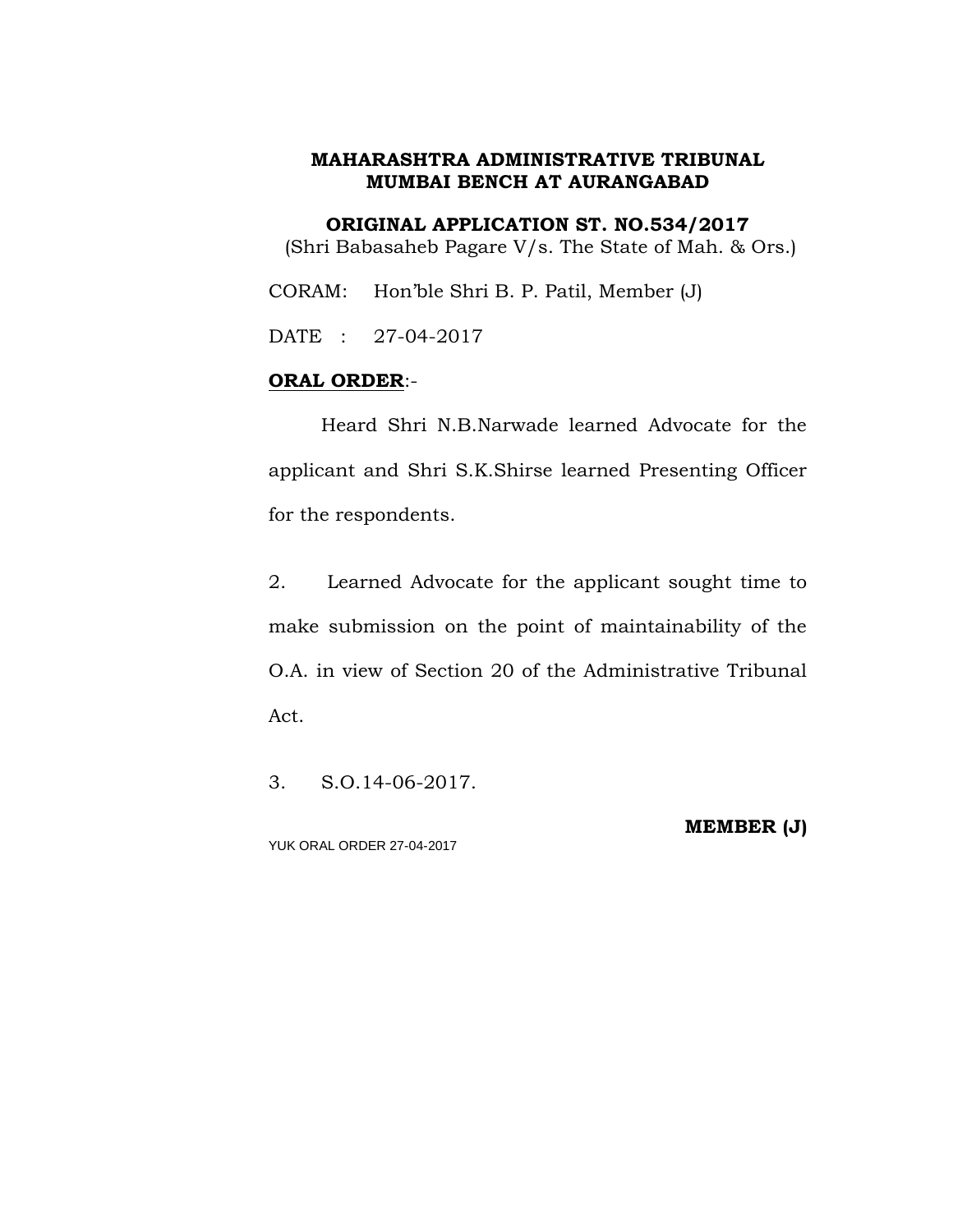**ORIGINAL APPLICATION NO.660/2015**

(Dr. Satish Londhe V/s. The State of Mah. & Ors.)

CORAM: Hon'ble Shri B. P. Patil, Member (J)

DATE : 27-04-2017

# **ORAL ORDER**:-

Shri J.S.Deshmukh learned Advocate for the applicant has filed **leave note** on record. Shri M.P.Gude learned Presenting Officer for the respondent nos.1 to 3 is present.

Shri S.T.Shelke learned Advocate for respondent no.4 is **absent**.

2. In view of leave note of learned Advocate for the applicant, S.O.22-06-2017.

YUK ORAL ORDER 27-04-2017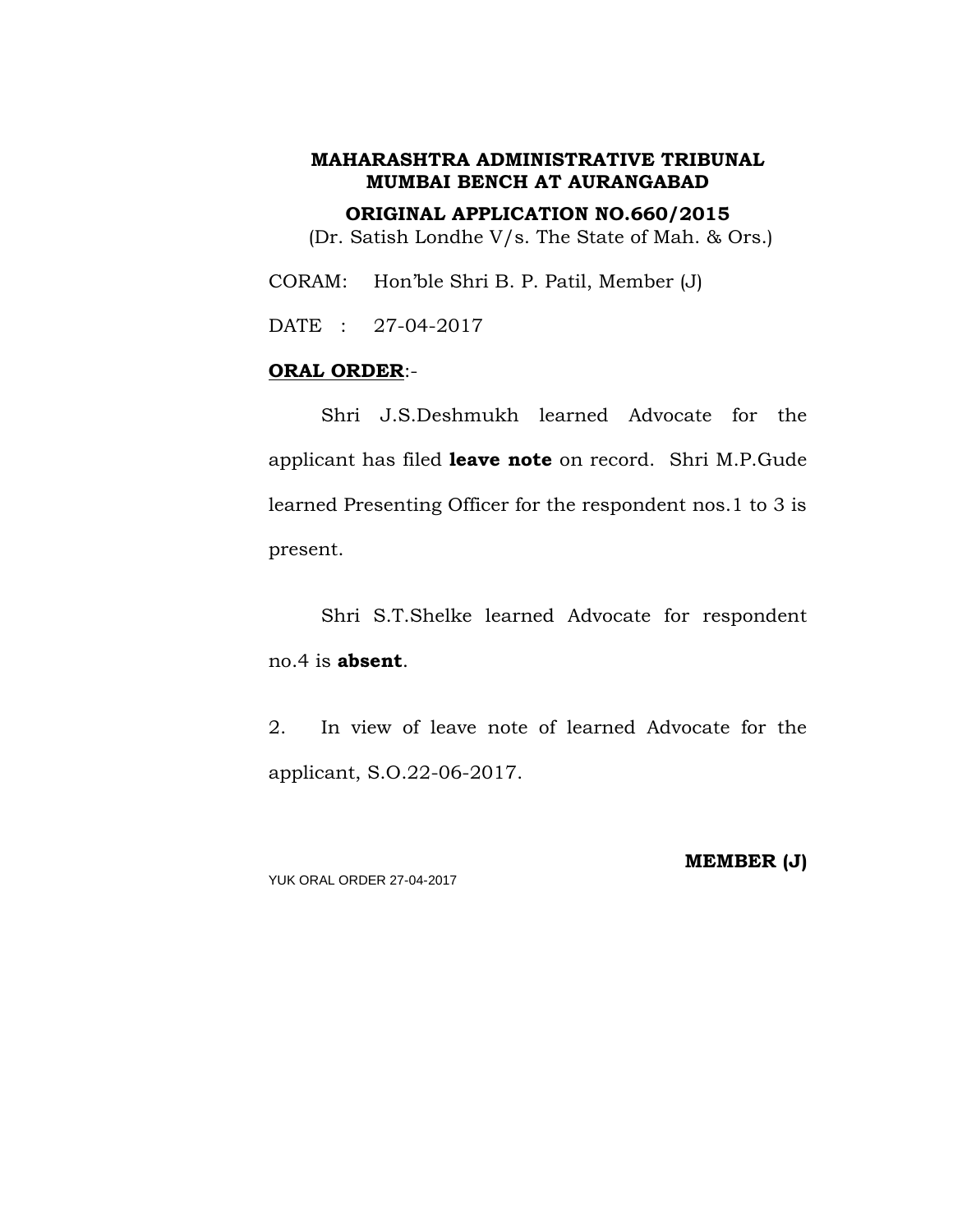**ORIGINAL APPLICATION NO.225/2016** (Rukhmin Dudhate V/s. The State of Mah. & Ors.)

CORAM: Hon'ble Shri B. P. Patil, Member (J)

DATE : 27-04-2017

# **ORAL ORDER**:-

Heard Shri Vivek Deshmukh learned Advocate for the applicant, Smt. Priya Bharaswadkar learned Presenting Officer for the respondent nos.1 and 2 and Shri K.G.Salunke learned Advocate for respondent no.3.

2. Shri K.G.Salunke, learned Advocate has filed affidavit in reply on behalf of respondent no.3. It is taken on record. Copy thereof has been served on the other side.

3. S.O.22-06-2017.

**MEMBER (J)**

YUK ORAL ORDER 27-04-2017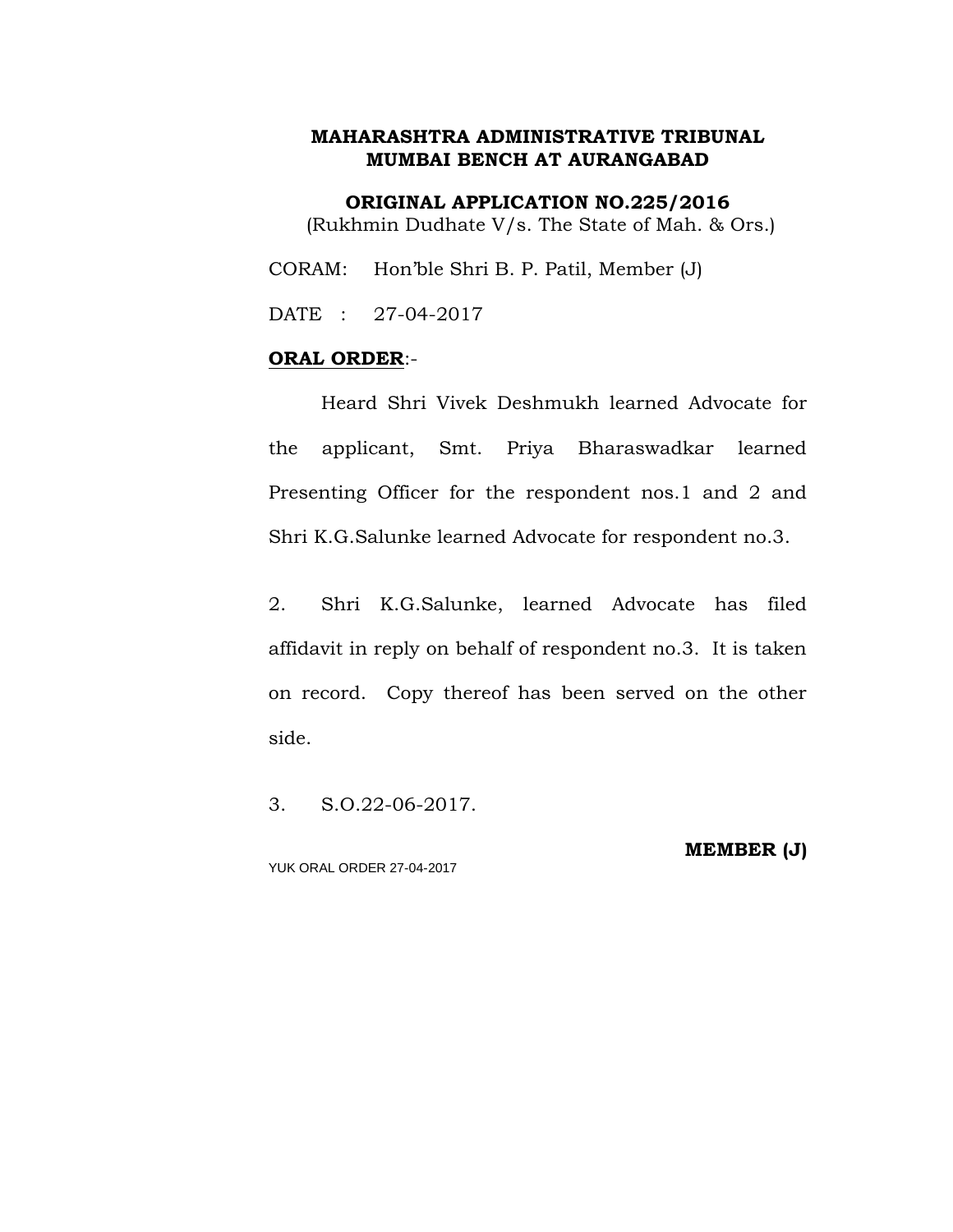**ORIGINAL APPLICATION NO.240/2016**

(Shri Ramkishan Khajekar V/s. The State of Mah. & Ors.)

CORAM: Hon'ble Shri B. P. Patil, Member (J)

DATE : 27-04-2017

# **ORAL ORDER**:-

Heard Shri R.P.Bhumkar learned Advocate for the applicant and Shri Deepak R. Patil learned Presenting Officer for the respondents.

2. Learned P.O. seeks time to file reply on behalf of the respondents. Time granted.

3. S.O.03-05-2017.

YUK ORAL ORDER 27-04-2017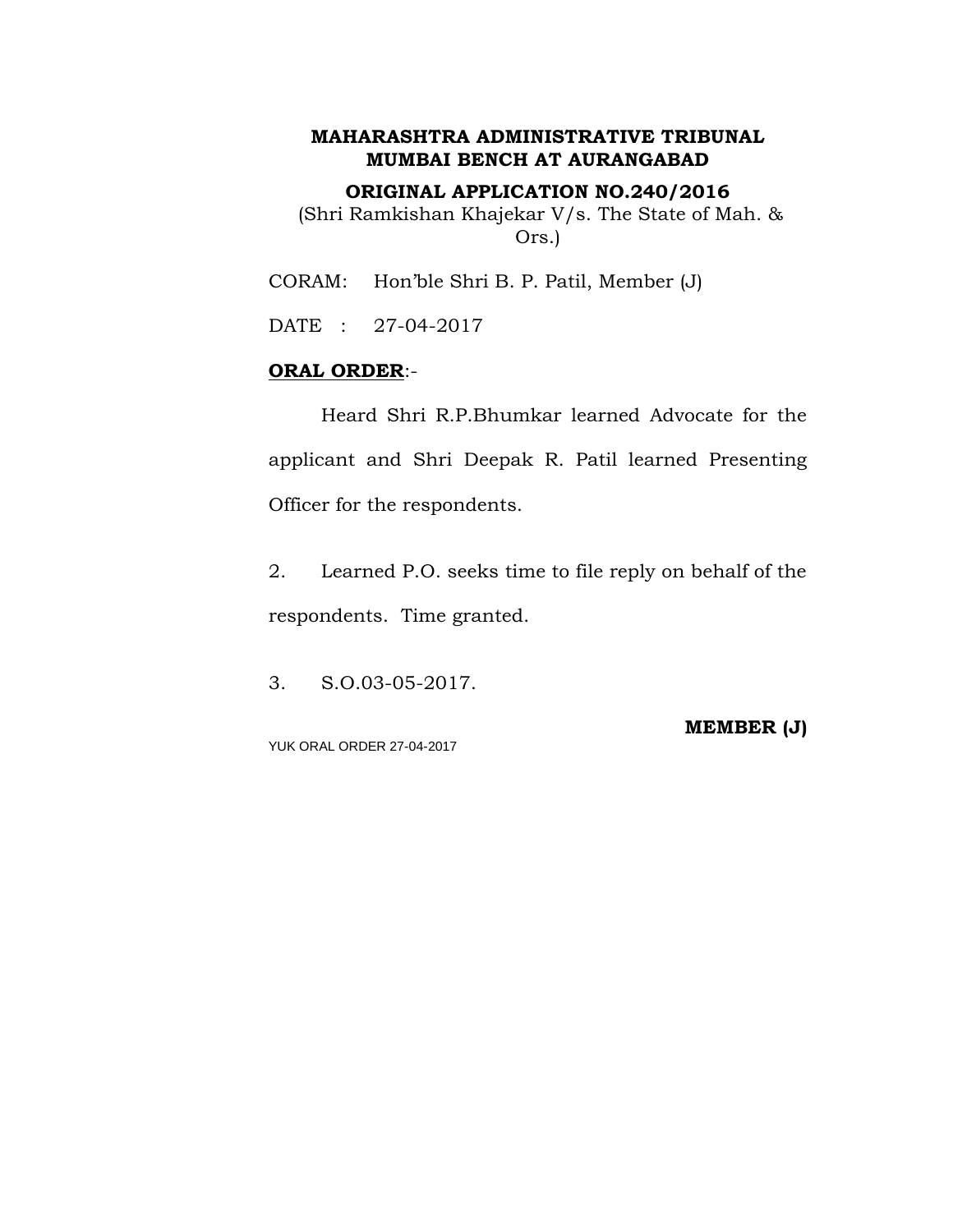**ORIGINAL APPLICATION NO.387/2016** (Dr. Nomani Md. Mufti Tahir V/s. The State of Maharashtra & Ors.)

CORAM: Hon'ble Shri B. P. Patil, Member (J)

DATE : 27-04-2017

#### **ORAL ORDER**:-

Smt. Vinaya Muley-Dharurkar learned Advocate for the applicant is **absent**. Shri N.U.Yadav learned Presenting Officer for the respondents is present.

2. Ample opportunities are granted to the respondents to file affidavit in reply in the O.A. On 15-11-2016 Tribunal has observed as under:

"3. However, last chance is granted on condition that heavy costs will be saddled on the respondents if reply is not filed on the next date"

3. Thereafter, again time was granted to the respondents to file reply on 20-12-2016, 08-02-2017 and 23-03-2017. Today also reply is not filed by the respondents.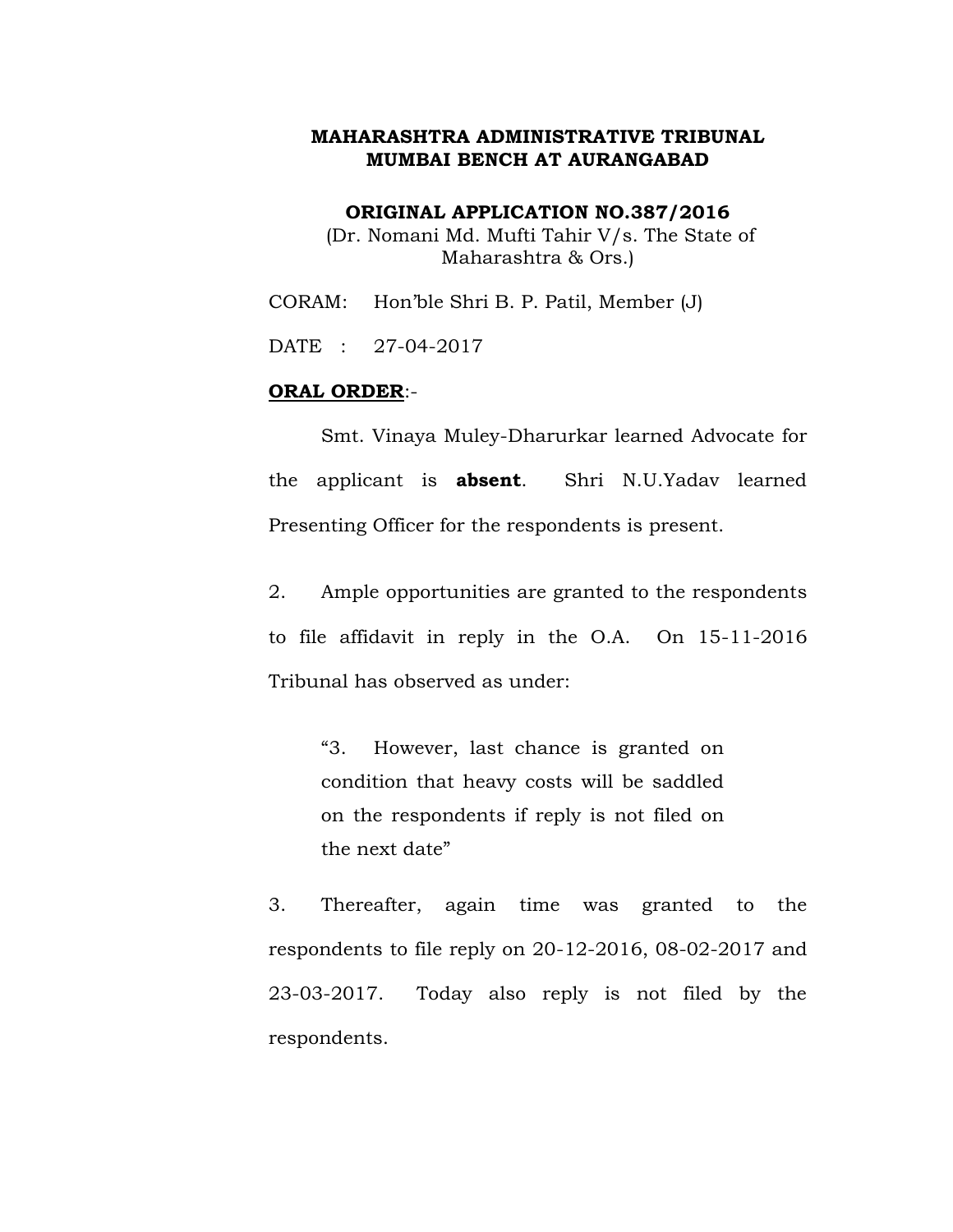4. Hence, it will be just and proper to impose costs of Rs.5000/- (Rs. Five thousand only) on the respondents for failure to file reply though ample opportunities are granted. Respondents shall deposit the costs with the Registry of the Tribunal till next date.

5. Respondents are directed to file reply till 22-06-2017, as a most last chance and if they fail to file reply again heavy costs would be imposed on the respondents.

6. S.O.22-06-2017.

7. Steno copy may be provided to the learned P.O. on his request.

YUK ORAL ORDER 27-04-2017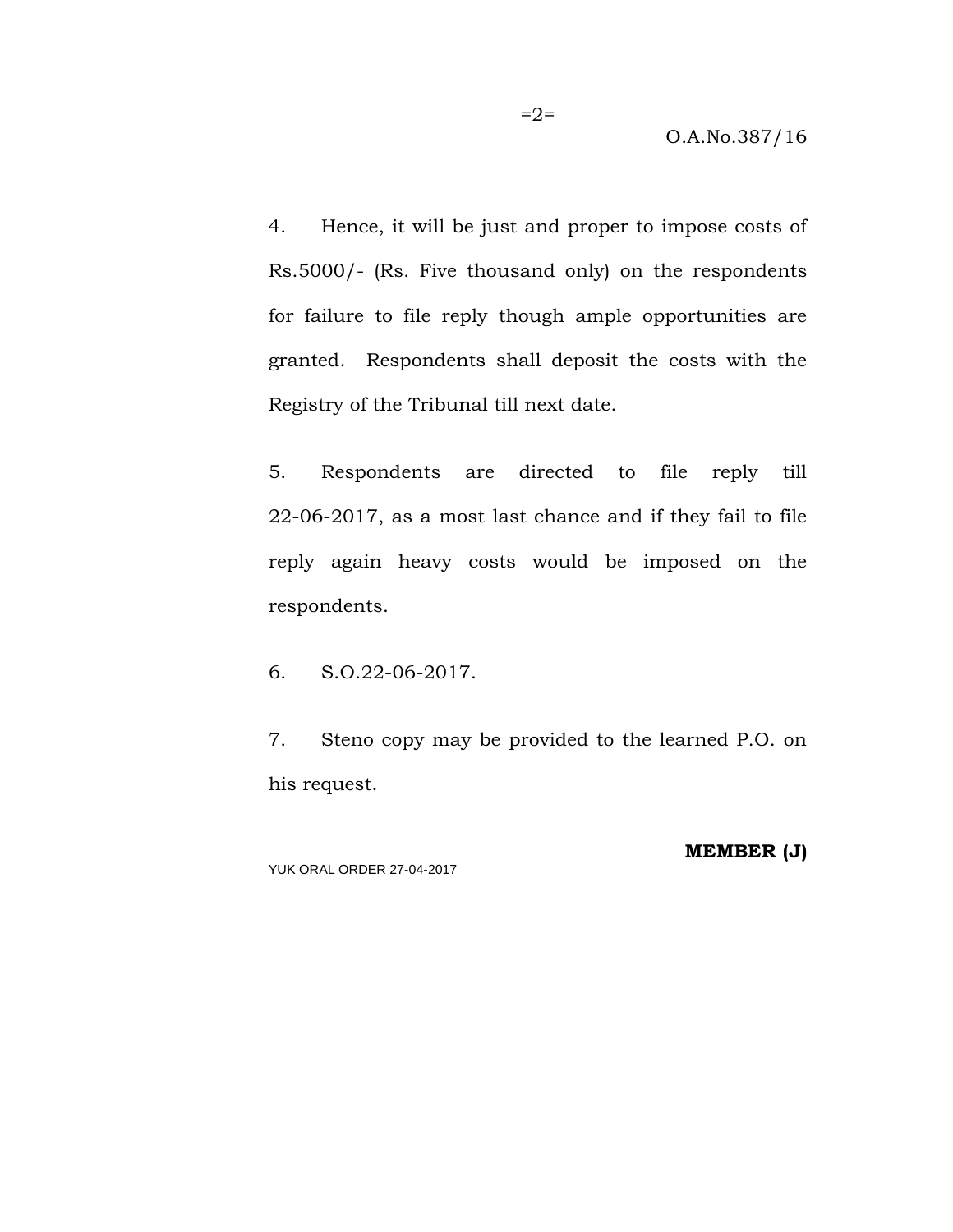**ORIGINAL APPLICATION NO.615/2016**

(Shri Manohar Adhikar V/s. The State of Mah. & Ors.)

CORAM: Hon'ble Shri B. P. Patil, Member (J)

DATE : 27-04-2017

## **ORAL ORDER**:-

Shri V.S.Kadam learned Advocate for the applicant is **absent**. Shri S.K.Shirse learned Presenting Officer for the respondents is present.

2. Ample opportunities are granted to the respondents to file affidavit in reply in the O.A. On 30-11-2016 Tribunal has observed as under:

"4. It is made clear that if the respondent Nos.1 & 2 fail to file affidavit in reply on the next, heavy costs shall be imposed upon them."

3. Thereafter, again time was granted to the respondents to file reply on 09-01-2017, 13-02-2017, 06-03-2017 and 03-04-2017. Today also reply is not filed by the respondents.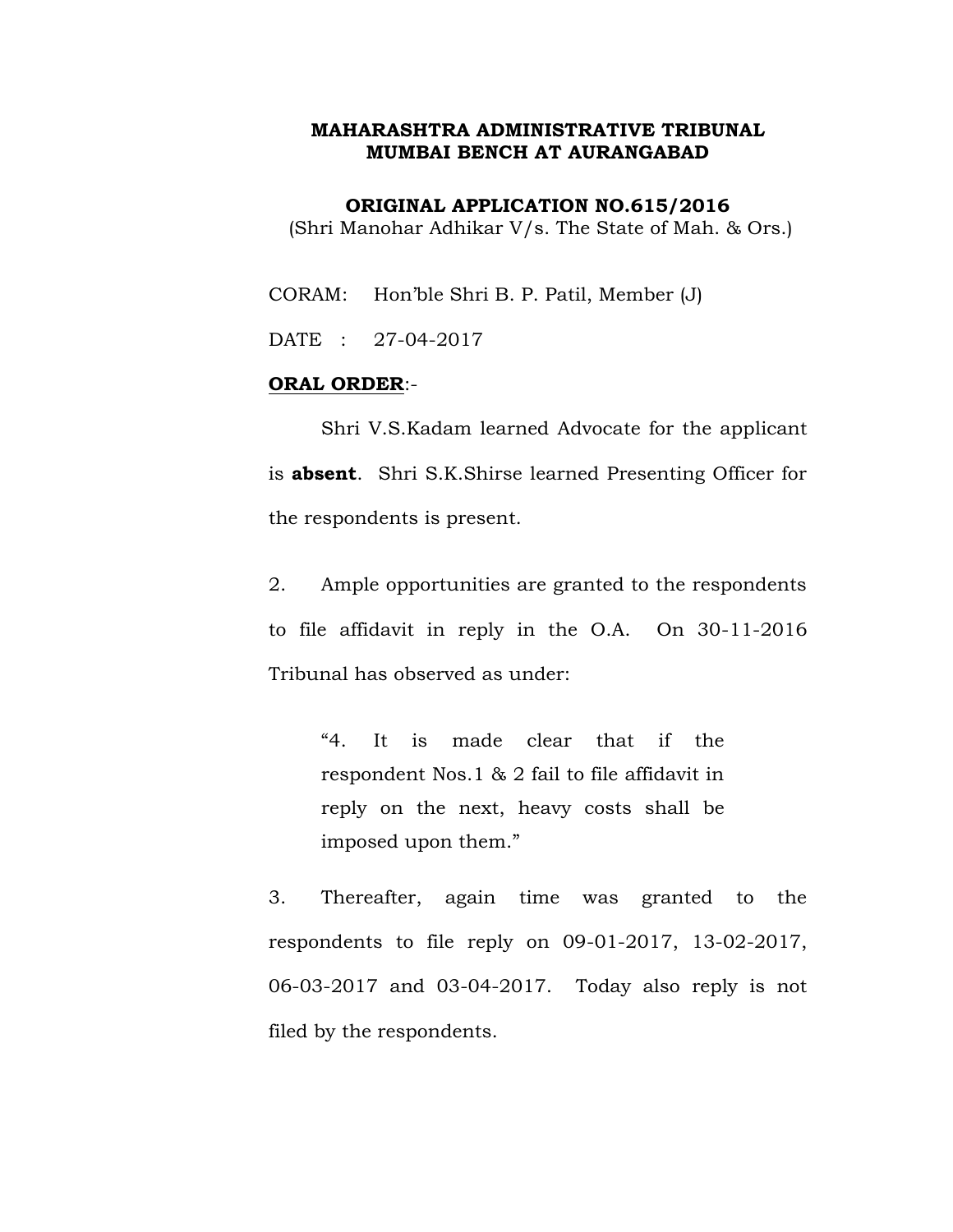4. Hence, it will be just and proper to impose costs of Rs.5000/- (Rs. Five thousand only) on the respondent no.1 for failure to file reply though ample opportunities are granted. Respondent shall deposit the costs with the Registry of the Tribunal till next date.

5. Respondents are directed to file reply till 22-06-2017, as a most last chance and if they fail to file reply, again heavy costs would be imposed on the respondents.

6. S.O.22-06-2017.

7. Steno copy may be provided to the learned P.O. on his request.

YUK ORAL ORDER 27-04-2017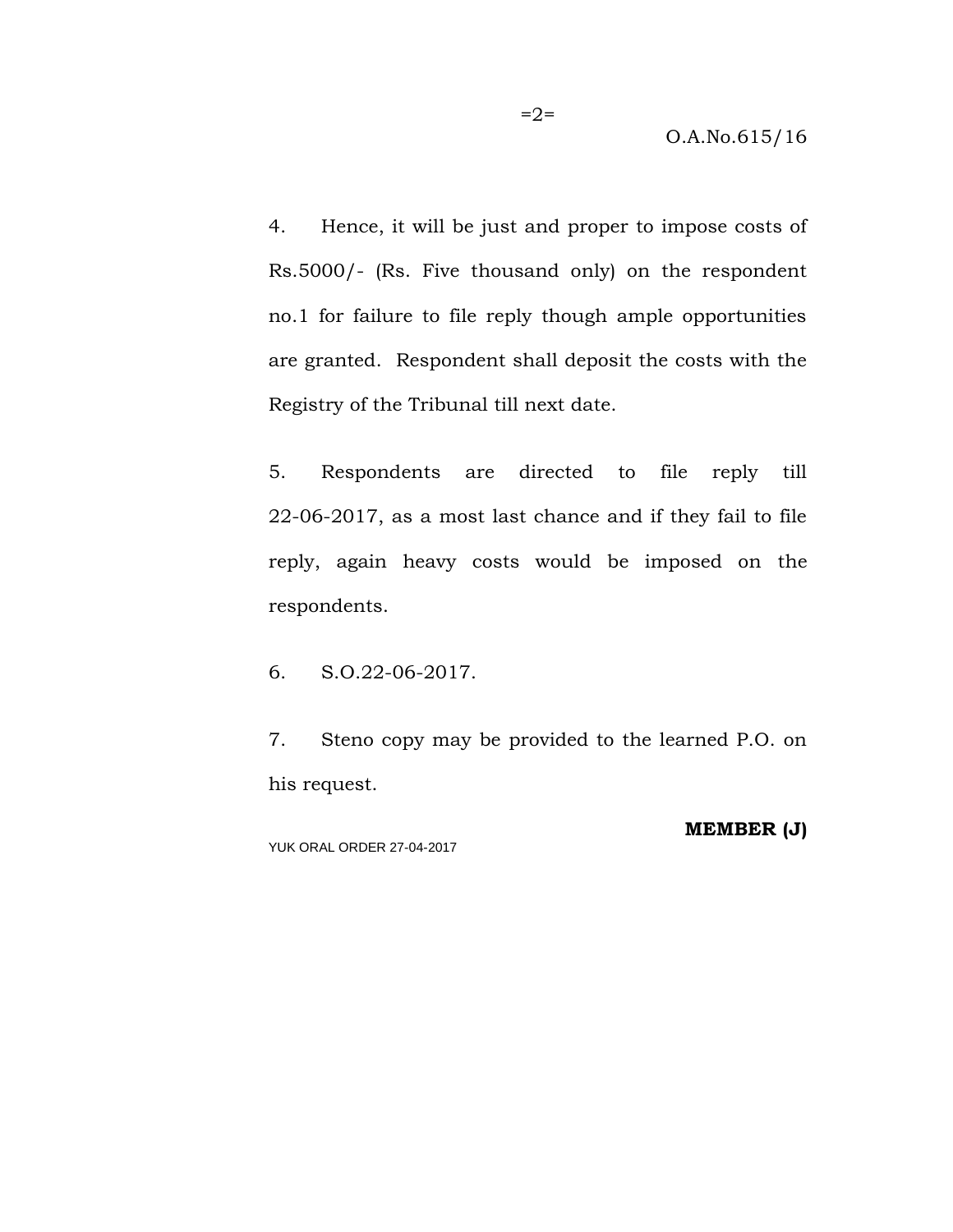## **ORIGINAL APPLICATION NO.250/2017**

(Shri Sd. Khaja Mubeenuddin V/s. The State of Mah. & Ors.)

CORAM: Hon'ble Shri B. P. Patil, Member (J)

DATE : 27-04-2017

## **ORAL ORDER**:-

Heard Shri S.C.Bhosle learned Advocate for the applicant and Shri M.S.Mahajan learned Chief Presenting Officer for the respondents.

2. Learned Advocate for the applicant has submitted that respondents have granted increments to the applicant though he has not passed examinations of Marathi and Hindi which he was required to pass within 3 years from the date of his appointment. He has submitted that there is no fault on the part of the applicant and respondents have granted increments to the applicant without considering the G.R. properly. It has been further submitted on behalf of the applicant that the applicant is not challenging the order of the respondents so far as it is concerned with the recovery of amount on account of purchase of Allopathic medicines worth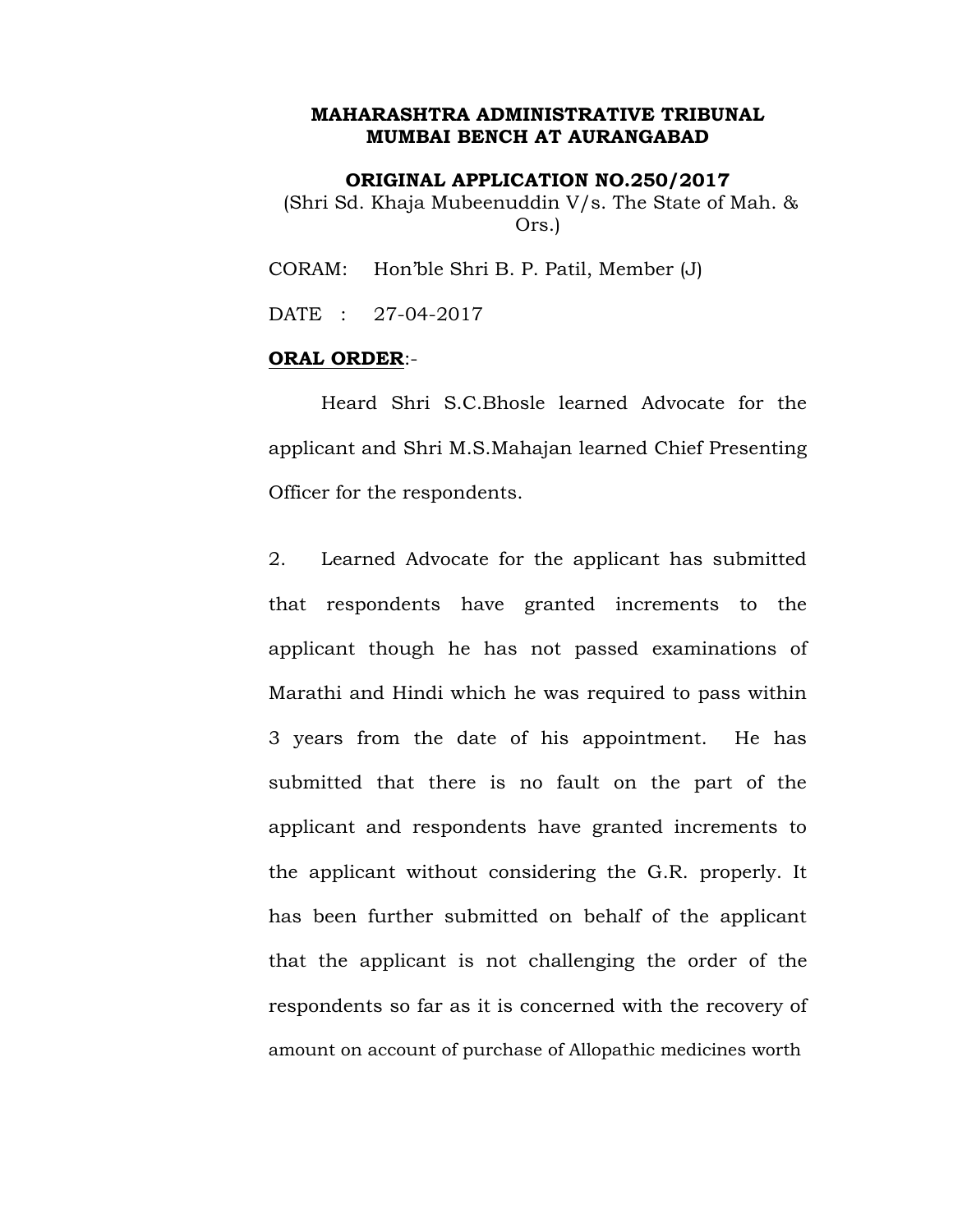O.A.No.250/17

Rs.23,454/- (Twenty three thousand four hundred and fifty four only) illegally. Applicant is ready to deposit said amount with the Government. He has prayed to stay the execution of the order dated 19-04-2017 passed by the respondent no.4 to the extent of recovery of amount of increments. He has placed reliance on the judgments of the Hon'ble Supreme Court in the case of **Sahib Ram V/s. State of Haryana** reported in [**1994 DGLS (Soft.) 846**] and in the case of **Bihar State Electricity Board V/s. Vijay Bhadur** reported in [**2000 (10) SCC 99**].

3. Learned CPO has submitted that the order dated 19-04-2017 is as regards recovery of the excess amount of increments paid to the applicant as well as recovery towards illegal purchase of allopathic medicines by the applicant. He sought time to file detailed say on behalf of the respondents in the matter.

4. Considering the submissions advanced by both the parties, it will be just and proper to give an opportunity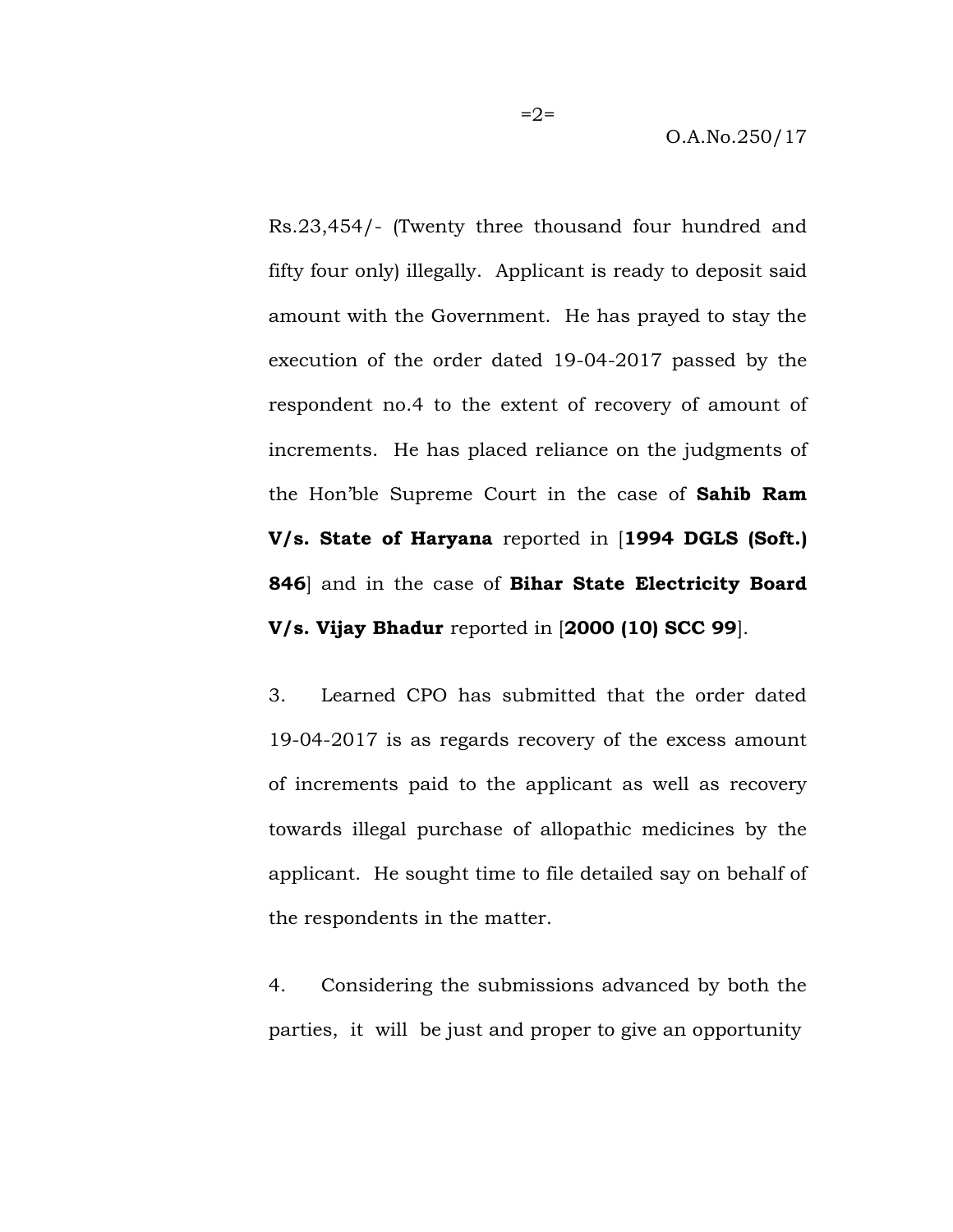to the respondents to file reply in the matter before passing any interim order.

5. Issue notice to the respondents returnable on 15th June 2017.

6. Tribunal may take the case for final disposal at this stage and separate notice for final disposal shall not be issued.

7. Applicant is authorized and directed to serve on respondents intimation/notice of date of hearing duly authenticated by Registry, along with complete paper book of the case. Respondents are put to notice that the case would be taken up for final disposal at the stage of admission hearing.

8. This intimation/notice is ordered under Rule 11 of the Maharashtra Administrative Tribunal (Procedure) Rules, 988, and the questions such as limitation and alternate remedy are kept open.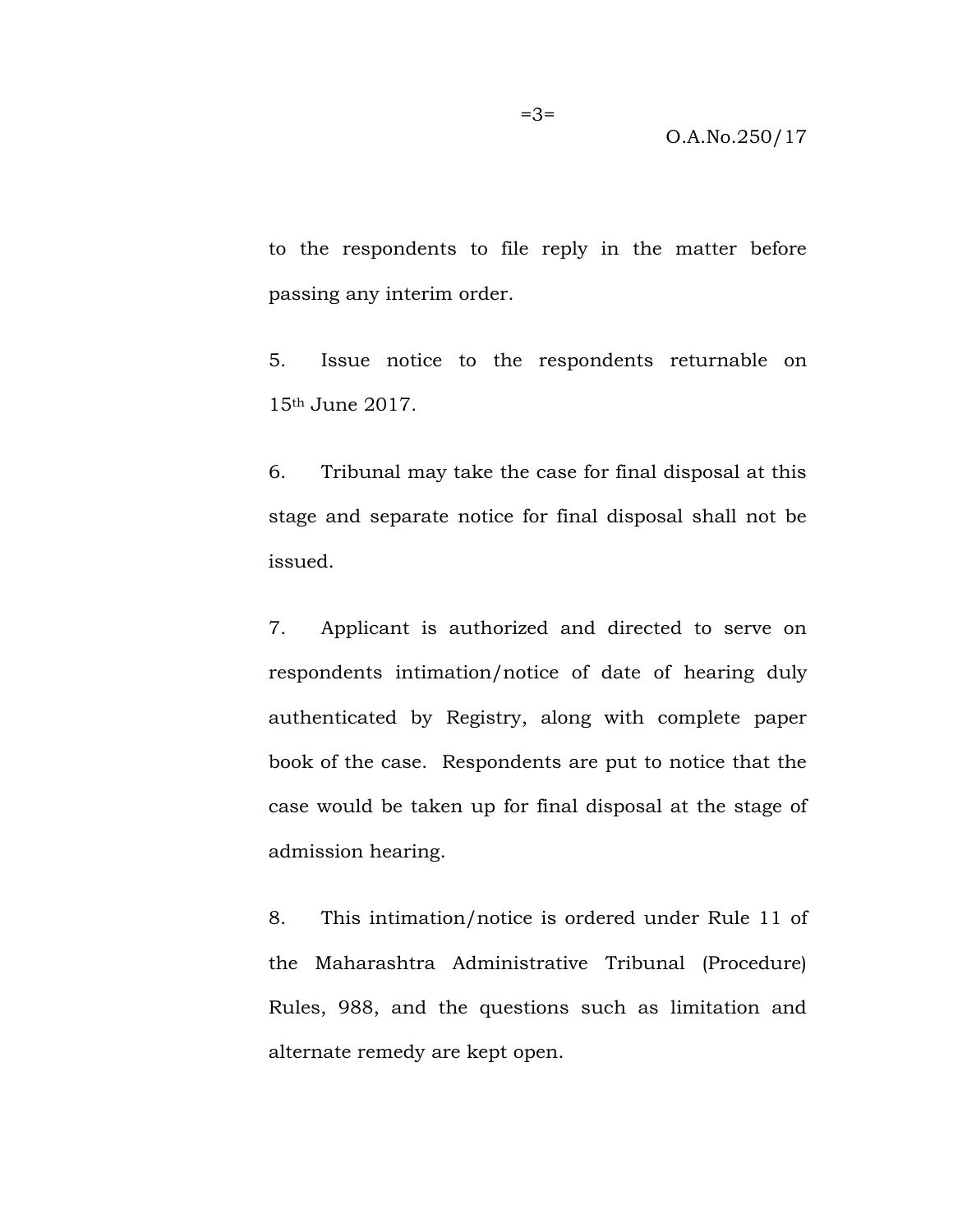9. The service may be done by hand delivery, speed post, courier and acknowledgment be obtained and produced along with affidavit of compliance in the Registry before due date. Applicant is directed to file affidavit of compliance and notice.

10. S.O.to 15th June 2017.

11. Steno copy and Hamdast is allowed to both parties.

YUK ORAL ORDER 27-04-2017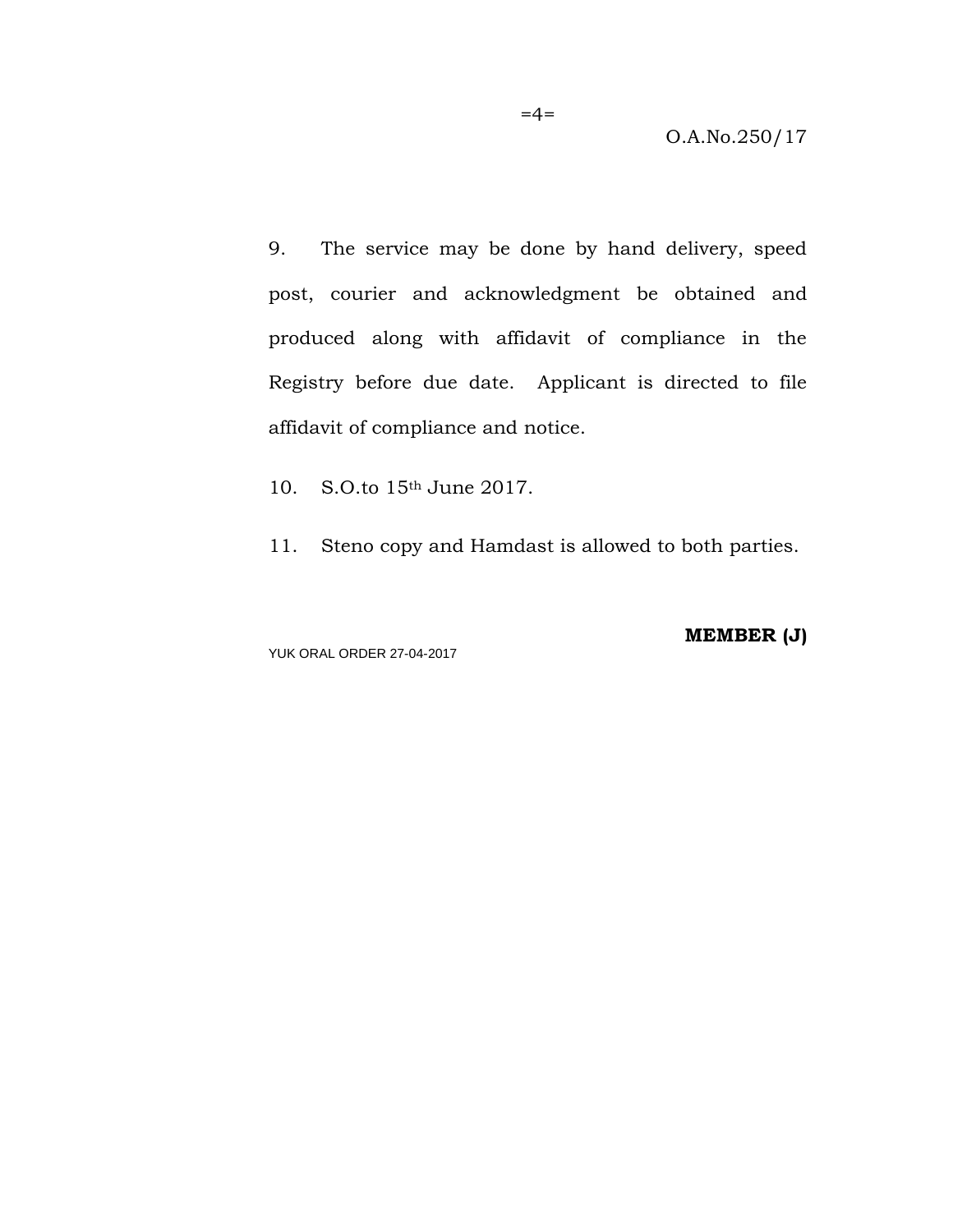**ORIGINAL APPLICATION NO. 887/2016 [Shri Ashok R. Pawar Vs. The State of Mah. & Ors.] CORAM : HON'BLE SHRI B.P. PATIL, MEMBER (J) DATE : 27.04.2017.**

# **ORAL ORDER:**

Heard Shri P.S. Paranjape, learned Advocate for the Applicant and Smt. Resha S. Deshmukh, learned Presenting Officer for respondents.

2. The respondents have contended that they never received the applications dated 15.09.1989 (page no. 20), 20.05.1993 (page no. 21), 18.04.1998 (page no. 22) and 27.01.2006. Therefore this Tribunal had vide order dated 7.4.2017 directed to both the parties to produce the original/office copy of document for the purpose of verificati*o*n.

3. In response to the above said order, today the learned Presenting Officer has placed on record a copy of communication dated 21.04.2017 received to her from Superintendent of Police, Parbhani informing that the inward and outward registers have been destroyed after 10 years and therefore, respondent is not in a position to produce inward and outward register of the year 1989.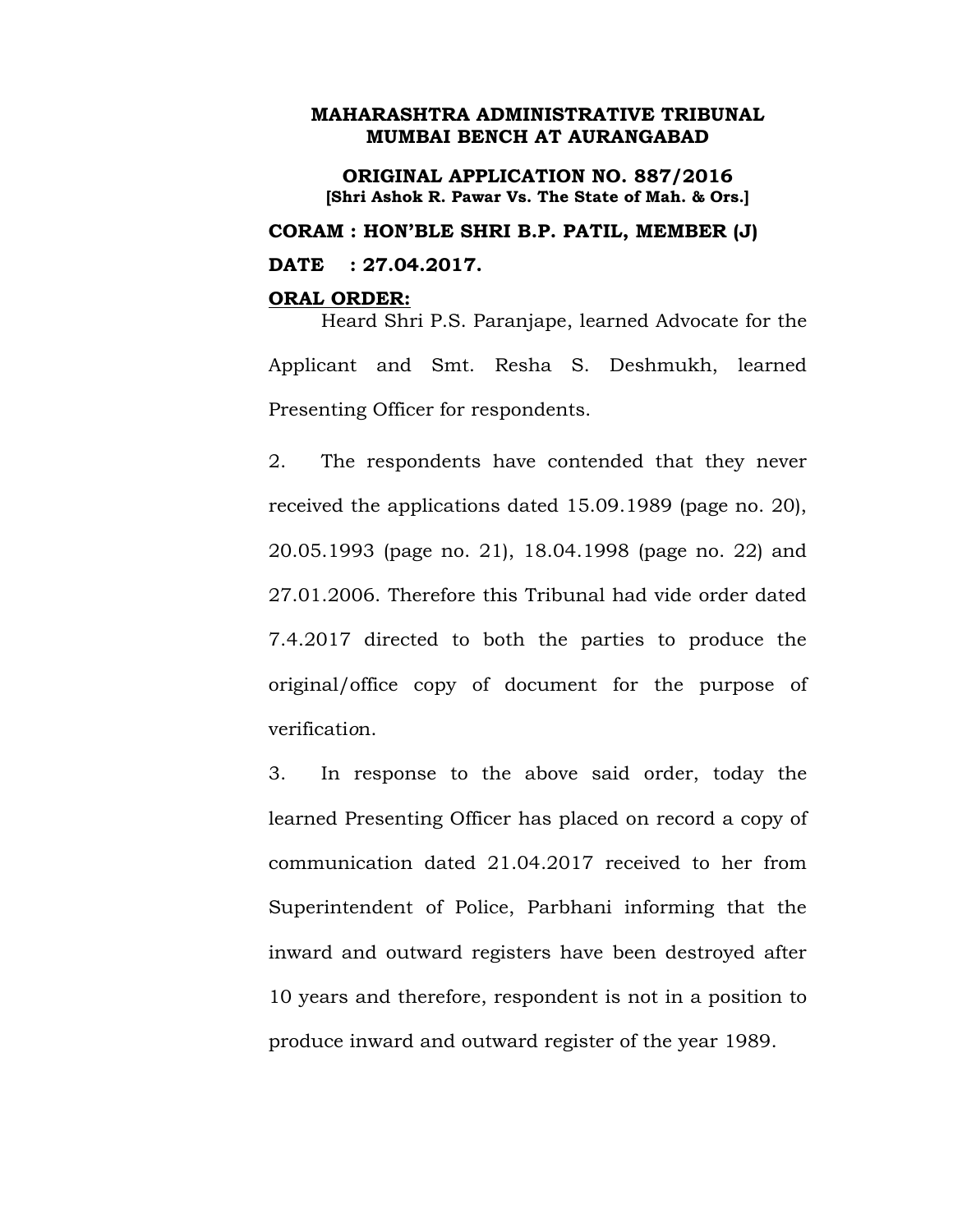# //2// O.A. No. 887/2016

4. Xerox copies of applications filed at paper book page nos. 20 to 23 bear outward numbers recorded in the outward register of the concerned office. The applicant has not explained how he came in custody of the said documents and when he collected it from the concerned authorities. The said information is necessary and material to decide the matter in issue. The applicant is therefore, directed to file short affidavit as to when he collected the copies of the said documents and from which office and whether these applications are Xerox copies of certified copies of the said documents. If the same are copies of the certified copies supplied to him, then he shall produce the certified copies on record.

5. The entry of date of birth of the applicant has been recorded in service book and therefore, the said service book is also material and important. Therefore, the applicant and respondents are directed to produce duplicate/original copy of the service book.

5. S.O. to 28.04.2017.

#### **ORAL ORDERS 27.04.2017-KPB(SB)BPP**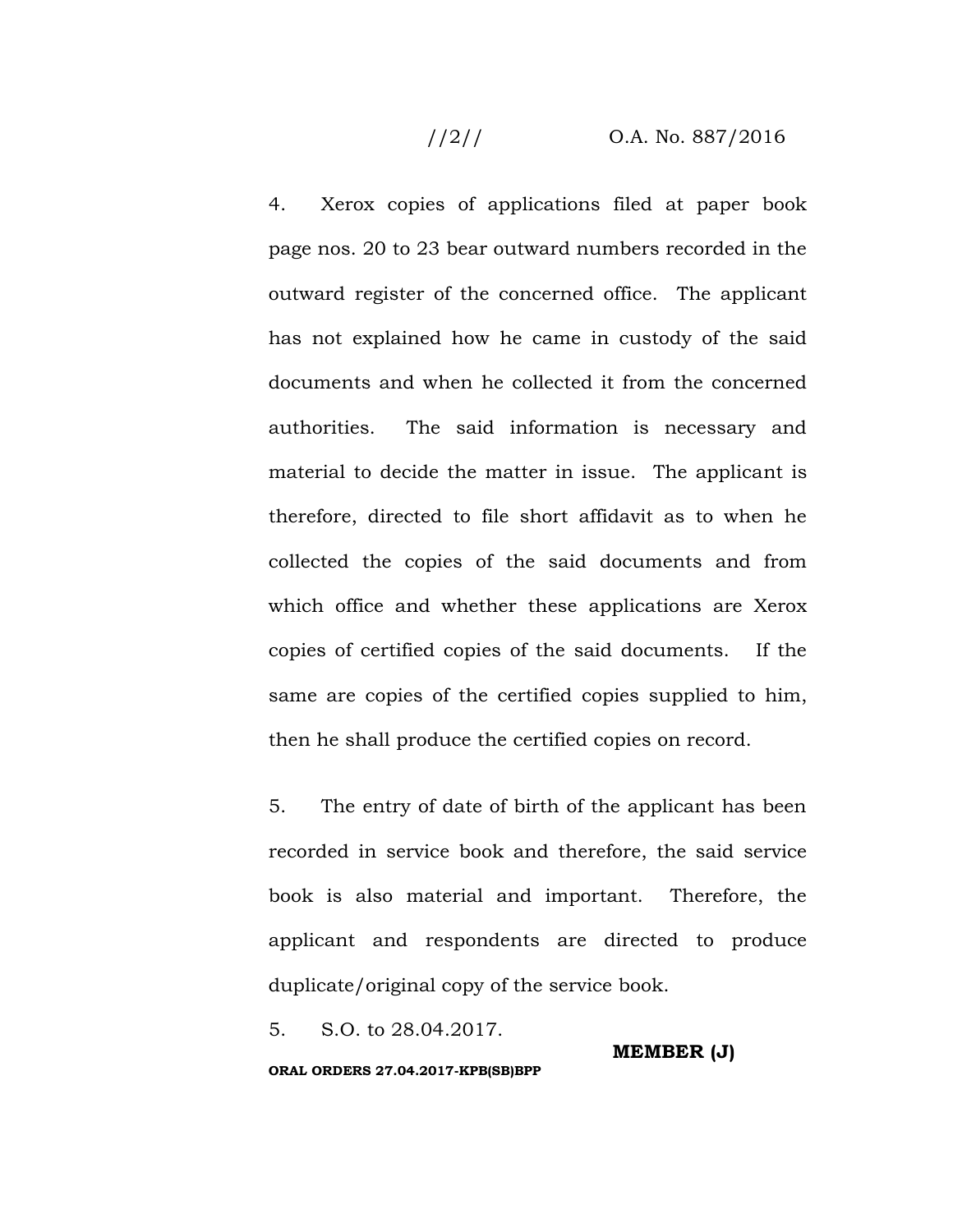**ORIGINAL APPLICATION NO. 13/2016 [Shri Laxman R. Kulkarni Vs. The State of Mah. & Ors.]**

**CORAM : HON'BLE SHRI B.P. PATIL, MEMBER (J)**

**DATE : 27.04.2017.**

# **ORAL ORDER:**

Heard Shri A.D. Sugdare, leaned Advocate holding for Shri V.P. Golewar, learned Advocate for the Applicant and Shri I.S. Thorat, learned Presenting Officer for respondents.

2. Leaned Advocate for the applicant seeks time to argue the matter. Time granted as a last chance.

3. S.O. to 29.6.2017.

**MEMBER (J)**

**ORAL ORDERS 27.04.2017-KPB(SB)BPP**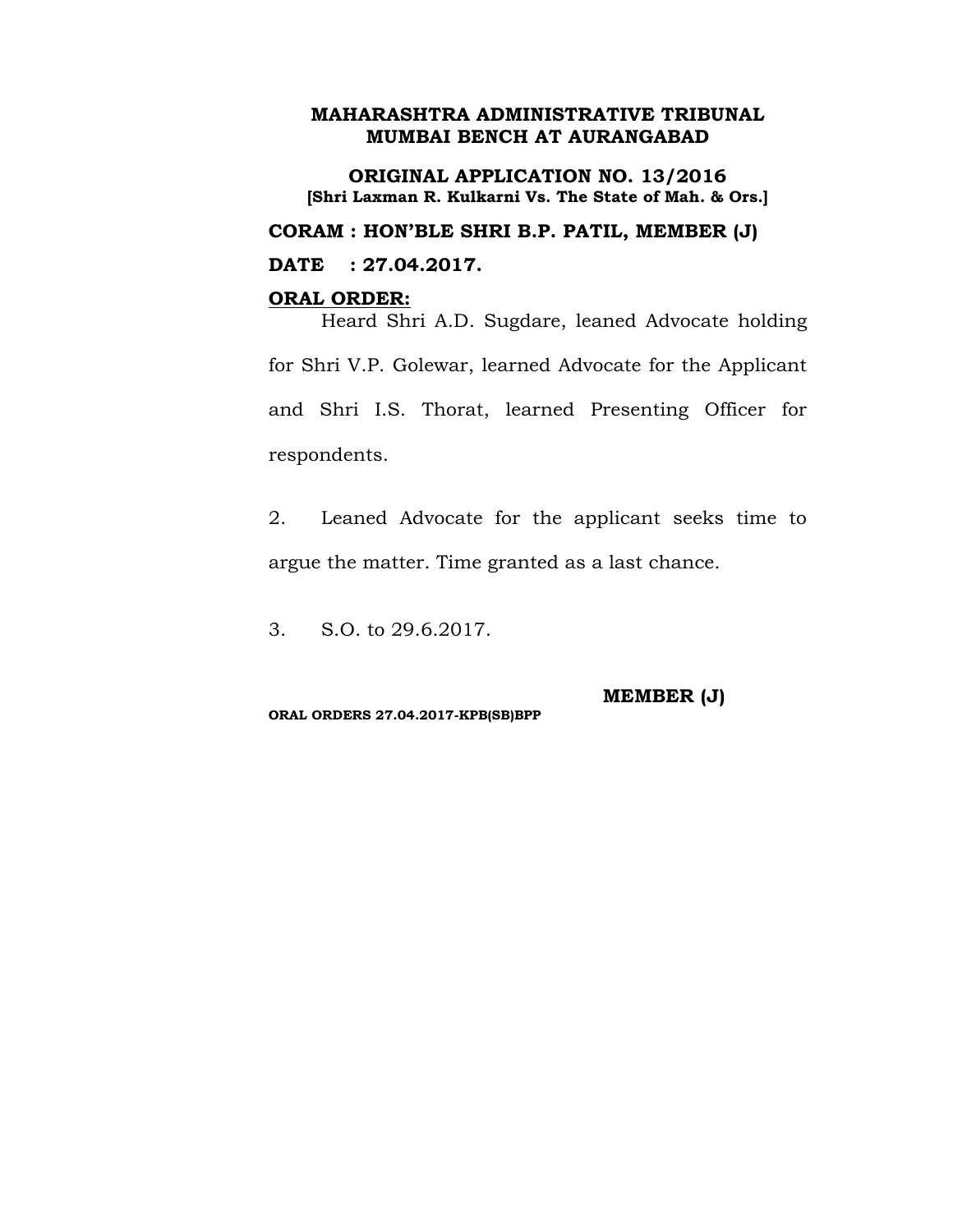**ORIGINAL APPLICATION NO. 909/2016 [Shri Laxamn A. Lomte Vs. The State of Mah. & Ors.]**

**CORAM : HON'BLE SHRI B.P. PATIL, MEMBER (J) DATE : 27.04.2017.**

### **ORAL ORDER:**

Shri O.D. Mane, learned Advocate holding for Shri S.D. Joshi, learned Advocate for the Applicant and Smt. Deepali S. Deshpande, learned Presenting Officer for respondents.

2. Learned Advocate for the applicant has filed rejoinder affidavit. Same is taken on record and the copy thereof has been served on the learned Presenting Officer.

3. S.O. to 29.06.2017.

**ORAL ORDERS 27.04.2017-KPB(SB)BPP**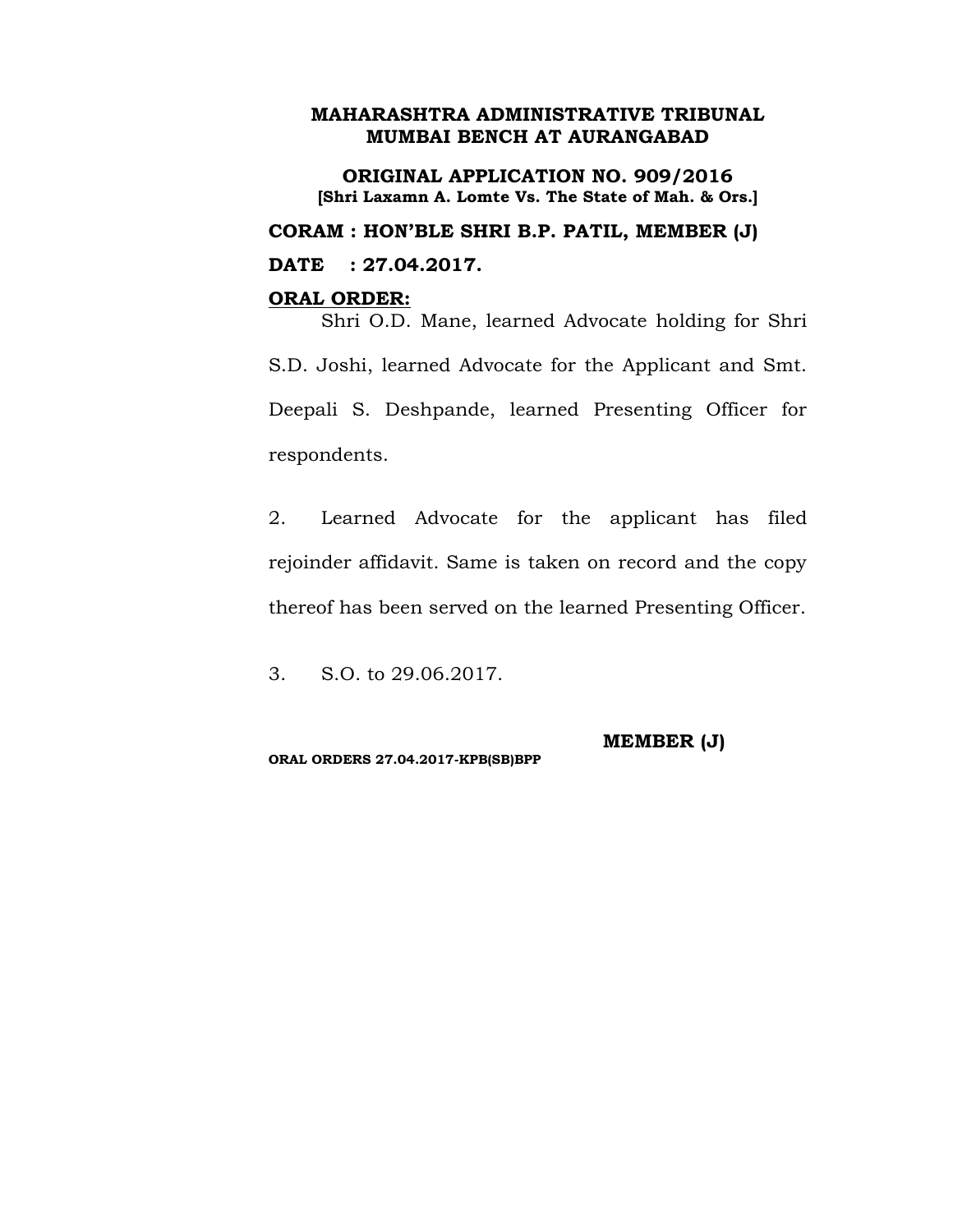**ORIGINAL APPLICATION NO. 75/2017 [Shri Abdul Bin Abdulla Vs. The State of Mah. & Ors.] CORAM : HON'BLE SHRI B.P. PATIL, MEMBER (J) DATE : 27.04.2017.**

#### **ORAL ORDER:**

Heard Shri A.D. Sugdare, learned Advocate for the Applicant, Shri M.S. Mahajan, learned Chief Presenting Officer for respondent nos. 1 & 2 and Shri Shamsundar B. Patil, learned Advocate for respondent nos. 3 & 4.

2. Learned Advocate for respondent nos. 3 & 4 has filed affidavit in reply. Same is taken on record and the copy thereof has been served on the other side.

3. Learned Chief Presenting Officer seeks time to file affidavit in reply on behalf of respondent nos. 1 & 2. Time granted.

4. S.O. to 28.6.2017.

**ORAL ORDERS 27.04.2017-KPB(SB)BPP**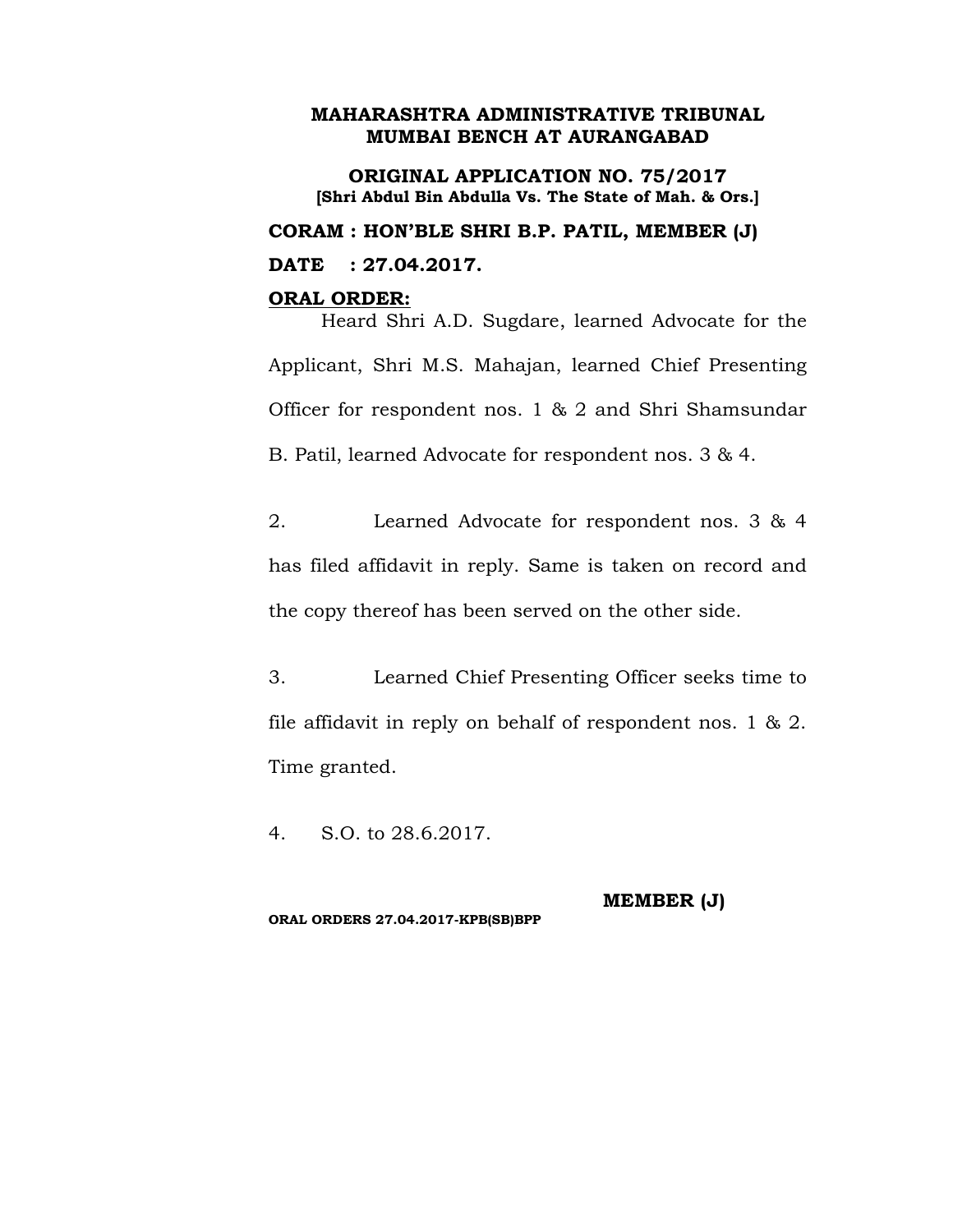**ORIGINAL APPLICATION NO. 126/2017 [Shri Arjun Y. Rakshe Vs. The State of Mah. & Ors.]**

**CORAM : HON'BLE SHRI B.P. PATIL, MEMBER (J)**

**DATE : 27.04.2017.**

# **ORAL ORDER:**

Heard Shri A.D Sugdare, learned Advocate for the Applicant and Smt. Priya R. Bharaswadkar, learned Presenting Officer for respondents.

2. Learned Advocate for the applicant has submitted that the respondents have not sanctioned the provisional pension of the applicant, though direction given by the Accountant General, Mumbai vide letter dated 7.6.2016**.** Therefore, he prayed to issue necessary directions to the respondents to grant provisional pension to the applicant.

3. Learned Presenting Officer submitted that she has not received instructions from the concerned respondent and therefore, she sought time to make submission in that regard.

4. In view of this fact, time granted to the respondents to make submission as regards grant of provisional pension to the applicant.

5. S.O. to 13.06.2017.

6. Steno copy allowed to the learned P.O. at his request.

**ORAL ORDERS 27.04.2017-KPB(SB)BPP**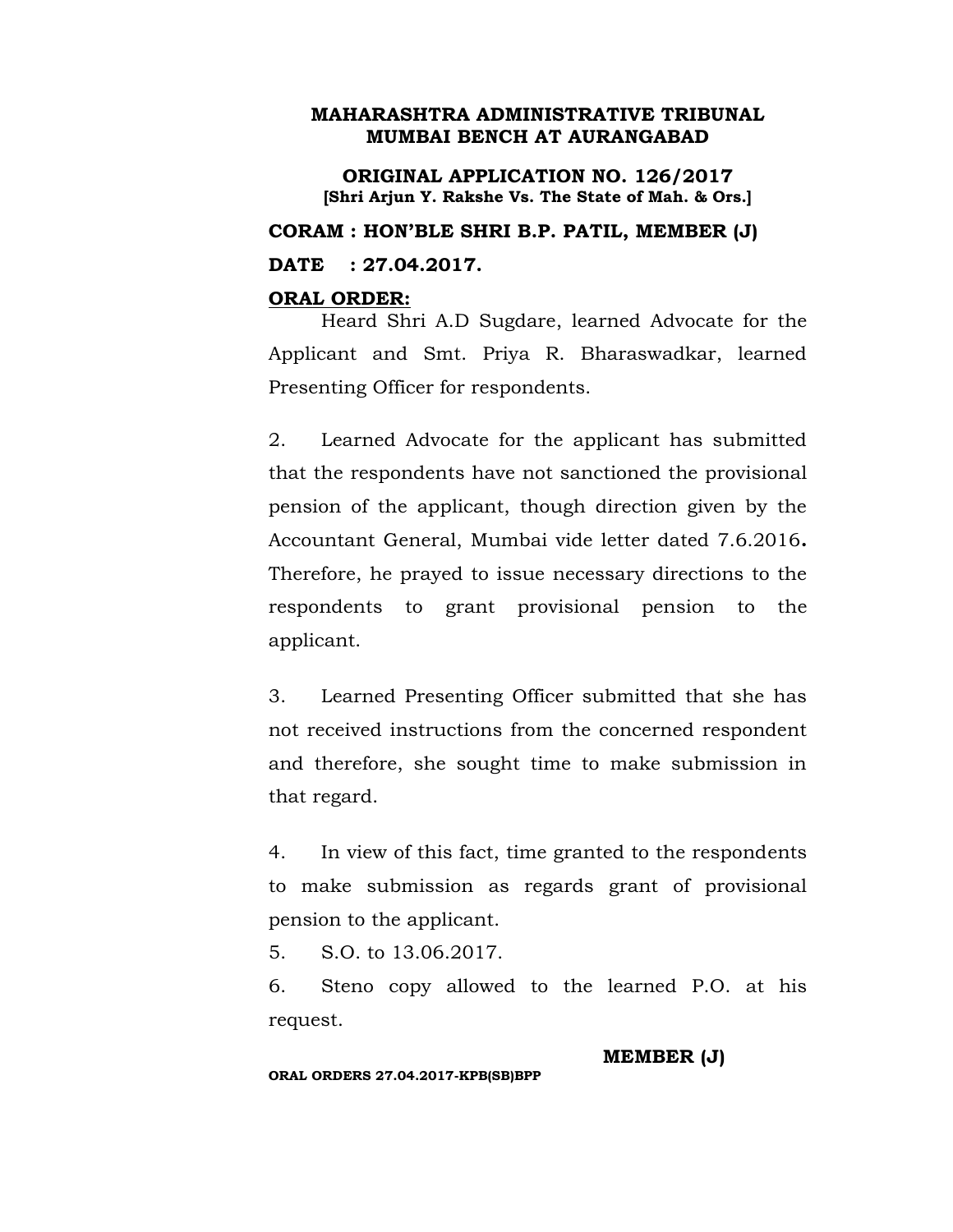**ORIGINAL APPLICATION NO. 10/2017 [Shri Manaji V. Surose Vs. The State of Mah. & Ors.] CORAM : HON'BLE SHRI B.P. PATIL, MEMBER (J) DATE : 27.04.2017.**

# **ORAL ORDER:**

Heard Shri Kakasaheb B. Jadhav, learned Advocate for the Applicant, Shir I.S. Thorat, learned Presenting Officer for respondent no. 1 and Shri G.N. Patil, learned Advocate for respondent no. 2.

2. Today, the learned Advocate for respondent no. 2 has placed on record a copy of communication dated 3.3.2017 issued by the Under Secretary, Government of Maharashtra informing that the fresh proposal for reimbursement of medical expenses of the applicant has been submitted to the Government and the same is under consideration of the Government.

3. Learned Presenting Officer has submitted that the proposal has been sent back to the respondent no. 2 for complying objection and after resubmission of the proposal, necessary action will be taken.

4. Learned Advocate for the applicant seeks time to take instructions from his client.

5. S.O. to 28.06.2017.

**MEMBER (J)**

**ORAL ORDERS 27.04.2017-KPB(SB)BPP**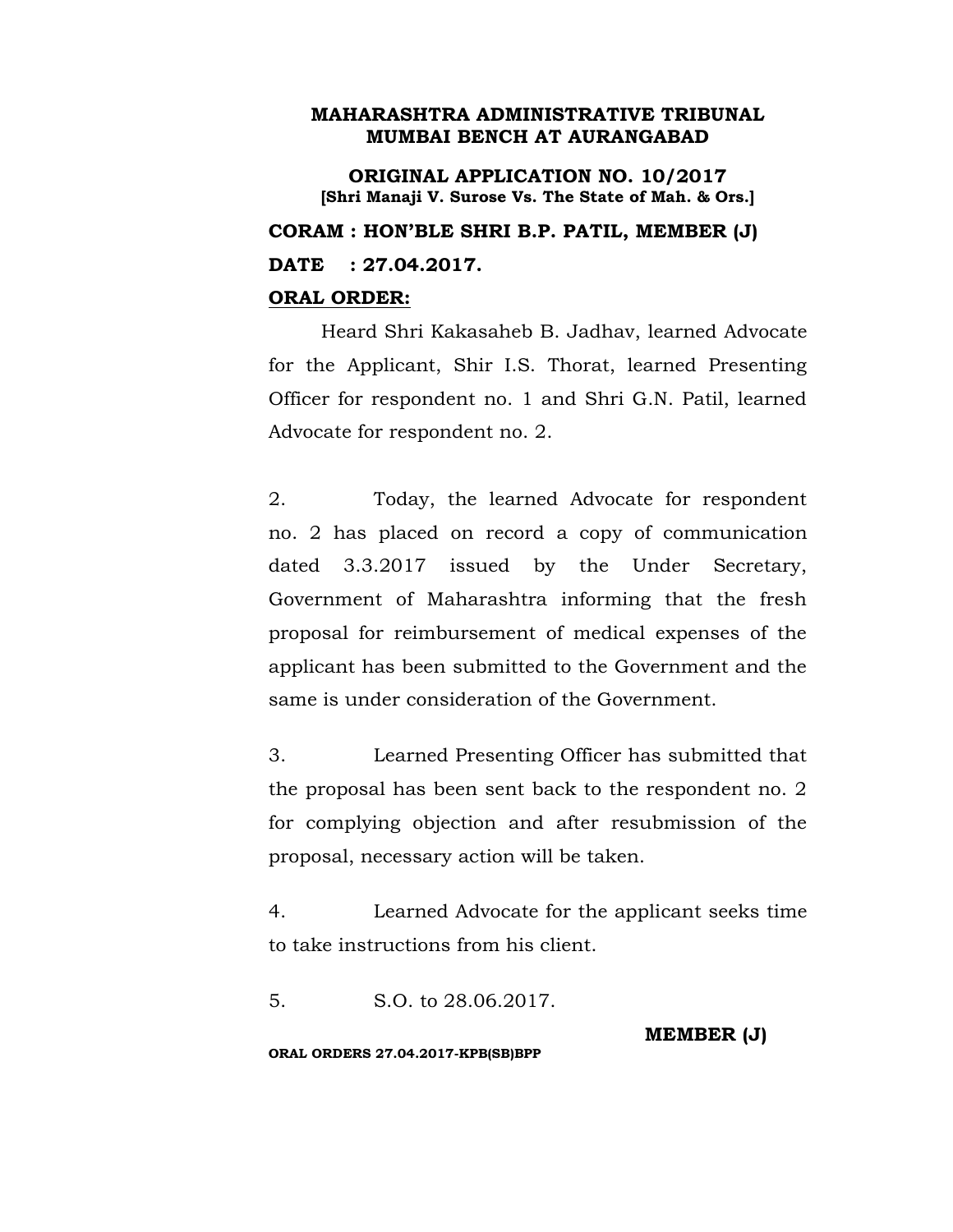**M.A. 148/2016 with M.A. St. 534/2016 in O.A.167/2016 [Shri Kamel Kashif Inamdar Vs. The State of Mah. & Ors.]**

**CORAM : HON'BLE SHRI B.P. PATIL, MEMBER (J) DATE : 27.04.2017.**

#### **ORAL ORDER:**

Heard Shri Kiran G. Salune, learned Advocate for the Applicant, Shri V.R.Bhumkar, learned Presenting Officer for respondent no. 1 and Shri G.N. Patil, learned Advocate for respondent nod. 2 to 4.

2. M.A. St. No. 534/2016 is filed by the applicant for permission to suitable amend the O.A. He intends to challenge the impugned order dated 13.03.2012 and for that purpose it is necessary to amend the prayer clause of the O.A. suitably. Main grievance of the applicant is against the order dated 13.03.2012 and therefore, it is just and proper to allow the M.A. St. No. 534/2016.

3. Hence, M.A. St. No. 534/2016 is allowed. The applicant is directed to amend the O.A. suitably within a period of two weeks and serve the amended copy of the O.A. upon the respondents.

**MEMBER (J)**

**ORAL ORDERS 27.04.2017-KPB(SB)BPP**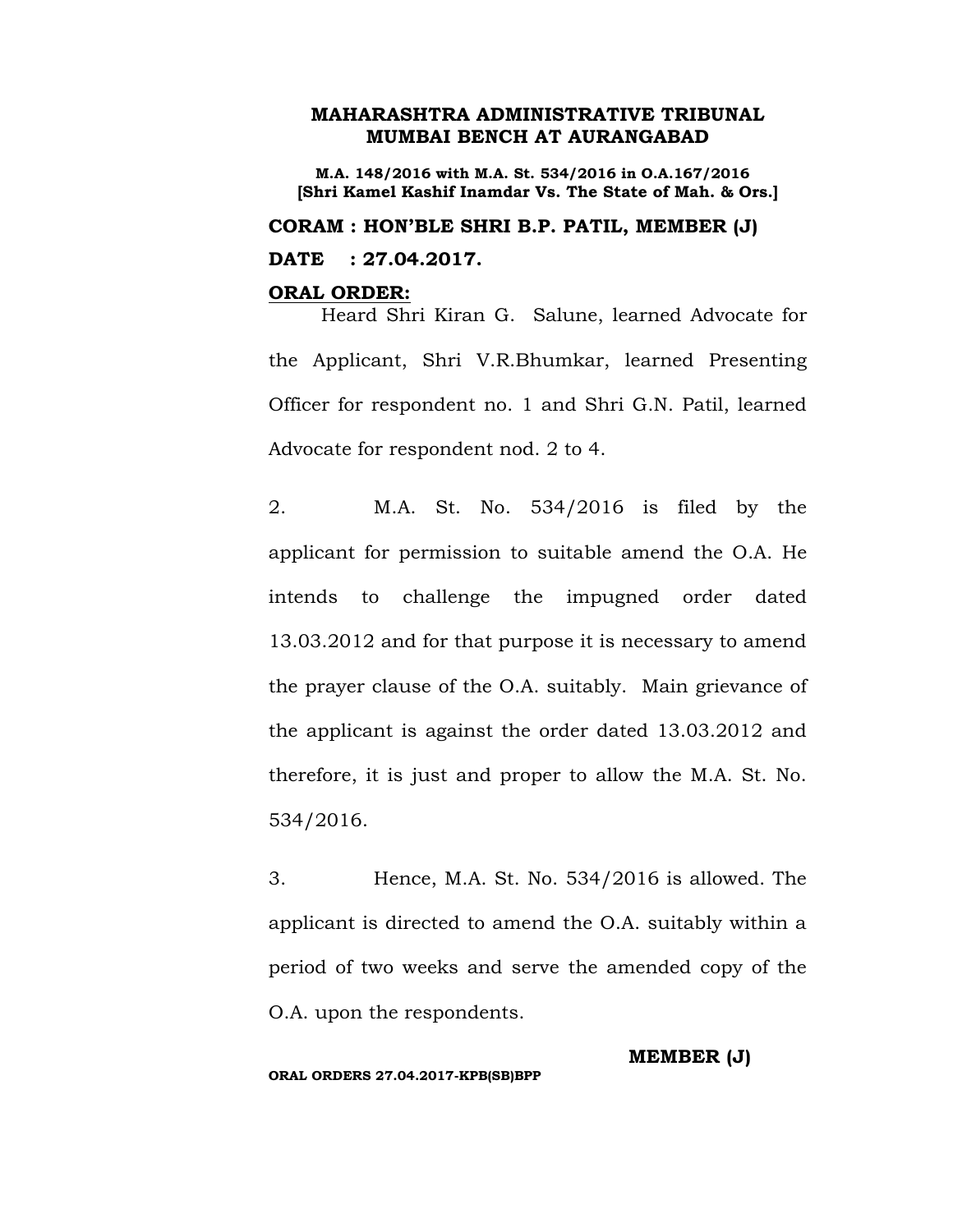**M.A. 148/2016 in O.A.167/2016 [Shri Kamel Kashif Inamdar Vs. The State of Mah. & Ors.]**

**CORAM : HON'BLE SHRI B.P. PATIL, MEMBER (J)**

**DATE : 27.04.2017.**

# **ORAL ORDER:**

Heard Shri Kiran G. Salune, learned Advocate for the Applicant, Shri V.R.Bhumkar, learned Presenting Officer for respondent no. 1 and Shri G.N. Patil, learned Advocate for respondent nod. 2 to 4.

2. S.O. to 22.06.2017.

**ORAL ORDERS 27.04.2017-KPB(SB)BPP**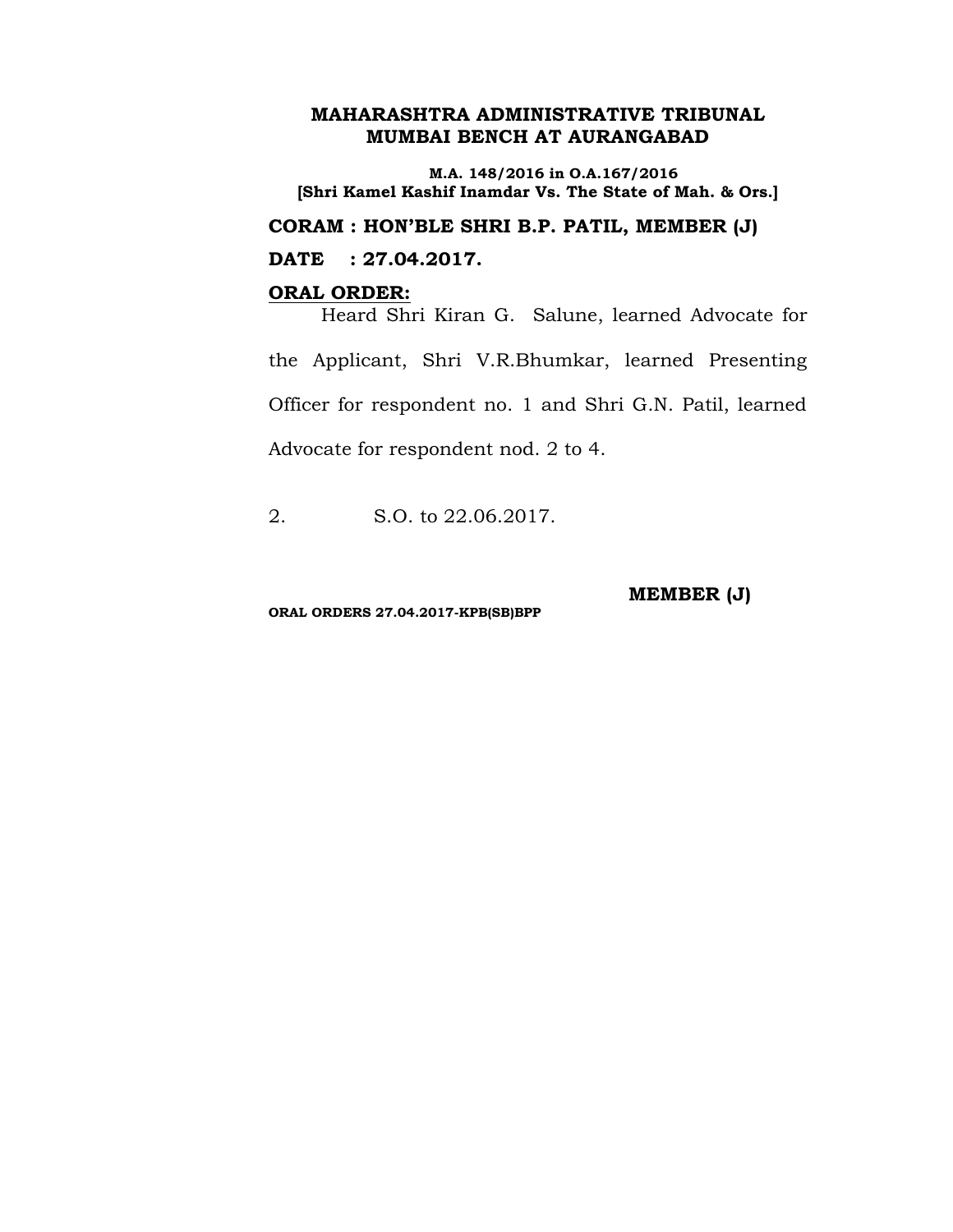# **ORIGINAL APPLICATION NO. 805/2016 [Shri Firoz Kalekha Jamadar Vs. The State of Mah. & Ors.]**

**CORAM : HON'BLE SHRI B.P. PATIL, MEMBER (J) DATE : 27.04.2017.**

#### **ORAL ORDER:**

Heard Shri V.B. Wagh, learned Advocate for the Applicant and Smt. Resha S. Deshmukh, learned Presenting Officer for respondents.

2. The learned Advocate for the applicant submitted that the Accountant General, Mumbai has sanctioned the pension of the applicant and accordingly, authorization letter has been sent to the Treasury Office, Jalgaon and the Treasury Officer has directed the applicant to produce certificate under the Rule 27(4) of the Maharashtra Civil Services (Pension) Rules, 1982. He has further submitted that the Collector, Jalgaon by communication dated 10.08.2016 informed the applicant that he had called the No Dues Certificate from the District Supply Officer, Jalgaon and as soon as it is received, the certificate will be issued to the applicant. But no steps have been taken by the Collector, Jalogaon since 10.08.2016. Therefore, he prayed to issue necessary direction to Collector, Jalgaon in that regard.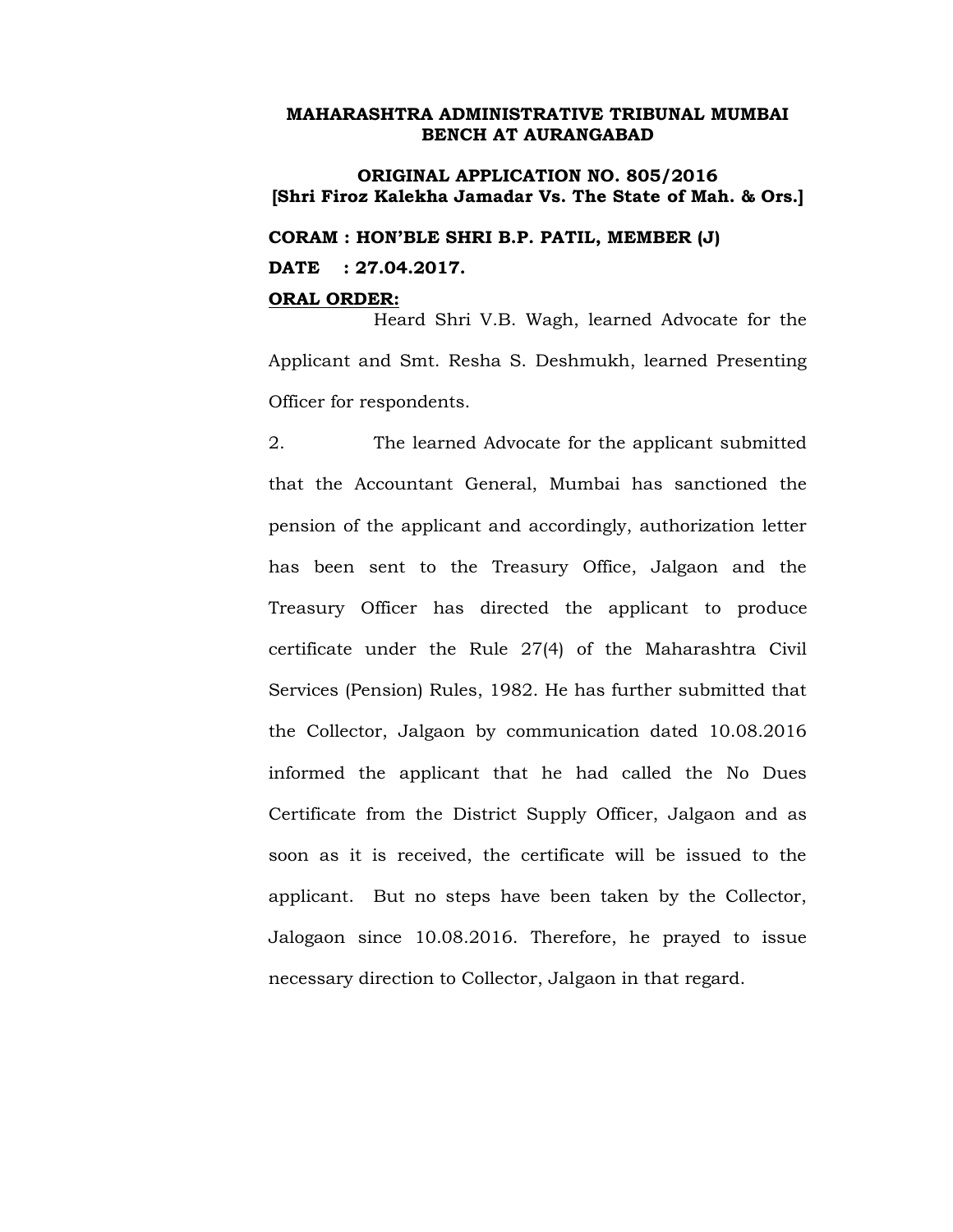# //2// O.A. No. 805/2016

I have gone through the documents on record there is nothing on record to show that the District Collector, Jalgaon had withheld the pension granted to the applicant. Rule 27(4) of the Maharashtra Civil Services (Pension) Rules, 1982 is regarding the sanction of provisional pension as provided in Rule 130, to a Government servant who has retired on attaining the age of superannuation or otherwise and against whom any departmental or judicial proceedings are instituted or where departmental proceedings are continued under sub-rule (2).

3. As the Collector has not taken any steps or passed any order regarding issuance of certificate as required under Rule 27(4) of the Maharashtra Civil Services (Pension) Rules, 1982 since August, 2016, it will be just and proper to direct the respondent no. 1 i.e. the Collector, Jalgaon to file short affidavit giving explanation as to why no action was taken in that regard since August 2016.

4. S.O. to 6.6.2017.

5. Steno copy allowed to the learned P.O. at her request.

#### **MEMBER (J)**

#### **ORAL ORDERS 27.04.2017-KPB(SB)BPP**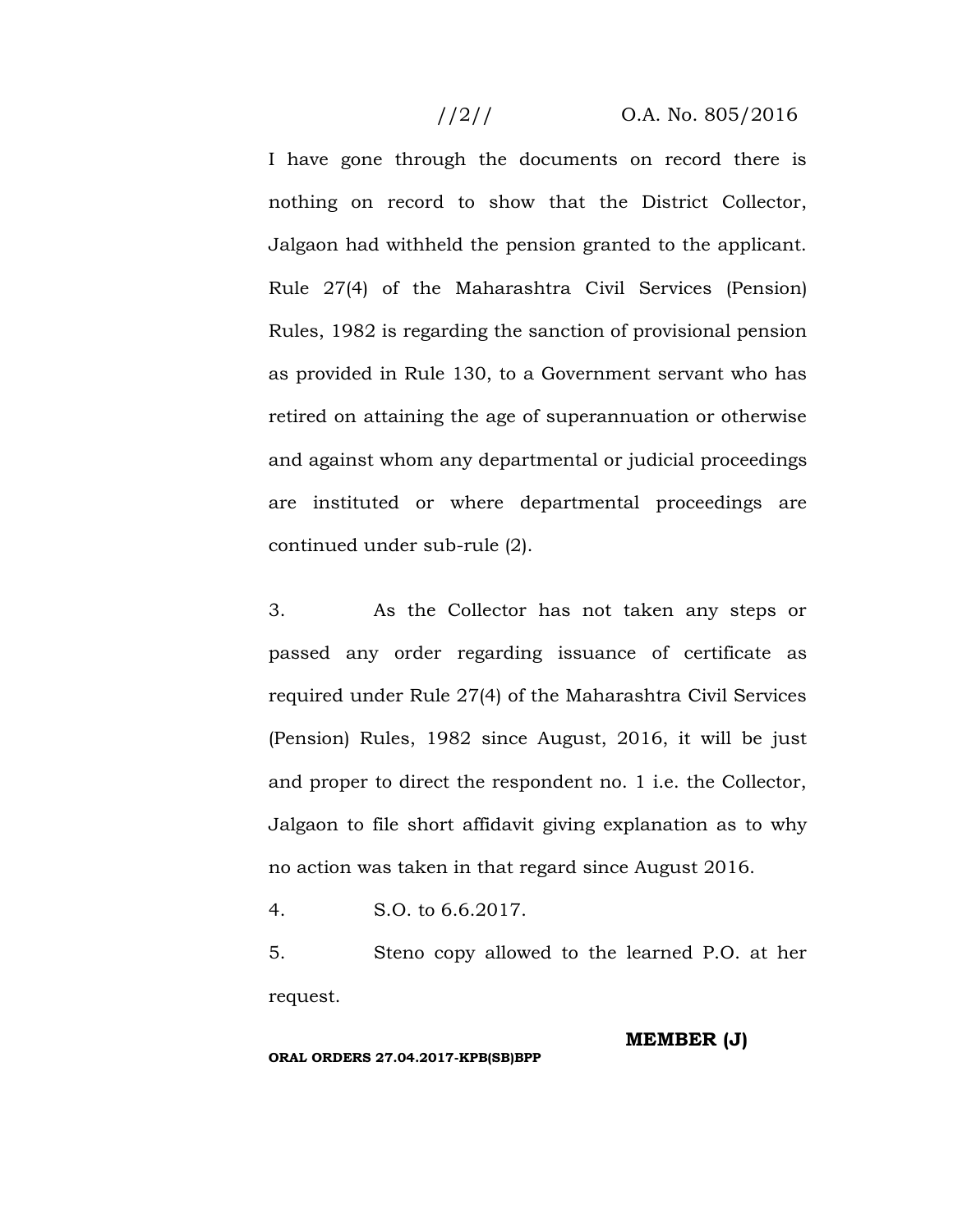**ORIGINAL APPLICATION NO. 697/2015 [Shri Totaram Bhaurao Thakre Vs. The State of Mah. & Ors.] CORAM : HON'BLE SHRI B.P. PATIL, MEMBER (J) DATE : 27.04.2017.**

# **ORAL ORDER:**

Heard Shri V.G. Pingle, learned Advocate for the Applicant and Shir S.K. Shirse, learned Presenting Officer for respondents.

2. The learned Presenting Officer has filed affidavit in reply on behalf of respondent no. 5 as per order of this Tribunal dated 27.03.2017. Same is taken on record and the copy thereof has been served on the learned Advocate for the applicant.

3. Learned Presenting Officer has submitted that the respondent no. 5 submitted proposal regarding encashment of earned leave of the applicant on 20.04.2017 to the District Collector, Parbhani as per the direction of this Tribunal and produced the communication dated 20.04.2017 accordingly. He has submitted that the proposal regarding grant of remaining 10% amount of G.P.F. has been sent to the Accountant General-II, M.S., Nagpur by the Tahsildar, Manvat and he has also placed on record the copy of the communication dated 7.4.2017. He has submitted that the respondents have complied with the directions given by this Tribunal on 27.03.2017 accordingly.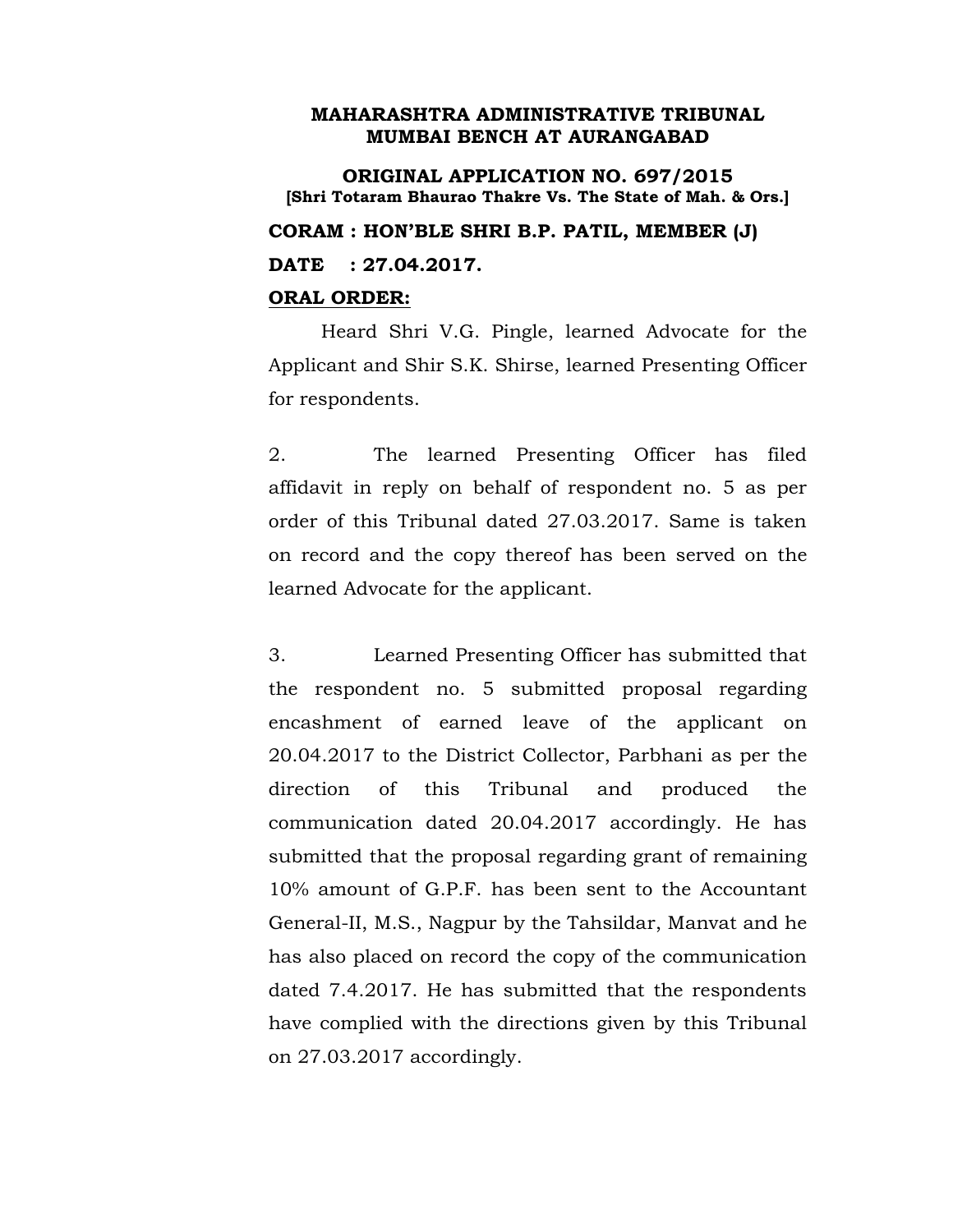# //2// O.A. No. 697/2015

4. Learned Advocate for the applicant has submitted that since the respondent no. 5 the Tahsildar, Manvat has sent proposal regarding encashment of leave of the applicant to the Collector, Parbhani and also sent the proposal to the Accountant General-II, Nagpur for releasing remaining 10% amount of G.P.F., the applicant is not pressing the prayer clause-B. He has submitted that the applicant has claimed interest on delayed payment of pension and pensionary benefits as per prayer clause-C but the respondents have not filed affidavit in that regard.

5. Learned Presenting Officer submitted that he is going to file affidavit in reply on behalf of respondents on that point and sought time to file reply. Time granted.

6. S.O. to 29.06.2017.

**MEMBER (J)**

**ORAL ORDERS 27.04.2017-KPB(SB)BPP**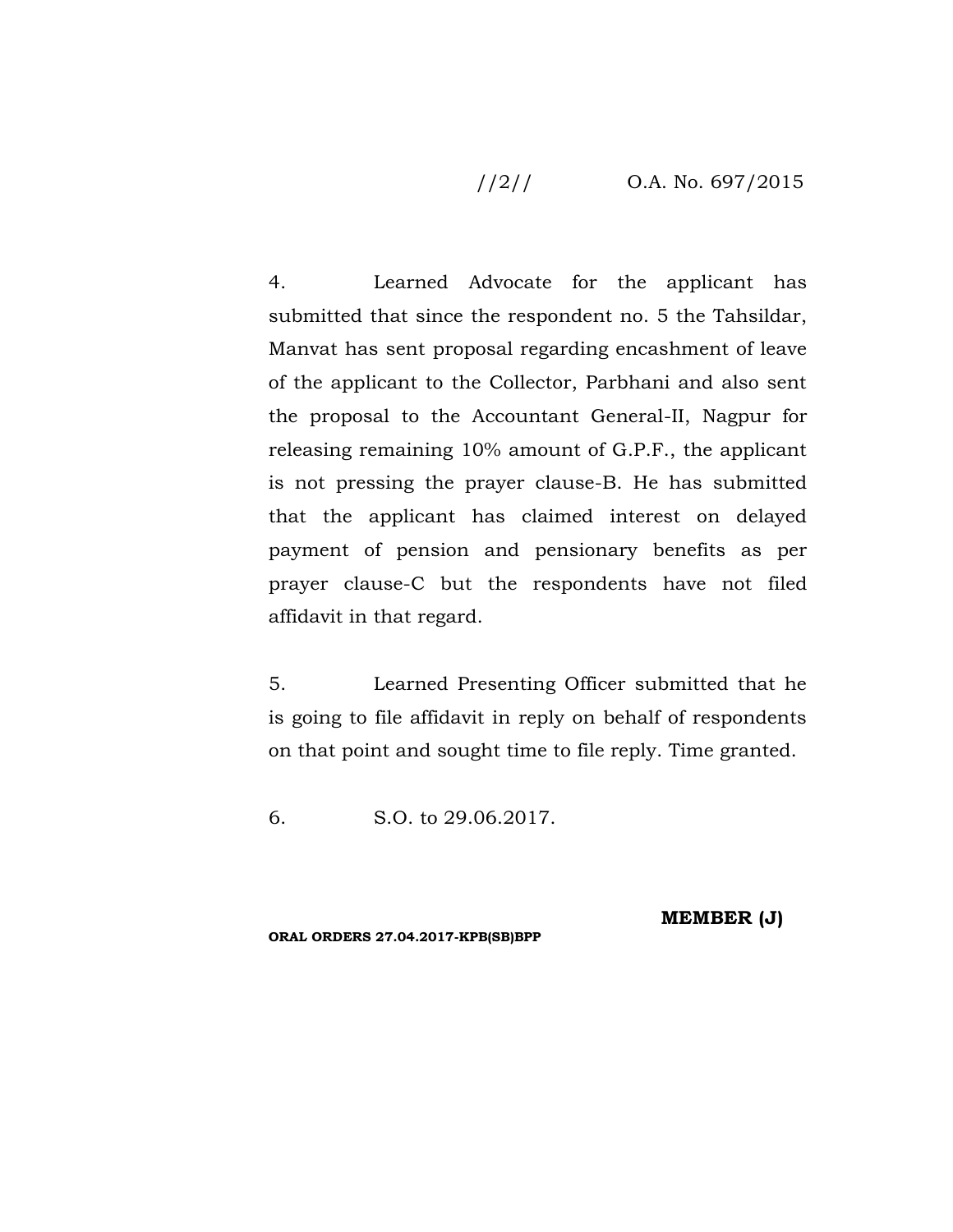**ORIGINAL APPLICATION NO. 468/2016 [Shri Padmakar S. Ghodke Vs. The State of Mah. & Ors.]**

**CORAM : HON'BLE SHRI B.P. PATIL, MEMBER (J) DATE : 27.04.2017.**

#### **ORAL ORDER:**

Heard Shri N.J. Patil, learned Advocate for the Applicant and Smt. Resha S. Deshmukh, learned Presenting Officer for respondents.

2. The learned Advocate for the applicant has submitted that the applicant, who was working as a Police Patil of village Karala, Tq. Ausa, Dist. Latur, was suspended by the impugned order dated 16.11.2015 passed by the respondent no. 5 i.e. Sub Divisional Officer, Ausa-Renapur. By the said order, the Naib Tahsildar, Ausa was appointed as an Enquiry Officer and he was directed to submit his final report within a period of two months. Learned Advocate for the applicant has submitted that more than one and half year has been lapsed but enquiry has not been concluded. The applicant has not served with the charge-sheet also and therefore, he prayed to revoke the suspension.

3. Learned Presenting Officer submitted that she has not received the instructions from the concerned respondents as regards present status of the enquiry and therefore, she sought time to make statement in that regards.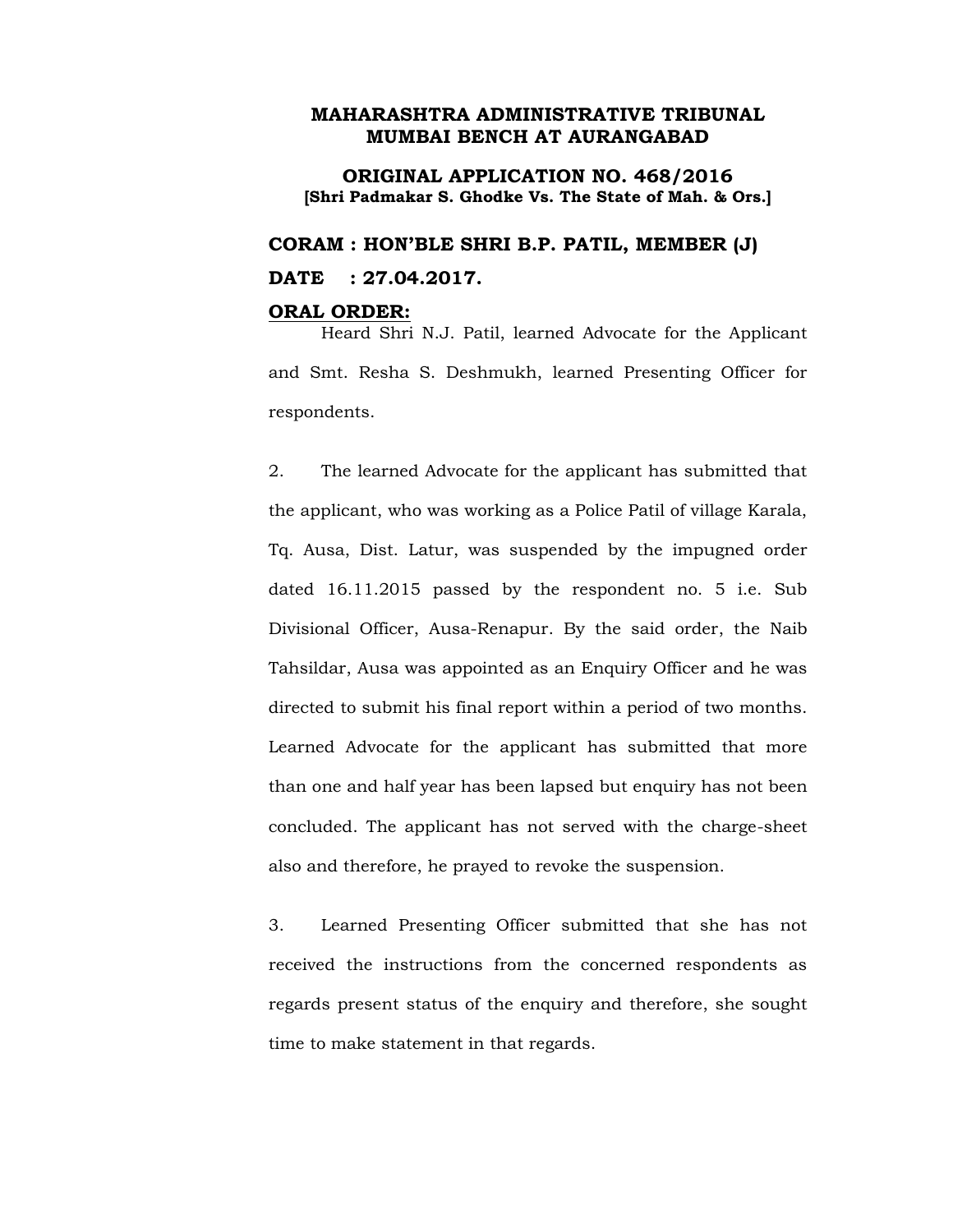#### //2// O.A. No. 468/2016

4. On perusal of documents on record it transpires that the applicant suspended on 16.11.2015 and an enquiry was initiated against him by the said order and the Naib Tahsildar (Revenue) was appointed as Enquiry Officer and he was directed to submit his final report within two months. In view of the submission of the learned Advocate for the applicant enquiry has not been concluded and no final order has been passed till today.

5. In view thereof, it is just and proper to direct the respondent no. 5 i.e. Sub Divisional Officer, Ausa/Renapur to file short affidavit stating the present status of the Departmental Enquiry initiated against the applicant. He has to explain whether enquiry has been completed within a period of two months as mentioned in the order dated 16.11.2015, if completed, he should submitted the report of the Enquiry Officer and the final order passed therein if any, by him and if the enquiry has not been completed within a stipulated time then what action is taken against the concerned officer, who is responsible for delaying the said enquiry.

3. S.O. to 14.6.2017.

**MEMBER (J)**

**ORAL ORDERS 27.04.2017-KPB(SB)BPP**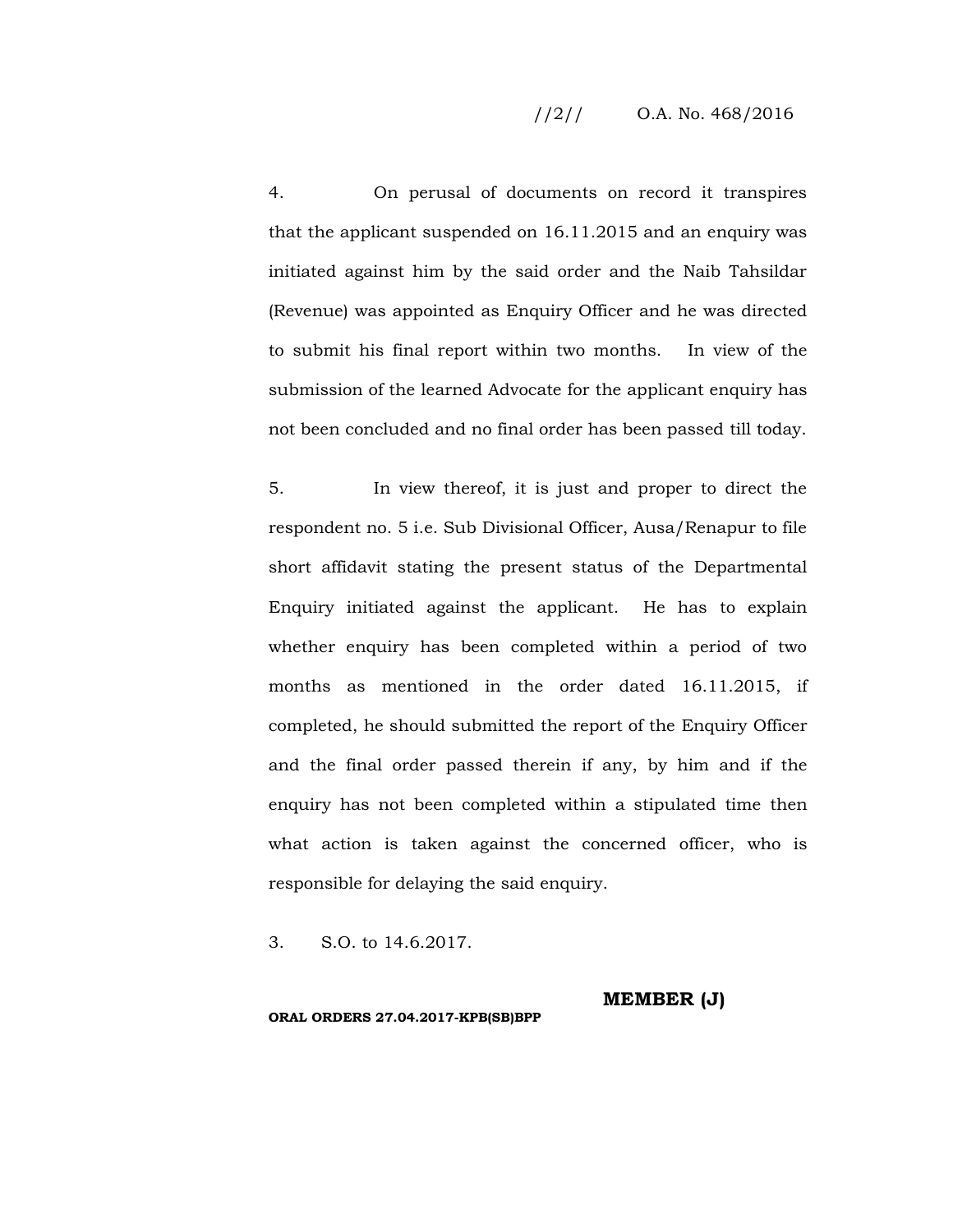### **MA NO.157/17 IN CP ST.328/17 IN OA 46/15.**

(Shri N. D. Chavan V/s. The State of Mah. & Ors.)

# **CORAM**: **Hon Shri Justice M. T. Joshi, Vice Chairman**. (This matter is placed before the Single Bench due to non-availability of Division Bench.)

**DATE** : 27-04-2017

# **ORAL ORDER**:-

Heard Shri R. P. Bhumkar learned Advocate for the applicant and Shri M. S. Mahajan learned Chief Presenting Officer for the respondents.

2. Issue notice to the respondents in C. P. No.328/2017, returnable on 22.6.2017.

3. S.O.22-06-2017.

|      |               | VICE CHAIRMAN. |
|------|---------------|----------------|
| ORAL | <b>ORDERS</b> | 27-04-2017-ATP |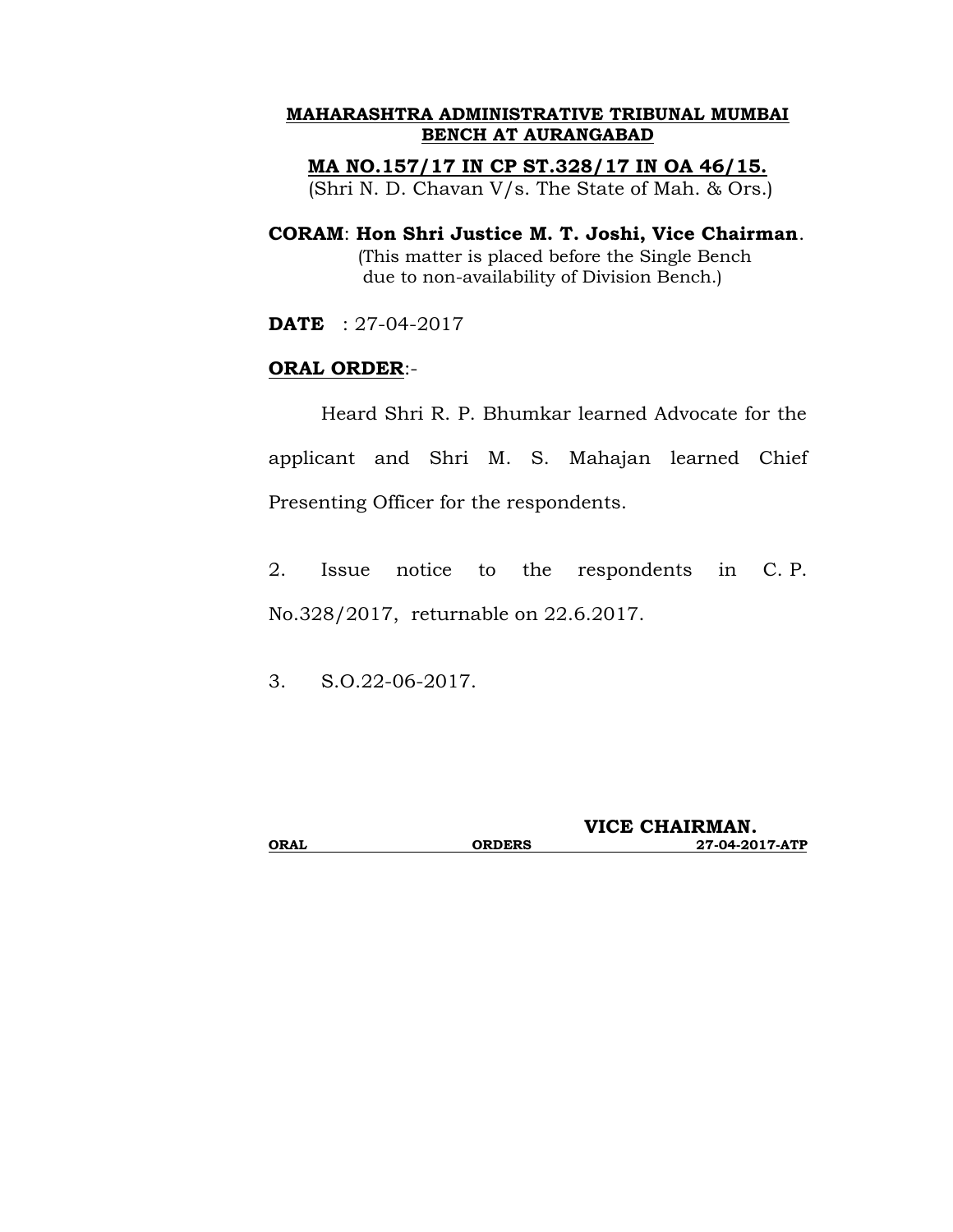#### **CP NO.15/2014 IN OA NO.1128/1999.**

(Shri R. R. Landge V/s. The State of Mah. & Ors.)

**CORAM**: **Hon Shri Justice M. T. Joshi, Vice Chairman**. (This matter is placed before the Single Bench due to non-availability of Division Bench.)

**DATE** : 27-04-2017

### **ORAL ORDER**:-

Heard Miss Preeti Wankhade learned Advocate holding for Shri A. S. Deshmukh learned Advocate for the applicant and Smt D. S. Deshpande learned Presenting Officer for the respondents.

2. The learned P.O. submits that, she has no instructions from the respondent no.2 concerning the issue. In the circumstances, the respondent no.2 is directed to comply with the order in O.A. on or before 12.6.2017 and report the compliance. In case the compliance can not be made for any reasons affidavit in reply, if any, may be filed on that date.

3. S.O.12-06-2017.

4. Learned P.O. is directed to act on the Steno copy of this order.

|      | VICE CHAIRMAN. |                |
|------|----------------|----------------|
| ORAL | <b>ORDERS</b>  | 27-04-2017-ATP |

<u>----- ----------</u>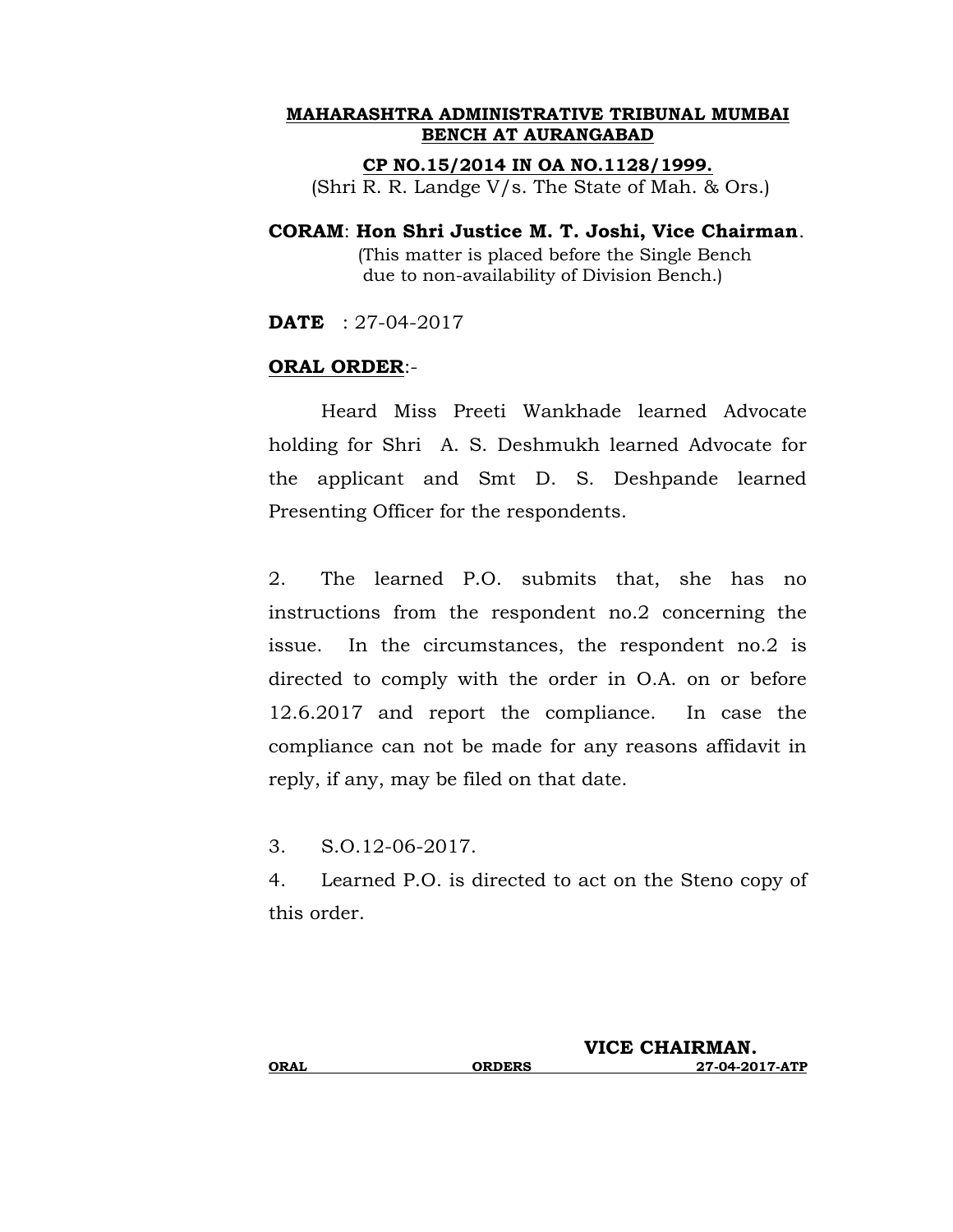#### **MAHARASHTRA ADMINISTRATIVE TRIBUNAL MUMBAI BENCH AT AURANGABAD ORIGINAL APPLICATION NO.813/2015.**

(Smt Priyanka S. Bane V/s. The State of Mah. & Ors.) **CORAM**: **Hon Shri Justice M. T. Joshi, Vice Chairman**. (This matter is placed before the Single Bench due to non-availability of Division Bench.)

**DATE** : 27-04-2017

# **ORAL ORDER**:-

Heard Shri A. J. Deshpande learned Advocate for the applicant, Shri N. U. Yadav learned Presenting Officer for the respondents no.1 to 3 and Smt. S. S. Pandit learned Advocate for the Respondent no.4.

2. The learned P.O. submits that, despite sending the copy of the order passed by this Tribunal on 5.4.2017 for presenting the record there is no communication from the respondent no.3.

3. In the circumstances, it appears that, the respondent is not taking care in the matter. In the interest of justice last chance is granted to produce the record on 13.6.2017. In case the record is not produced on the next date the Tribunal would be compelled to take coerceive action against the respondent no.2 as per the legal provisions.

4. S.O. to 13-06-2017.

5. The learned P.O. is directed to act on Steno copy of this order.

|      |               | VICE CHAIRMAN. |
|------|---------------|----------------|
| ORAL | <b>ORDERS</b> | 27-04-2017-ATP |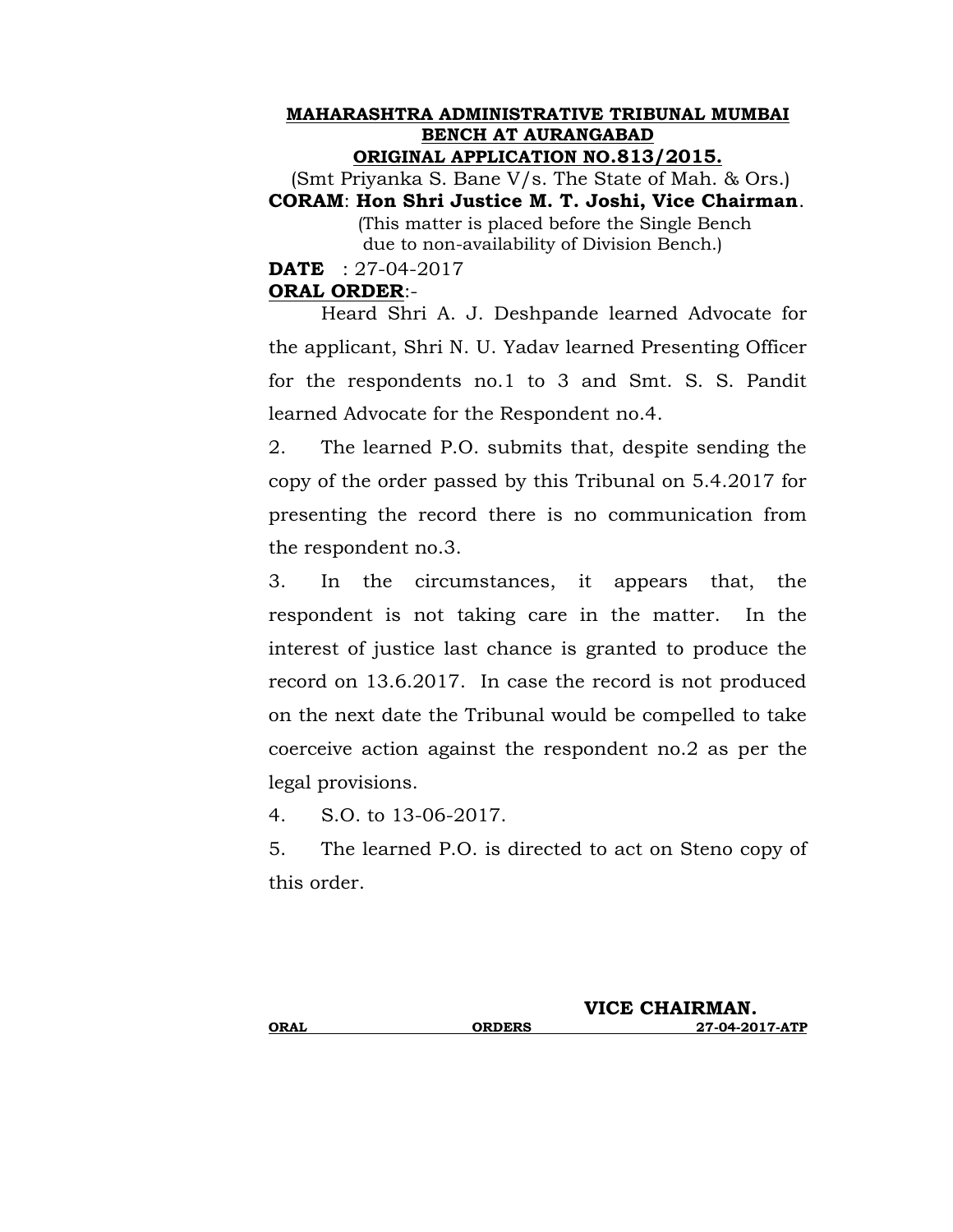### **ORIGINAL APPLICATION NO.363/2016.**

(Shri S. B. Jadhav & Ors. V/s. The State of Mah. & Ors.)

# **CORAM**: **Hon Shri Justice M. T. Joshi, Vice Chairman**. (This matter is placed before the Single Bench due to non-availability of Division Bench.)

**DATE** : 27-04-2017

# **ORAL ORDER**:-

Heard Dr. D. S. Kore learned Advocate for the applicants and Shri V. R. Bhumkar learned Presenting Officer for the respondents.

2. Learned P.O. seeks time to file affidavit in reply. Time to file reply is granted.

3. S.O.20-06-2017.

|      |               | VICE CHAIRMAN. |
|------|---------------|----------------|
| ORAL | <b>ORDERS</b> | 27-04-2017-ATP |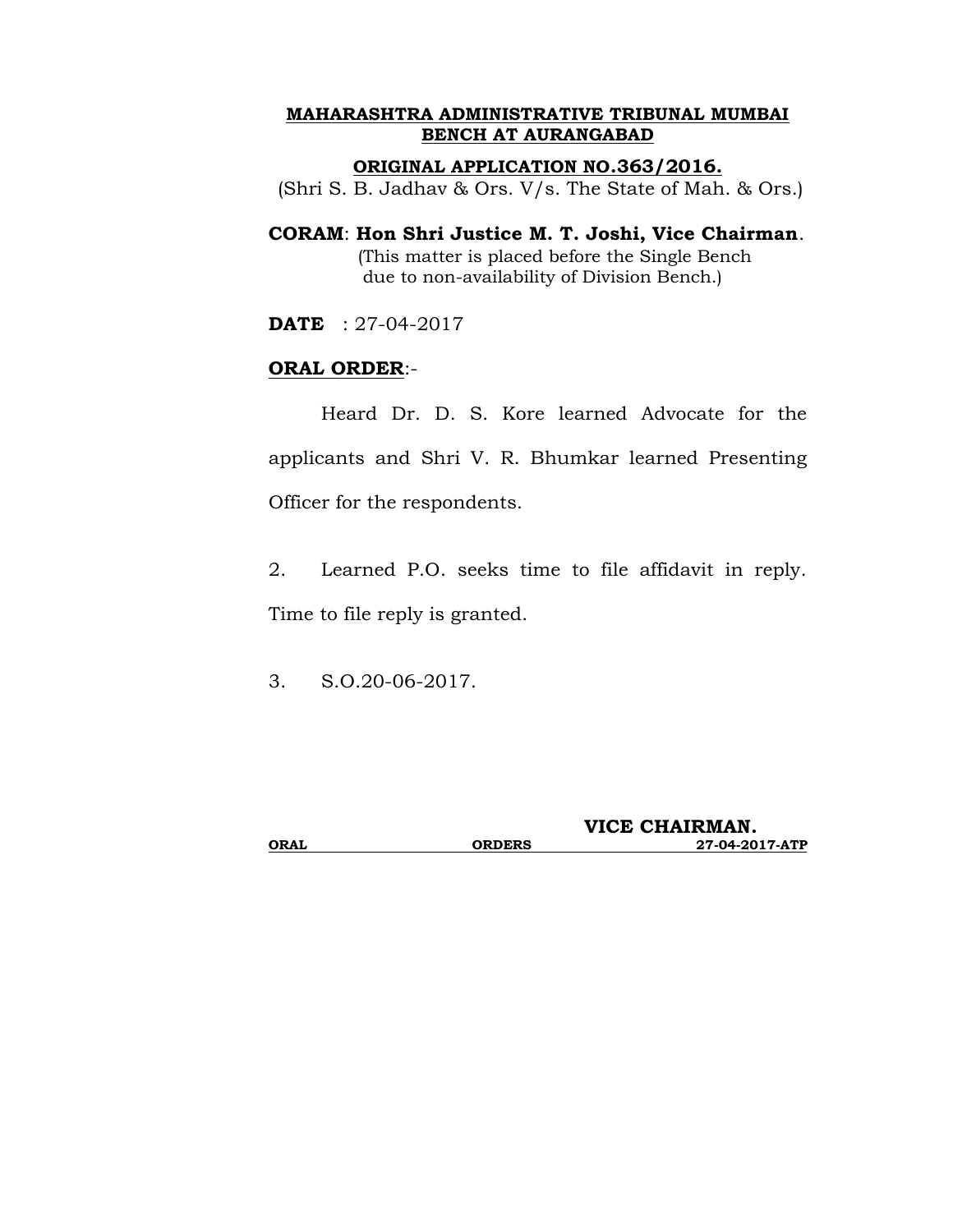#### **ORIGINAL APPLICATION NO.595/2016.**

(Shri D. R. Dhumare V/s. The State of Mah. & Ors.)

# **CORAM**: **Hon Shri Justice M. T. Joshi, Vice Chairman**. (This matter is placed before the Single Bench due to non-availability of Division Bench.)

**DATE** : 27-04-2017

#### **ORAL ORDER**:-

None present for the applicant. Smt P. R. Bharaswadkar learned Presenting Officer for the respondents no.1 to 4 is present. Shri D. T. Devane, learned Advocate for the Respondent no.5 has filed leave note.

2. It is reported that Shri D. T. Devane, learned Advocate for the Respondent no.5 has filed leave note.

3. S.O. to 20-06-2017.

|      |               | VICE CHAIRMAN. |
|------|---------------|----------------|
| ORAL | <b>ORDERS</b> | 27-04-2017-ATP |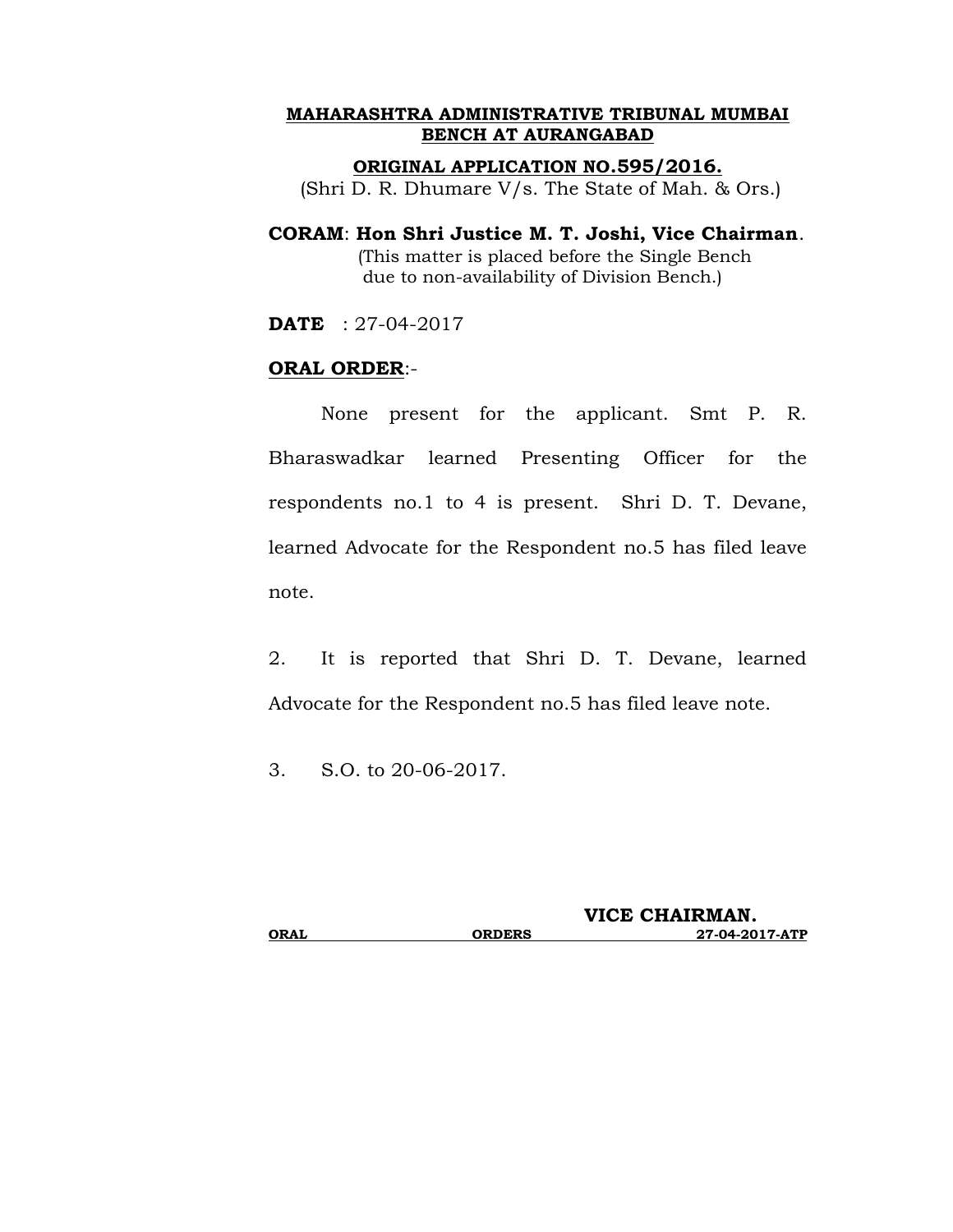#### **ORIGINAL APPLICATION NO.622/2016.**

(Shri M. T. Takalkar V/s. The State of Mah. & Ors.)

# **CORAM**: **Hon Shri Justice M. T. Joshi, Vice Chairman**. (This matter is placed before the Single Bench due to non-availability of Division Bench.)

**DATE** : 27-04-2017

#### **ORAL ORDER**:-

Heard Shri R. P. Bhumkar learned Advocate for the applicant and Smt P. R. Bharaswadkar learned Presenting Officer for the respondents.

2. The learned P.O. files affidavit in reply on behalf of Respondents no.1 to 3. The same is taken on record. Its copy is served on the other side.

3. S.O. to 14-06-2017.

|      |               | VICE CHAIRMAN. |
|------|---------------|----------------|
| ORAL | <b>ORDERS</b> | 27-04-2017-ATP |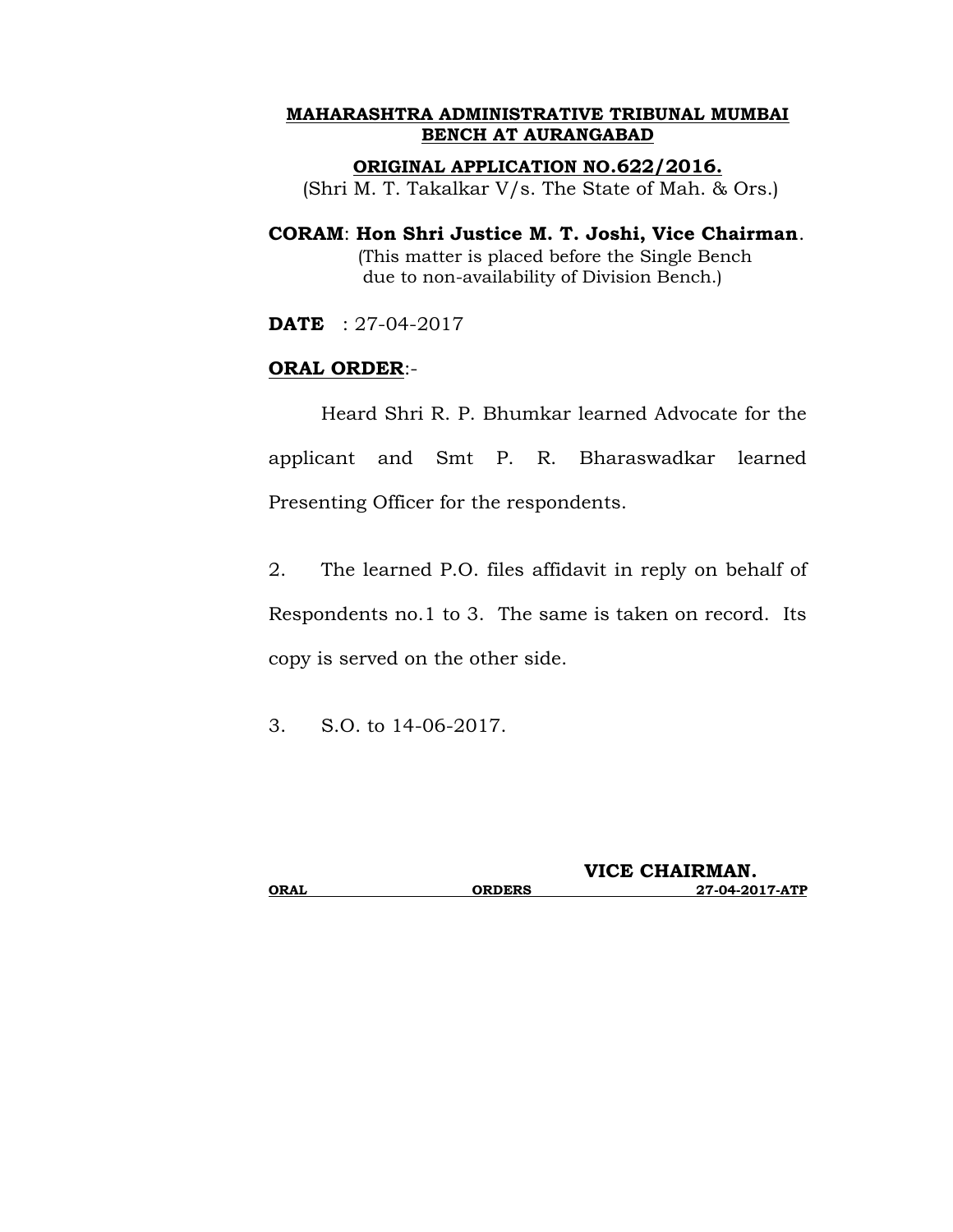#### **ORIGINAL APPLICATION NO.643/2016.**

(Shri M. T. Takalkar V/s. The State of Mah. & Ors.)

# **CORAM**: **Hon Shri Justice M. T. Joshi, Vice Chairman**. (This matter is placed before the Single Bench due to non-availability of Division Bench.)

**DATE** : 27-04-2017

#### **ORAL ORDER**:-

Heard Shri R. P. Bhumkar learned Advocate for the applicant and Smt P. R. Bharaswadkar learned Presenting Officer for the respondents.

2. The learned P.O. files affidavit in reply on behalf of Respondents no.1 to 3. The same is taken on record. Its copy is served on the other side.

3. S.O. to 14-06-2017.

#### **ORAL ORDERS 27-04-2017-ATP**

#### **VICE CHAIRMAN.**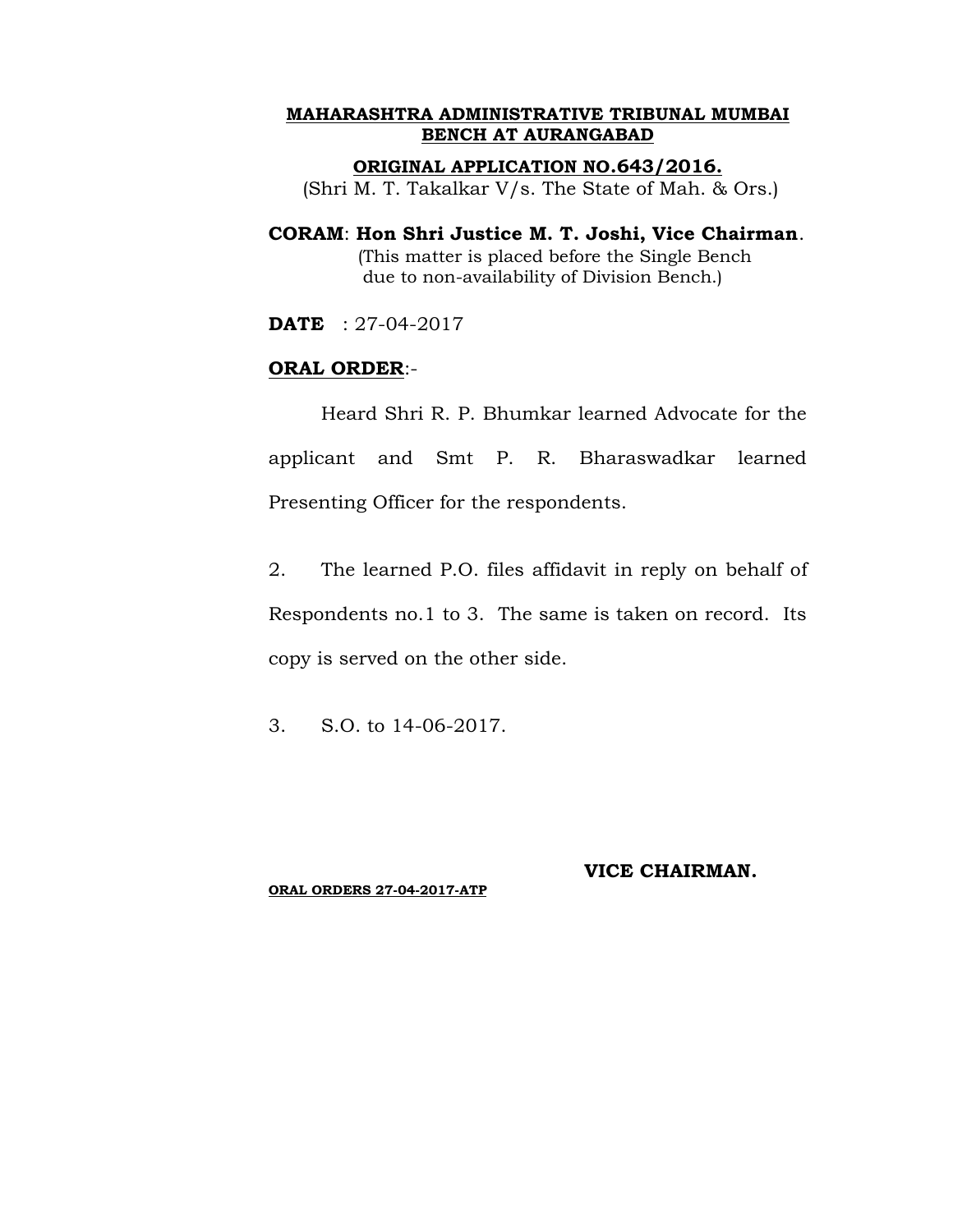### **ORIGINAL APPLICATION NO.697/2016.**

(Dr. S. S. Handole & Ors. V/s. The State of Mah. & Ors.)

# **CORAM**: **Hon Shri Justice M. T. Joshi, Vice Chairman**. (This matter is placed before the Single Bench due to non-availability of Division Bench.)

**DATE** : 27-04-2017

#### **ORAL ORDER**:-

It is reported that Shri J. S. Deshmukh learned Advocate for the applicant has filed leave note. Heard Smt R. S. Deshmukh learned Presenting Officer for the respondents.

2. The learned P.O. seeks time to file affidavit in reply. At her request, S.O. to 19-06-2017.

|      |               | VICE CHAIRMAN. |
|------|---------------|----------------|
| ORAL | <b>ORDERS</b> | 27-04-2017-ATP |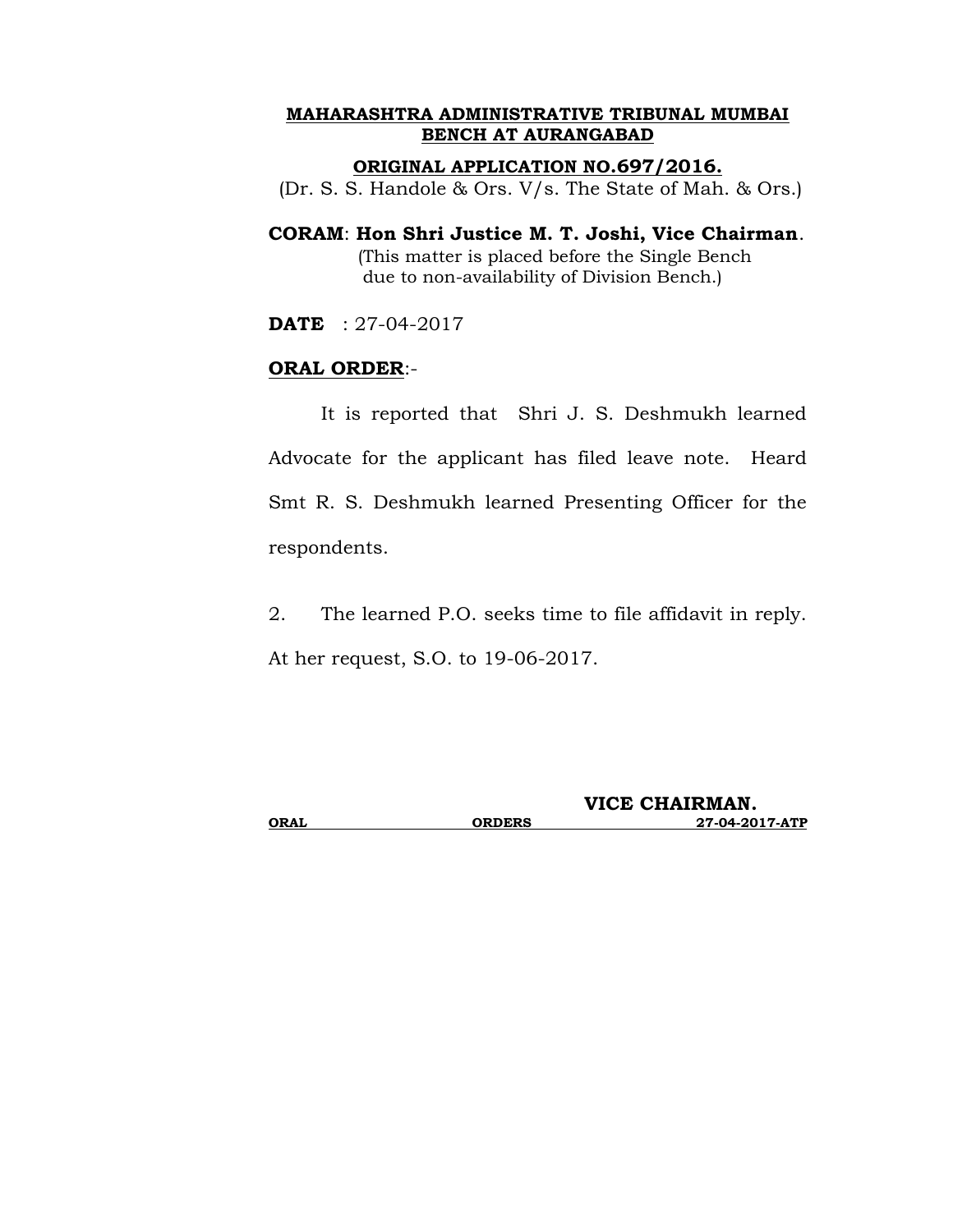#### **ORIGINAL APPLICATION NO.749/2016.**

(Shri S. A. Palkhe V/s. The State of Mah. & Ors.)

**CORAM**: **Hon Shri Justice M. T. Joshi, Vice Chairman**. (This matter is placed before the Single Bench due to non-availability of Division Bench.)

**DATE** : 27-04-2017

#### **ORAL ORDER**:-

Heard Miss Bhavana Panpatil learned Advocate holding for Shri S. B. Talekar learned Advocate for the applicant and Shri I. S. Thorat learned Presenting Officer for the respondents.

2. The learned Advocate for the applicant submit that, the rejoinder is not necessary. At her request, S.O. to 13-06-2017.

|             | VICE CHAIRMAN. |                |
|-------------|----------------|----------------|
| <b>ORAL</b> | <b>ORDERS</b>  | 27-04-2017-ATP |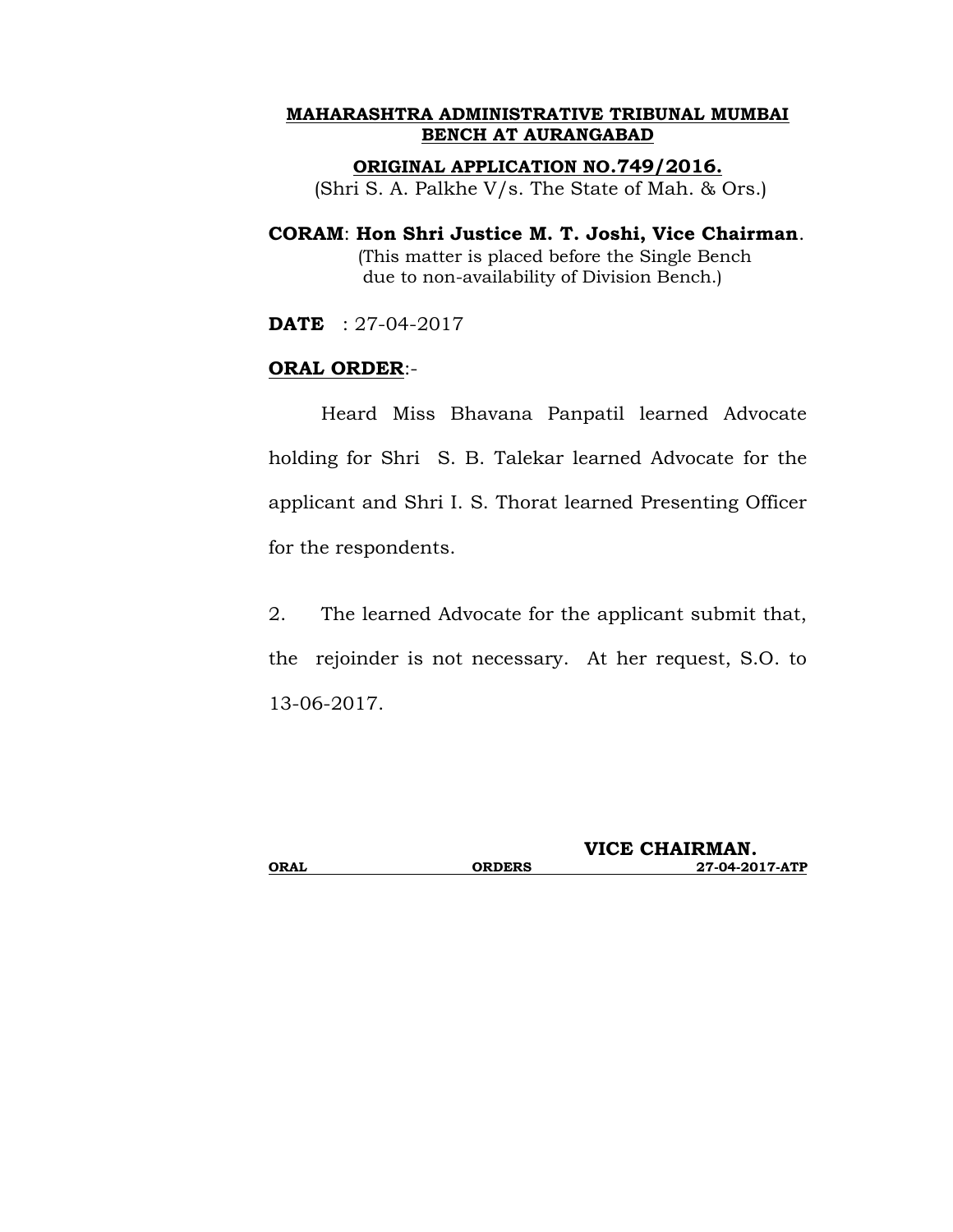#### **ORIGINAL APPLICATION NO.811/2016.**

(Shri S. S. Vighe V/s. The State of Mah. & Ors.)

# **CORAM**: **Hon Shri Justice M. T. Joshi, Vice Chairman**. (This matter is placed before the Single Bench due to non-availability of Division Bench.) **DATE** : 27-04-2017 **ORAL ORDER**:-

Heard Shri G. J. Pahilwan learned Advocte holding for Shri R. V. Gore learned Advocate for the applicant and Smt S. K. Ghate Deshmukh learned Presenting Officer for the respondents.

2. The pleadings are complete. The arguable case is made out.

3. Admit.

4. Learned P.O. waives the notice for the respondents upon admission hearing.

5. Remove from Board. The matter may be circulated for final hearing as and when the Division Bench is available.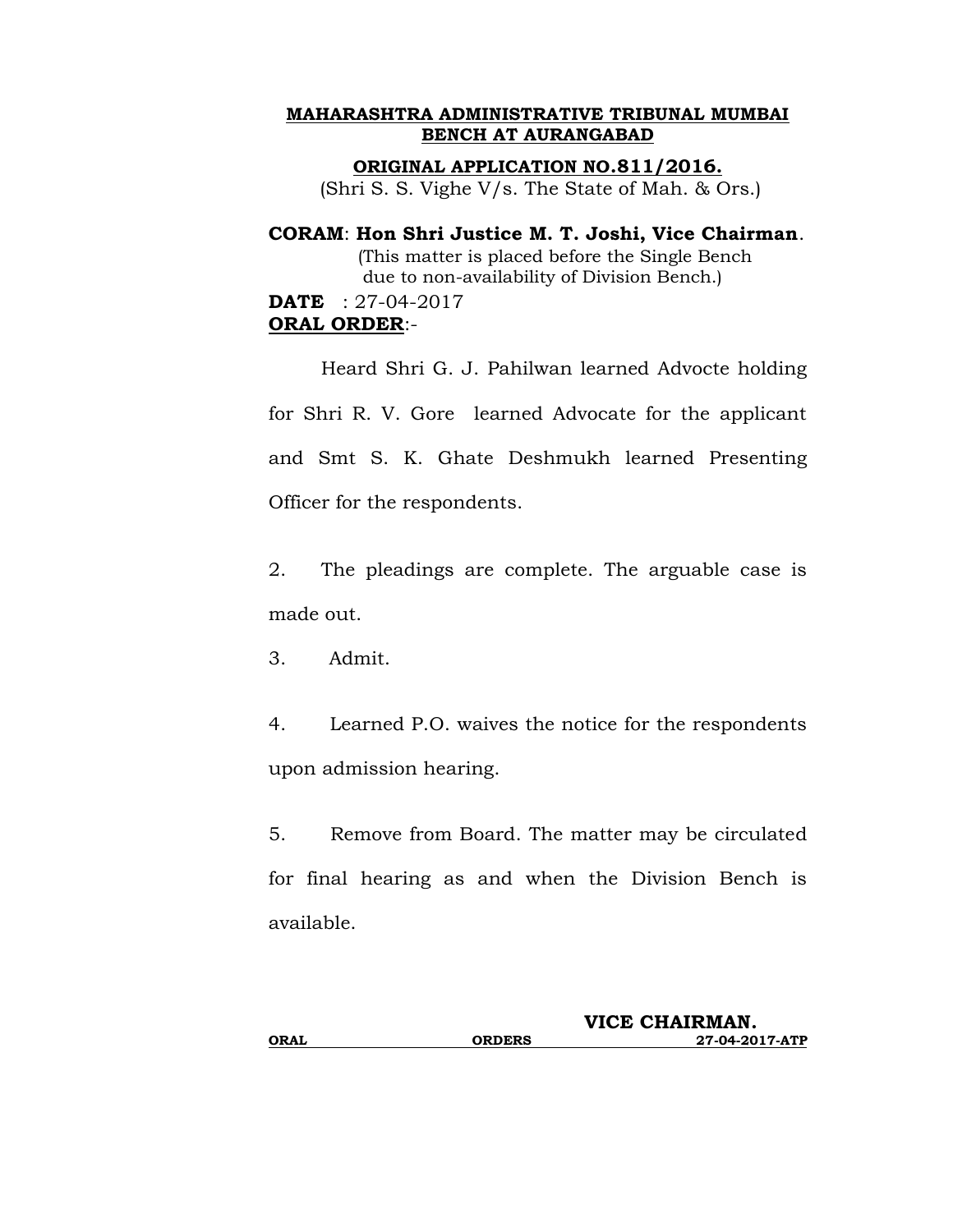#### **ORIGINAL APPLICATION NO.872/2016.**

(Shri S. S. Shaikh & Ors. V/s. The State of Mah. & Ors.)

# **CORAM**: **Hon Shri Justice M. T. Joshi, Vice Chairman**. (This matter is placed before the Single Bench due to non-availability of Division Bench.)

**DATE** : 27-04-2017

# **ORAL ORDER**:-

Heard Shri V. G. Pingle learned Advocate for the applicant and Shri S. K. Shirse learned Presenting Officer for the respondents.

2. Learned P.O. files affidavit in reply on behalf of Respondents no.4 & 5. The same is accepted. Its copy is served on the other side.

3. S.O. to 22-06-2017.

|      |               | VICE CHAIRMAN. |
|------|---------------|----------------|
| ORAL | <b>ORDERS</b> | 27-04-2017-ATP |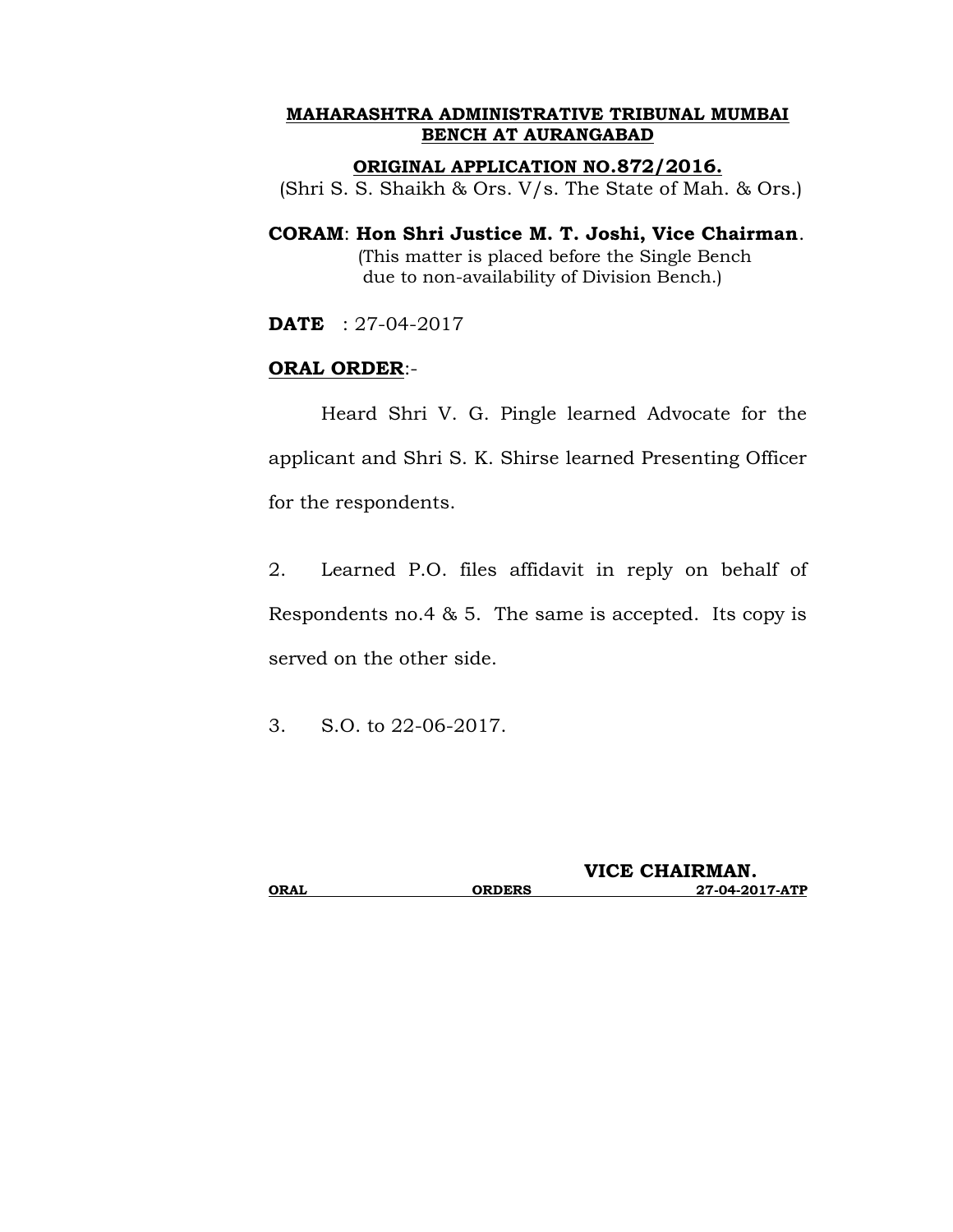### **ORIGINAL APPLICATION NO.77/2017.**

(Shri R. B. Yawalkar V/s. The State of Mah. & Ors.)

# **CORAM**: **Hon Shri Justice M. T. Joshi, Vice Chairman**. (This matter is placed before the Single Bench due to non-availability of Division Bench.)

**DATE** : 27-04-2017

# **ORAL ORDER**:-

Heard Shri Rajesh B. Yawalkar the applicant – party in person and Shri D. R. Patil learned Presenting Officer for the respondents.

2. Learned P.O. submits that reply is received however, he will have to scrutinize the same. At his request, S.O.05-05-2017.

|      |               | VICE CHAIRMAN. |
|------|---------------|----------------|
| ORAL | <b>ORDERS</b> | 27-04-2017-ATP |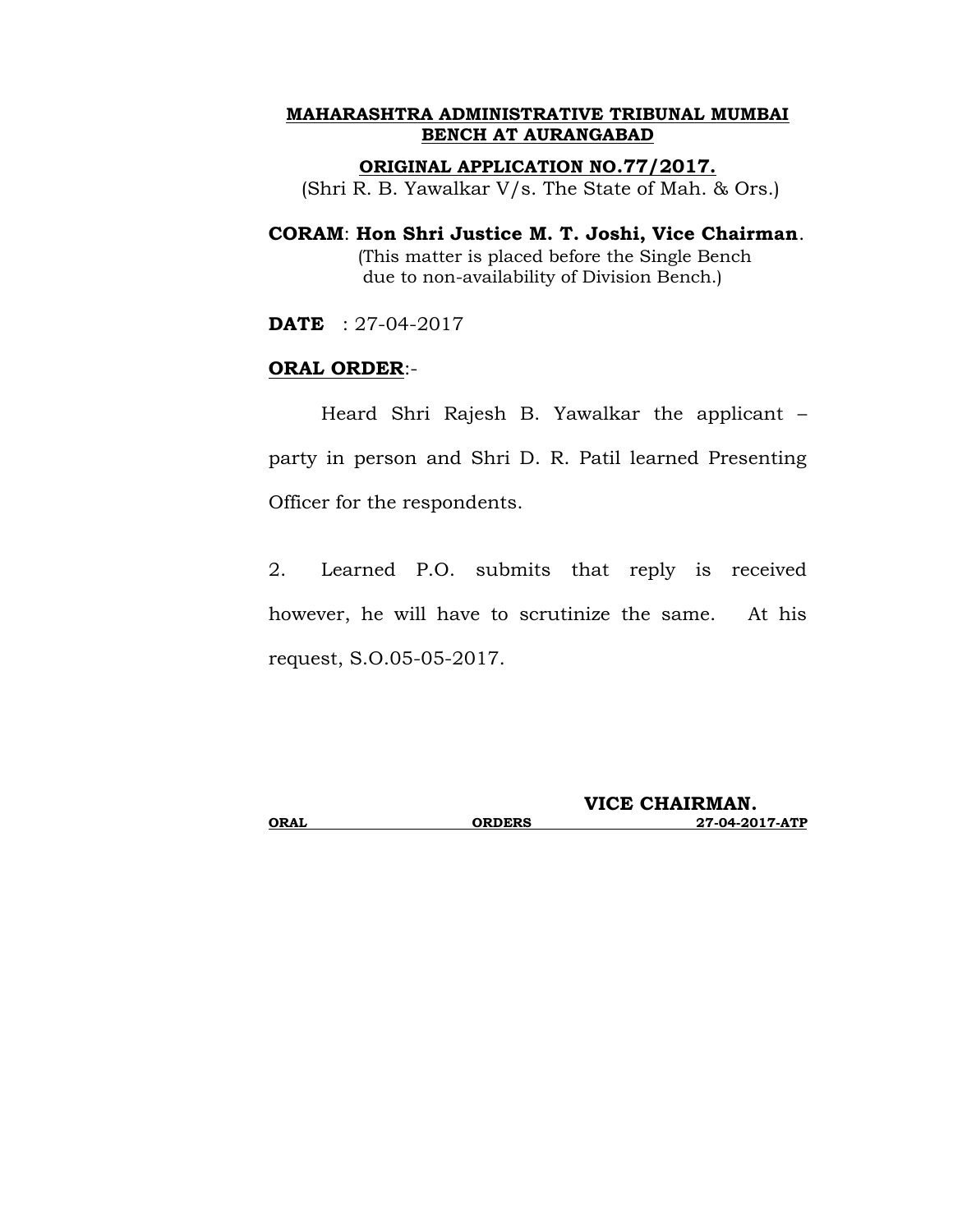#### **ORIGINAL APPLICATION NO.105/2017.**

(Shri N. S. Mapari V/s. The State of Mah. & Ors.)

**CORAM**: **Hon Shri Justice M. T. Joshi, Vice Chairman**. (This matter is placed before the Single Bench due to non-availability of Division Bench.)

**DATE** : 27-04-2017

#### **ORAL ORDER**:-

Heard Shri G. J. Pahilwan learned Advocate holding for Shri G. K. Kshirsagar learned Advocate for the applicant and Shri D. R. Patil learned Presenting Officer for the respondents.

2. Issue notices to the respondents, returnable on 28.6.2017.

3. Tribunal may take the case for final disposal at this stage and separate notice for final disposal shall not be issued.

4. Applicant is authorized and directed to serve on respondents intimation/notice of date of hearing duly authenticated by Registry, along with complete paper book of O. A. Respondent is put to notice that the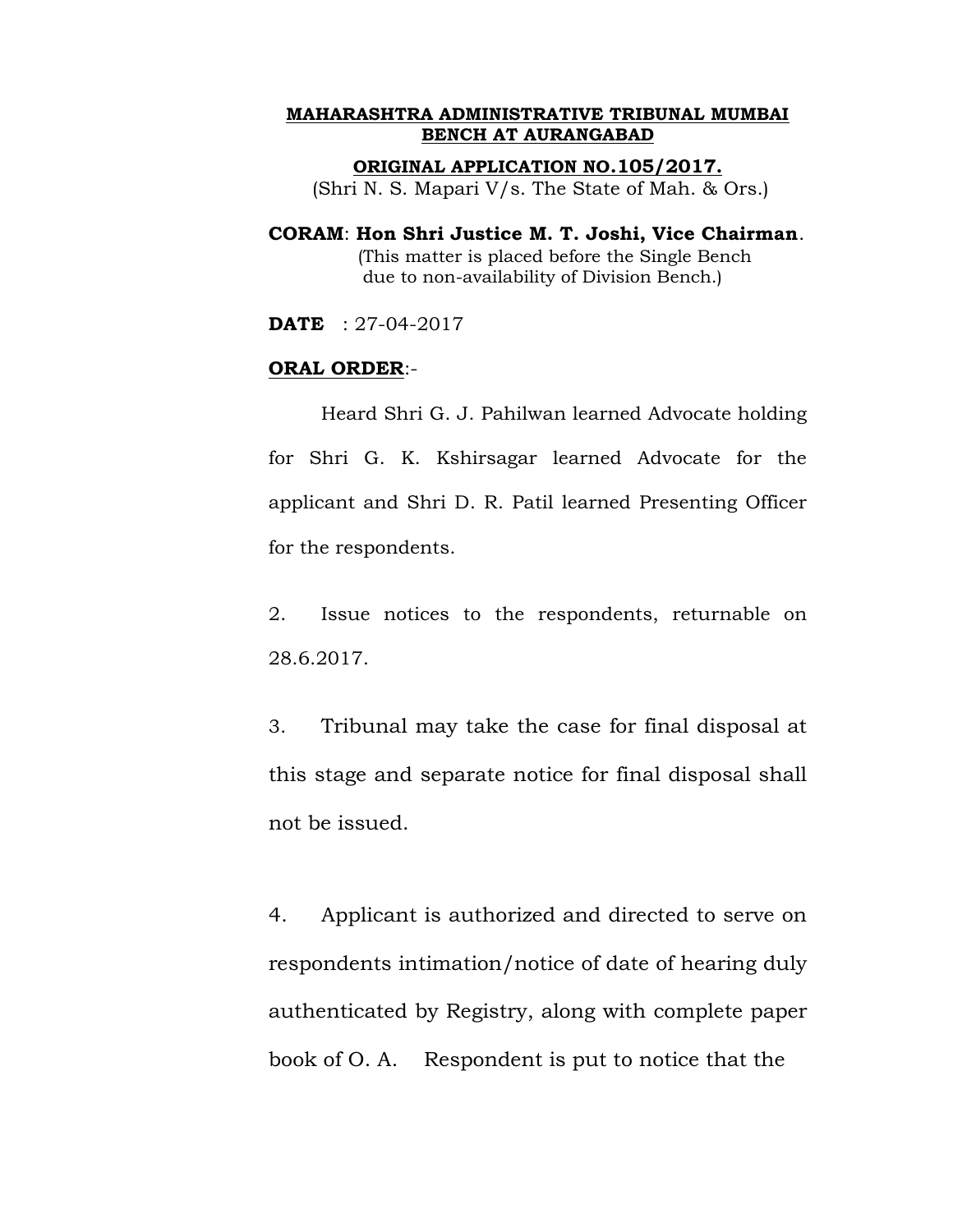# -2- **ORIGINAL APPLICATION NO.105/2017.**

case would be taken up for final disposal at the stage of admission hearing.

5. This intimation/notice is ordered under Rule 11 of the Maharashtra Administrative Tribunal (Procedure) Rules, 1988, and the question such as limitation and alternate remedy are kept open.

6. The service may be done by hand delivery, speed post, courier and acknowledgment be obtained and produced along with affidavit of compliance in the Registry before due date. Applicant is directed to file affidavit of compliance and notice.

7. S.O. to 28.6.2017.

8. Steno copy & hamdust allowed to both the parties.

|      | VICE CHAIRMAN. |                |
|------|----------------|----------------|
| ORAL | <b>ORDERS</b>  | 27-04-2017-ATP |

**VICE CHAIRMAN.**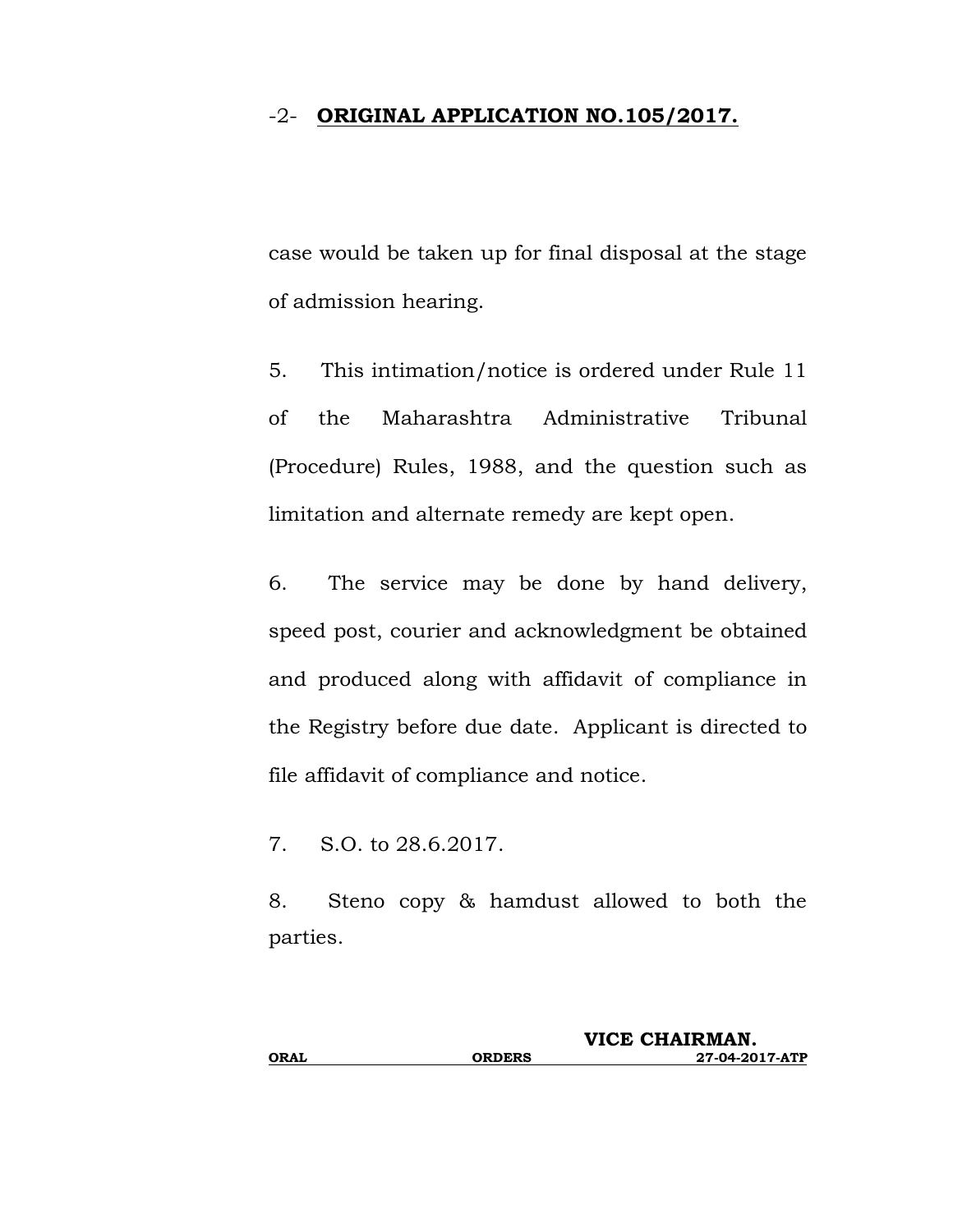#### **ORIGINAL APPLICATION NO.137/2017.**

(Shri N. S. Arsale V/s. The State of Mah. & Ors.)

# **CORAM**: **Hon Shri Justice M. T. Joshi, Vice Chairman**. (This matter is placed before the Single Bench due to non-availability of Division Bench.)

**DATE** : 27-04-2017

### **ORAL ORDER**:-

Heard Shri S. D. Joshi learned Advocate for the applicant and Smt P. R. Bharaswadkar learned Presenting Officer for the respondents.

2. The learned P.O. seeks time to file affidavit in reply.

At her request, S.O. to 16-06-2017.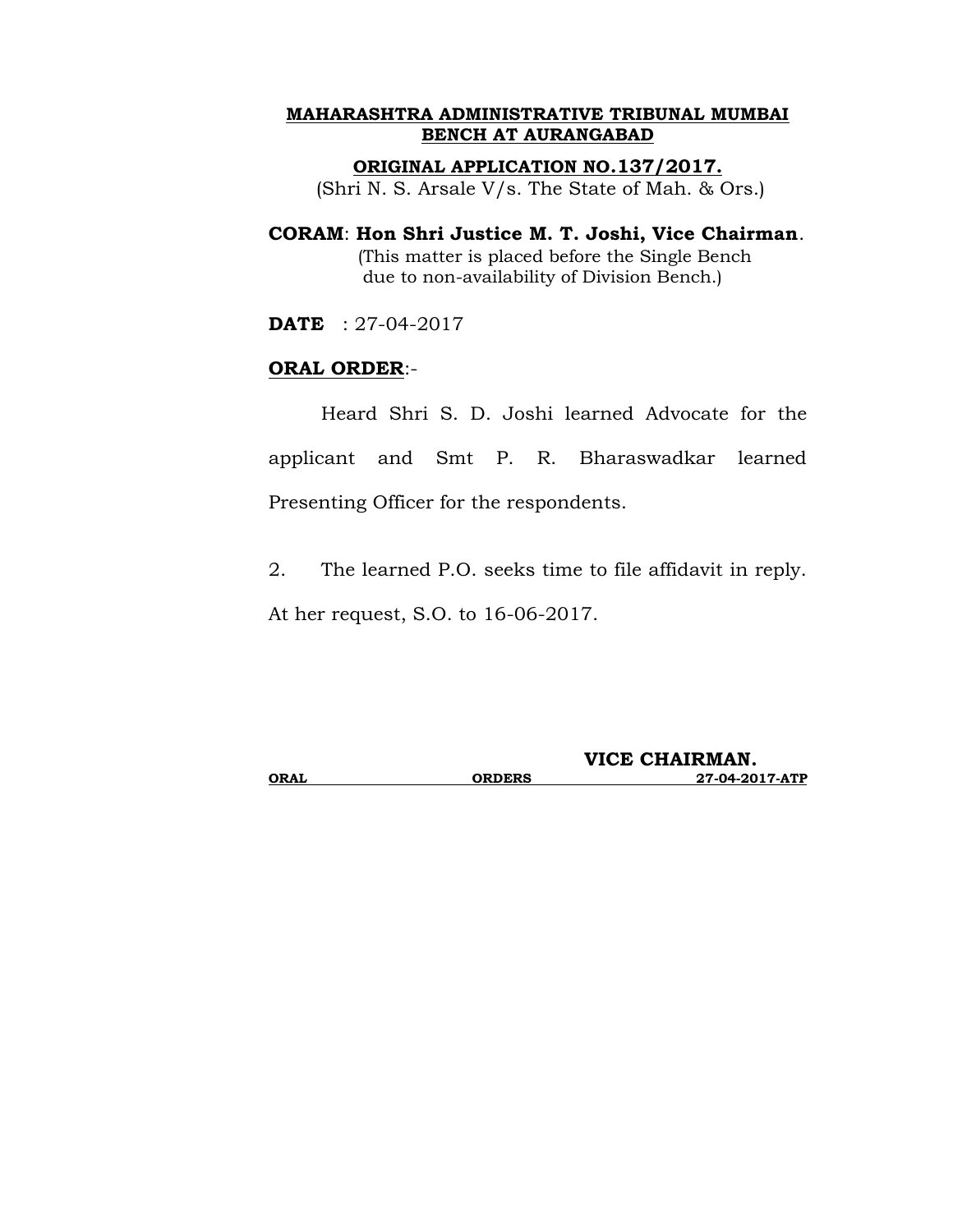#### **ORIGINAL APPLICATION NO.165/2017.**

(Dr. S. P. Bhamre V/s. The State of Mah. & Ors.)

# **CORAM**: **Hon Shri Justice M. T. Joshi, Vice Chairman**. (This matter is placed before the Single Bench due to non-availability of Division Bench.)

**DATE** : 27-04-2017

# **ORAL ORDER**:-

Heard Shri V. B. Wagh learned Advocate for the applicant and Smt P. R. Bharaswadkar learned Presenting Officer for the respondents.

2. The learned P.O. seeks time to file affidavit in reply.

At her request, S.O. to 15-06-2017.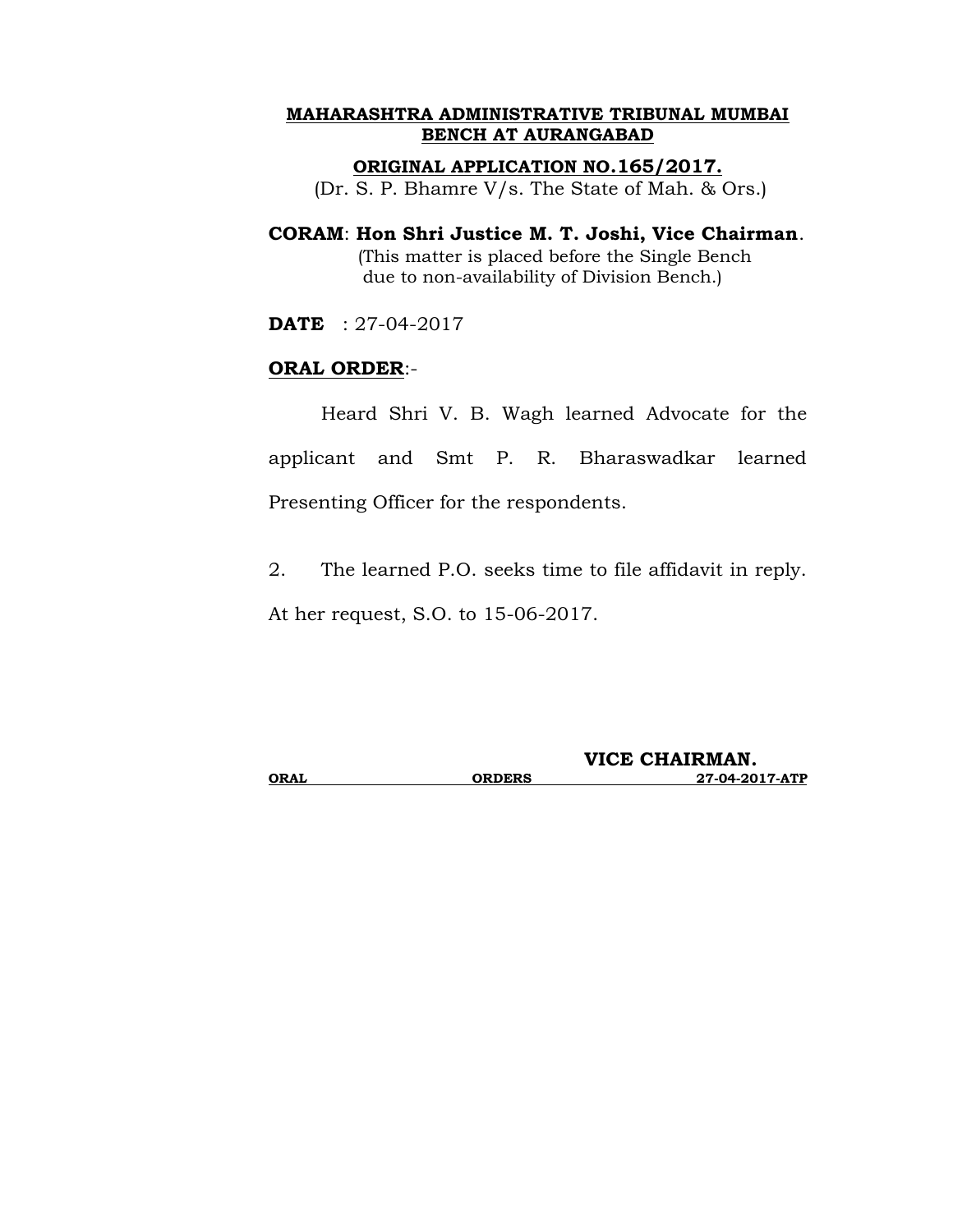#### **ORIGINAL APPLICATION NO.187/2017.**

(Shri S. T. Bhange V/s. The State of Mah. & Ors.)

# **CORAM**: **Hon Shri Justice M. T. Joshi, Vice Chairman**. (This matter is placed before the Single Bench due to non-availability of Division Bench.)

**DATE** : 27-04-2017

# **ORAL ORDER**:-

Heard Shri R. B. Gaikwad learned Advocate for the applicant and Shri D. R. Patil learned Presenting Officer for the respondents.

2. The learned P.O. seeks time to file affidavit in reply.

At his request, S.O. to 21-06-2017.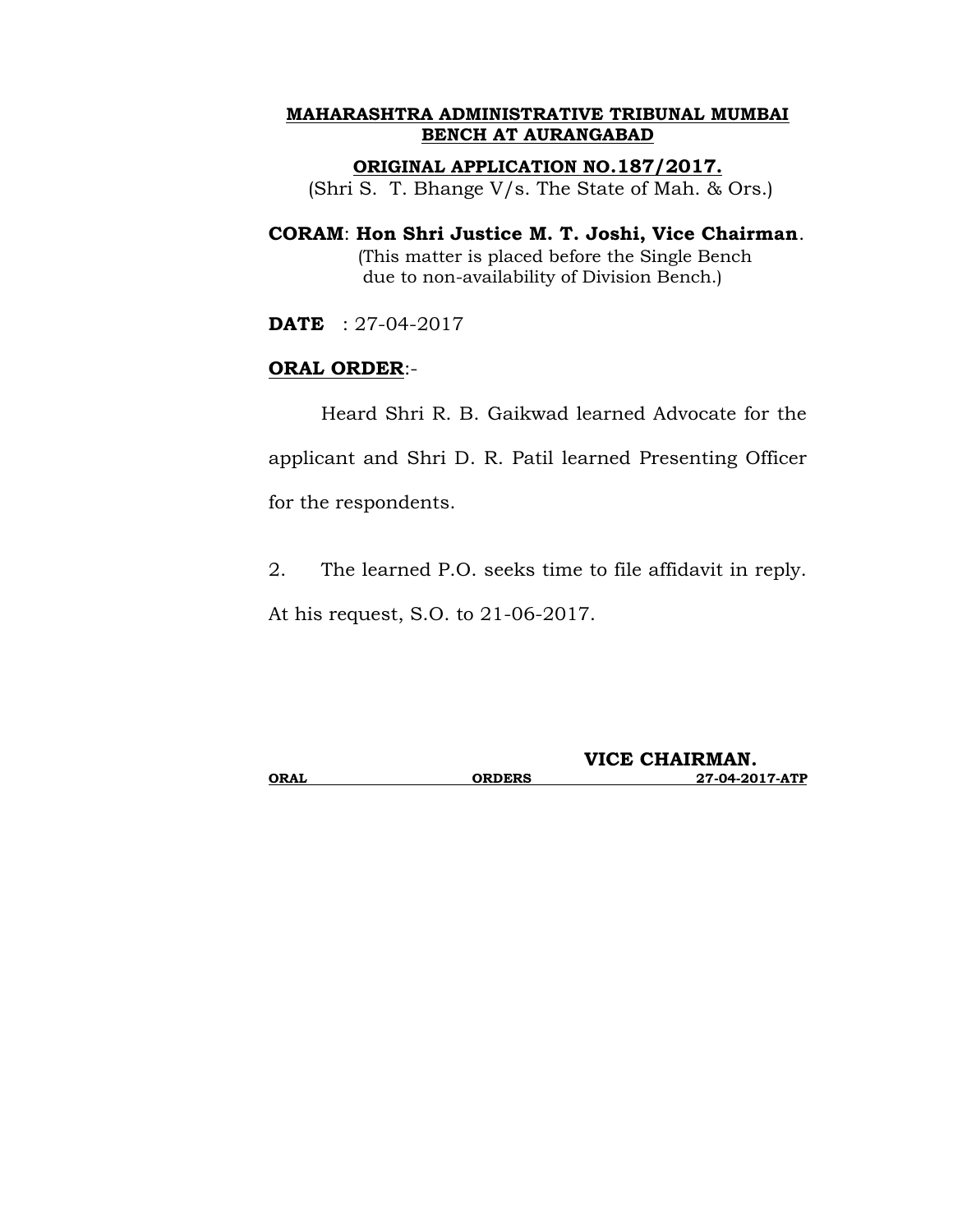#### **REV. NO.11/2017 IN OA NO.3/2012.**

(Shri K. P. Bodke V/s. The State of Mah. & Ors.)

### **CORAM**: **Hon Shri Justice M. T. Joshi, Vice Chairman**. (This matter is placed before the Single Bench due to non-availability of Division Bench.)

**DATE** : 27-04-2017

# **ORAL ORDER**:-

None appears for the applicant. Shri = learned Presenting Officer for the respondents.

2. Since nobody appears for the applicant S.O.15-06-

2017.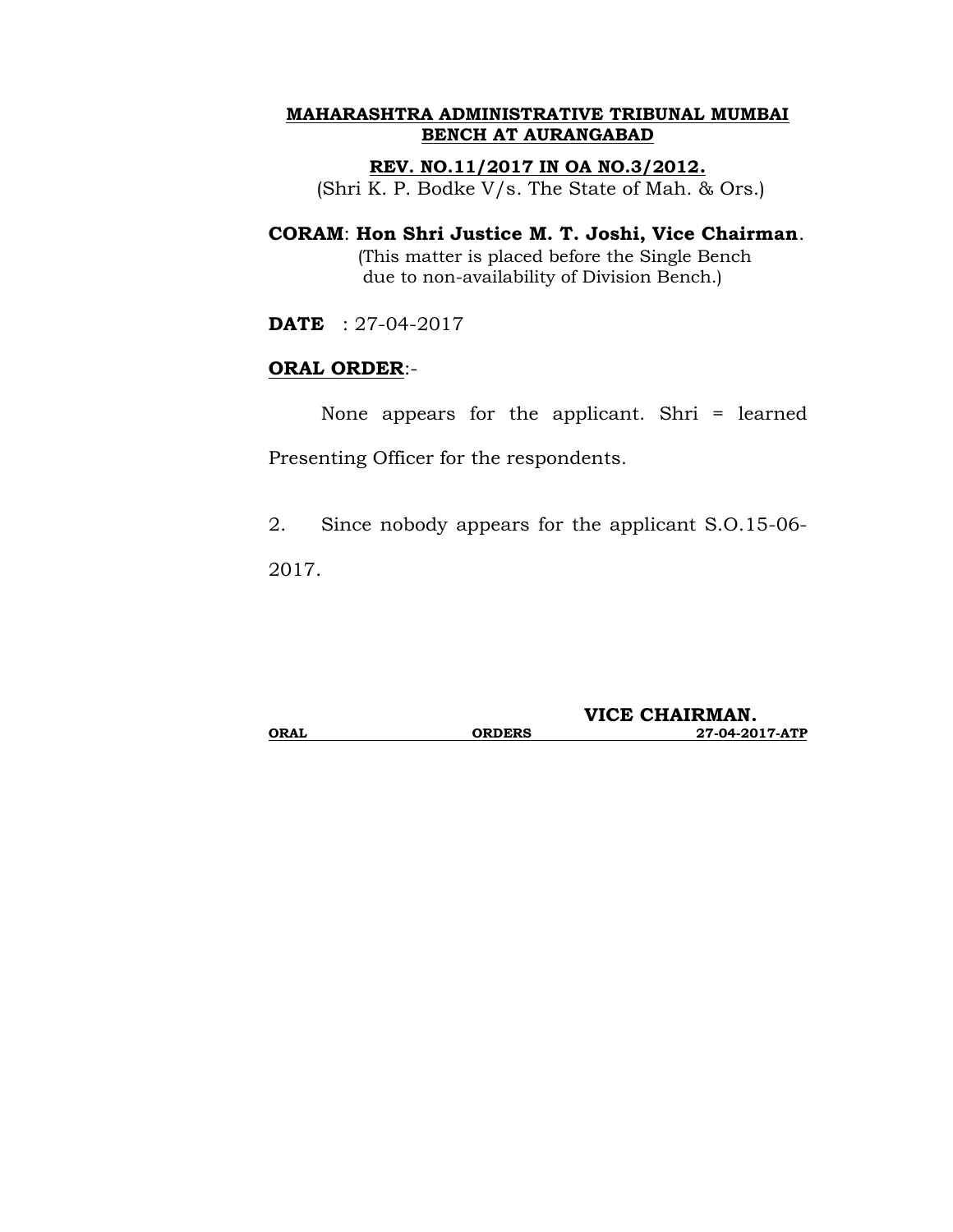#### **ORIGINAL APPLICATION NO.192/2017.**

(Shri R.W. Misal & Ors. V/s. The State of Mah. & Ors.)

# **CORAM**: **Hon Shri Justice M. T. Joshi, Vice Chairman**. (This matter is placed before the Single Bench due to non-availability of Division Bench.)

**DATE** : 27-04-2017

#### **ORAL ORDER**:-

Heard Miss Preeti Wankhade learned Advocate for the applicant and Shri M. S. Mahajan learned Chief Presenting Officer for the respondents no.1 & 2.

2. Shri Vivek Bhavthankar learned Special Counsel appears on behalf of respondents no.3 & 4 and seeks time to file reply. Learned C.P.O. also seeks time to file reply. At their request, S.O. 27-06-2017.

|             | VICE CHAIRMAN. |                |
|-------------|----------------|----------------|
| <b>ORAL</b> | <b>ORDERS</b>  | 27-04-2017-ATP |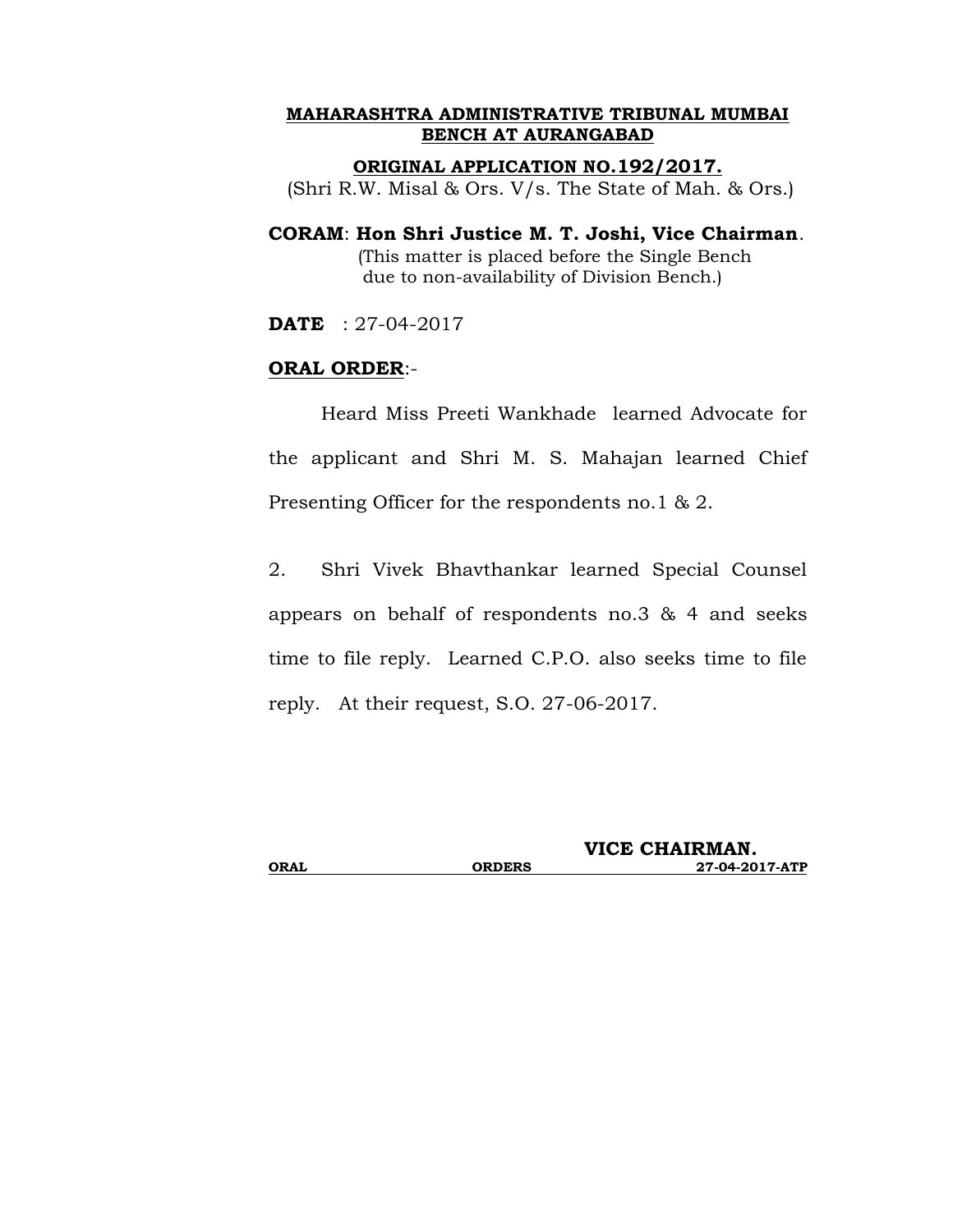#### **ORIGINAL APPLICATION NO.210/2017.**

(Shri R. B. Pimple V/s. The State of Mah. & Ors.)

# **CORAM**: **Hon Shri Justice M. T. Joshi, Vice Chairman**. (This matter is placed before the Single Bench due to non-availability of Division Bench.)

**DATE** : 27-04-2017

#### **ORAL ORDER**:-

Heard Shri B. B. Yenge learned Advocate for the applicant and Shri M. S. Mahajan learned Chief Presenting Officer for the respondents.

2. The learned counsel for the applicant files on recod the true copy of the advertisement issued by Zilla Parishad, Aurangabad for recruitment in the year 2013 which would show that, the Z. P. Aurangabad had followed the G.R. dated 2.6.2005 on the basis of which the present claim is made. Copy is served on the learned C.P.O. The learned C.P.O. seeks time to file reply. At his request, S.O. to 14-06-2017.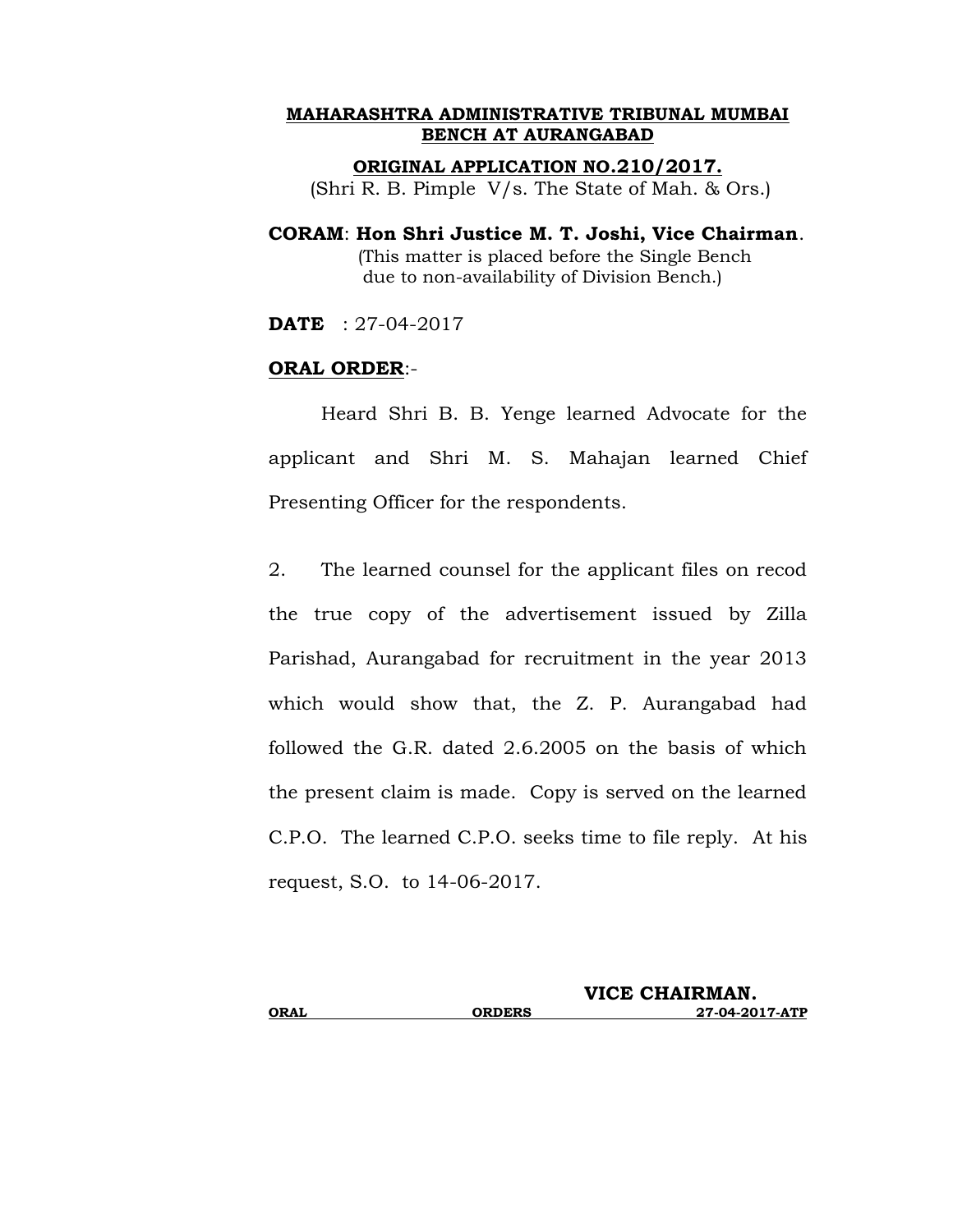#### **REV. NO.369/2017 IN OA NO.754/2012.**

(Dr. Ansari Majid & Ors. V/s. The State of Mah. & Ors.)

# **CORAM**: **Hon Shri Justice M. T. Joshi, Vice Chairman**.

(This matter is placed before the Single Bench due to non-availability of Division Bench.)

### **DATE** : 27-04-2017 **ORAL ORDER**:-

Heard Shri Milind Patil learned Advocate for the applicants and Shri V. R. Bhumkar learned Presenting Officer for the respondents.

2. The learned Advocate for the applicant submits that, in fact the applicants in OA Nos.753, 754 & 808 all of 2012 would be benefited in case the present review application is allowed and therefore, there is no need to join those applicants as party respondents. In the circumstances, presently the objection objection is waived.

3. Issue notice to the respondents in Rev. no.369/2017, returnable on 8.6.2017.

4. Tribunal may take the case for final disposal at this stage and separate notice for final disposal shall not be issued.

5. Applicants are authorized and directed to serve on respondents intimation/notice of date of hearing